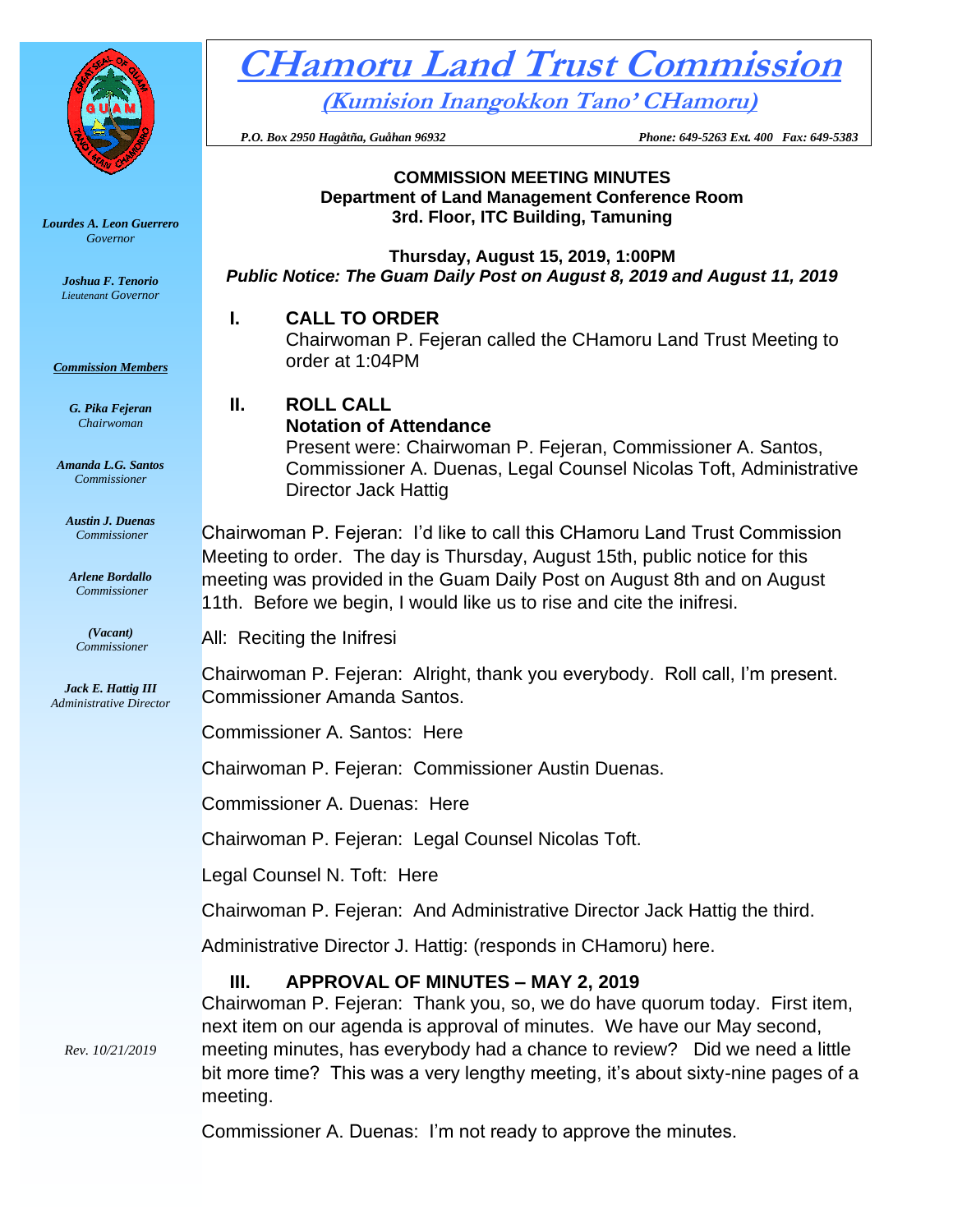Chairwoman P. Fejeran: Okay. So, lets table the approval of these minutes to the next meeting, please. Alright, next item on the agenda is public comments. Has everybody that wanted to provide public comment, signed up here? Yes? Okay. Okay, we'll start with Mr. Johnson. Hafa adai, you could state your name for the record.

## **IV. PUBLIC COMMENTS**

Mr. Johnson: Good afternoon, I'm Jerry Johnson. I'm President of Hawaiian Rock Products. You probably recall that I came before you on April  $4<sup>th</sup>$ , to present a win, win opportunity for the Trust and its beneficiaries regarding Lot 5412 in Mangilao. Hawaiian Rock has been working with previous commissions on proposals for this lot since 2006. We have made considerable progress of archeological and environmental studies on this property as well as alternate grading plans to prepare the property for a future use as homestead lots or other commercial activities as the commission may determine. At your meeting it was determined that Lot 5412, must first be designated not to exceed, not part of, not to exceed of 90% of the commission's inventory of land, it does not required leases for CHamorus to lease for subsistence and Agricultural Commercial leasing. After this designation, CLTC must seek specific approval for mineral extraction on a portion of lot 5412, were grass, mass grating would occur. Then the commission would partake for the mass grating, resulting in homestead lots, and the revenues gained from the mineral extraction. Note that after mass grating, the property would immediately revert to the commission, in the form of homestead lots or remain for commercial leasing to others. The first step is to designate lot 5412, as within the 90% of the Trust land inventory that is not required for homesteads, or subsistence farming and agriculture. Today, I respectfully ask again, as you may recall Public Law 33-95 establishes, strict and specific requirements that could lead to commercial leases and significant revenues for the Trust. For your information, Hawaiian Rock Products has given CHamoru Land Trust one million, six hundred and seventy-seven thousand dollars in royalties for mineral extracted from the Guam Raceway since 2004. Guam would experience a tremendous demand for coral products in the next six years. Now is the time to start with this property to include the needs of the Trust and much needed income to Trust. Thank you.

Chairwoman P. Fejeran: Thank you Mr. Johnson. I do appreciate you coming in for this subject lot. The Commission has not moved forward in any direction. I think at our last meeting, we discussed that this is a very, I guess an important opportunity, that the Trust may want to have a little more time to consider. I know that's not the only property has been proposed for mass grating and mineral extraction. But we understand it's definitely a valuable resource that the Trust holds and I appreciate your interest.

Mr. Johnson: Our only concern is that, you know, it takes a long to get the, do all the proper permitting in archeological and environmental studies and these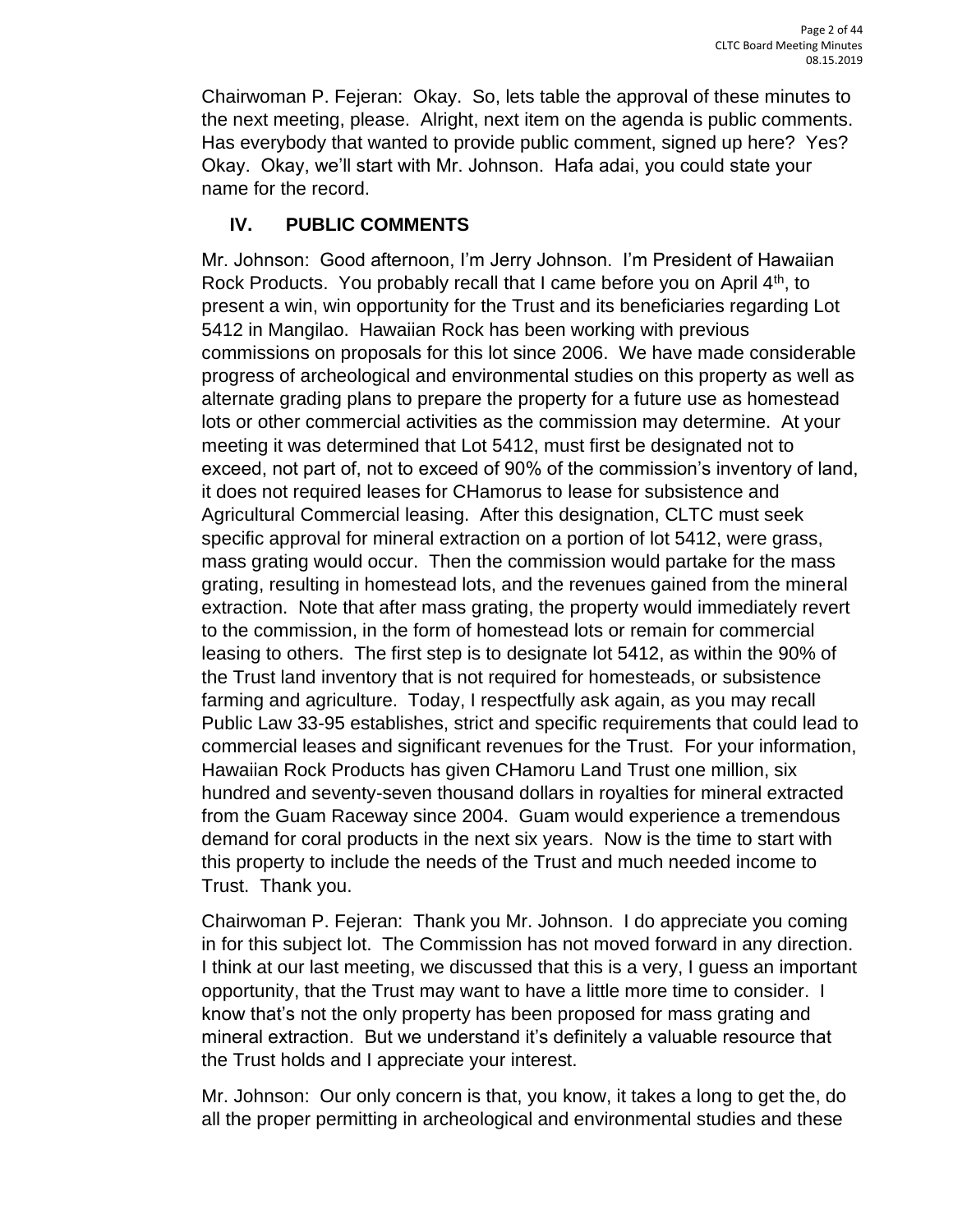projects that I'm talking about they're starting now and so, you know the Trust if it takes years to do this, they miss this opportunity. Also, we are looking for private land and once we obtain that, we'd probably use all our energy on that. \*\*inaudible\*\* We are very interested in that property. The time that we spent on it and the money we put into it and to do what the Commission asks us to do, previously, and it made immediately adjacent to us and it won't impact the Trust going out on the road, and everything, so. Yes, we are interested in other properties in the Trust's inventory, but those are kind of long-range properties, so. That's why I would hope that in the interest of time that you would work on this for us, soon, ok. Thank you.

Chairwoman P. Fejeran: Next individual for public comment is a Mr. Joseph Tedtaotao. Hafa adai sir.

Mr. Tedtaotao: Hi, good afternoon.

Chairwoman P. Fejeran: Hafa adai.

Mr. Tedtaotao: Well my question here today is basically is there any proper procedures for a Land Trust holder that has gone, passed on and the siblings do not want any part of the property? Now, me as an applicant, is there any way I could switch off for that particular lot? What are the proper routes for me?

Chairwoman P. Fejeran: Ok. Sir, just for the record, your name is Joseph Tedtaotao?

Mr. Tedtaotao: Yes ma'am

Chairwoman P. Fejeran: Ok, so, you are asking what are the process. Are you related to this individual?

Mr. Tedtaotao: I'm…no.

Chairwoman P. Fejeran: Process and they currently have a lease? With Land Trust?

Mr. Tedtaotao: I believe so.

Chairwoman P. Fejeran: Ok, I know that there are definitely process for lessee's that passed away. We first need to check if they designated a beneficiary. We would check in their file, have you been to the office to speak to one of the Land Agents?

Mr. Tedtaotao: No.

Chairwoman P. Fejeran: No, ok. I think that would be your best bet, come on in, sit down with one of the Land Agents. If the children of the deceased lessee, if they don't want the property, maybe one of them were listed as the beneficiary, they may be able to relinquish it. Relinquish their beneficiary…

Mr. Tedtaotao: They are going to relocate off-island they are not going to stay here.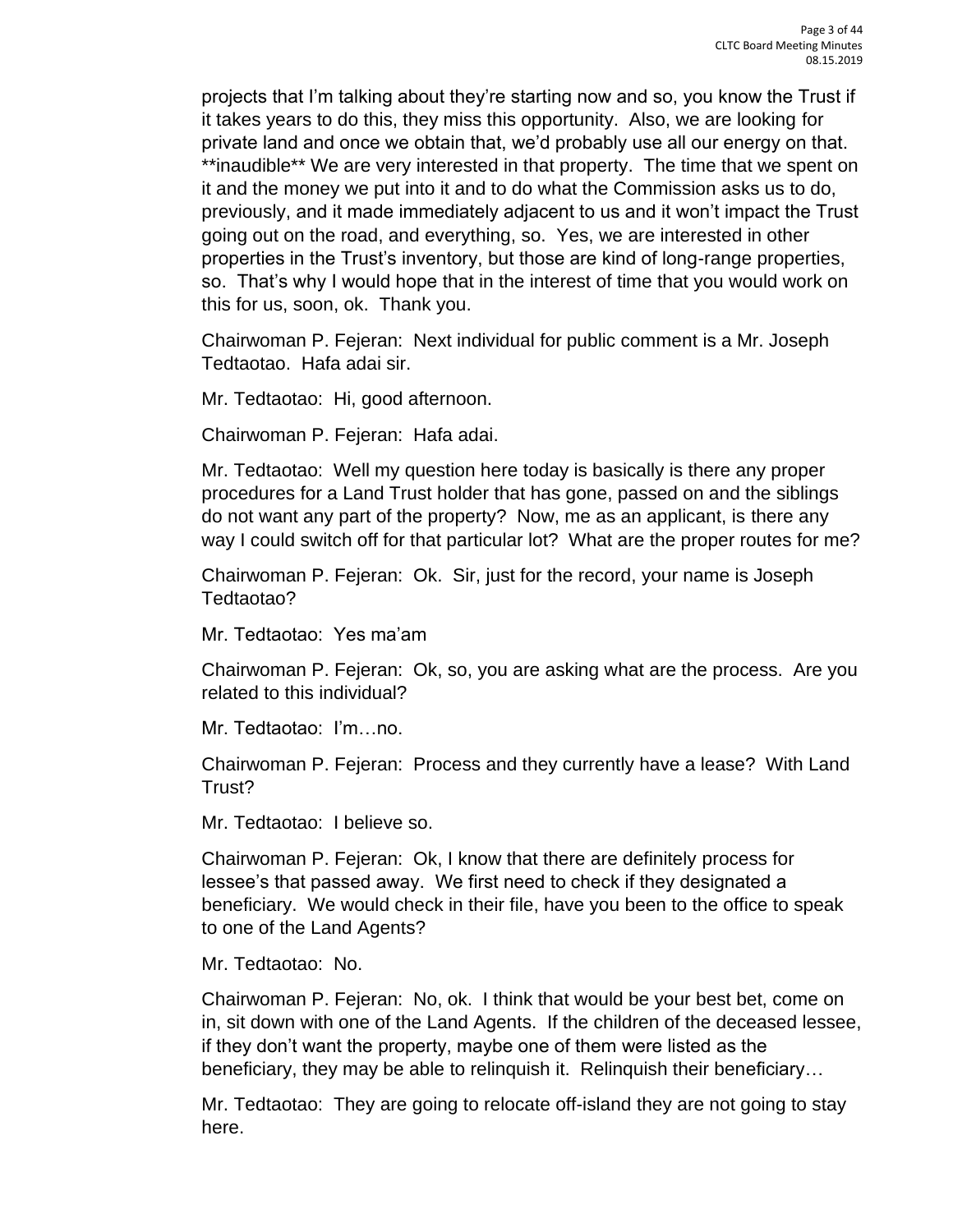Chairwoman P. Fejeran: Ok.

Mr. Tedtaotao: So, do I have to update the lot number?

Chairwoman P. Fejeran: No, I think just their name. Do the children know if one of them was designated beneficiary?

Mr. Tedtaotao: I believe so.

Chairwoman P. Fejeran: Ok. So, whoever was designated the beneficiary, they would probably have to come in with you, right, just for the privacy stuff. So, they would have to come in with you or…

Commissioner A. Santos: Get power of attorney.

Chairwoman P. Fejeran: Yeah, go ahead Director.

Administrative Director J. Hattig: If I may. Have you made any contact with the family members of the individual on your own?

Mr. Tedtaotao: I…yes, the deceased, the brother is with my cousin.

Administrative Director J. Hattig: Oh.

Mr. Tedtaotao: The lots are right across each other.

Administrative Director J. Hattig: Ok, so maybe, ok…

Mr. Tedtaotao: Yeah, they just brought it to my attention, like, you know, hey, my sister passed on. Her daughters don't want anything, they live in the states, so.

Administrative Director J. Hattig: The chairwoman is right, come in and in your schedule you can come in or you can make an appointment to come in and see one of our land agents and we'll sit down and take the information down, we have to reach out to the obviously to the other side, the other lessee to confirm what their decision or desire is and then we can go from there.

Mr. Tedtaotao: Alright, that's it.

Chairwoman P. Fejeran: Sir you are an applicant?

Mr. Tedtaotao: Yes.

Chairwoman P. Fejeran: Ok. Alright, thank you sir.

Administrative Director J. Hattig: Thank you.

Chairwoman P. Fejeran: Ok, is there anybody else that wanted to provide public comment today? No, ok, thank you. Hi, please come forward and state your name for the record.

Ms. Muna: Thank you. I thought I was on the listed, my name is Jesusa S. Muna. I thought I was on the listed, I thought I made an appointment to come in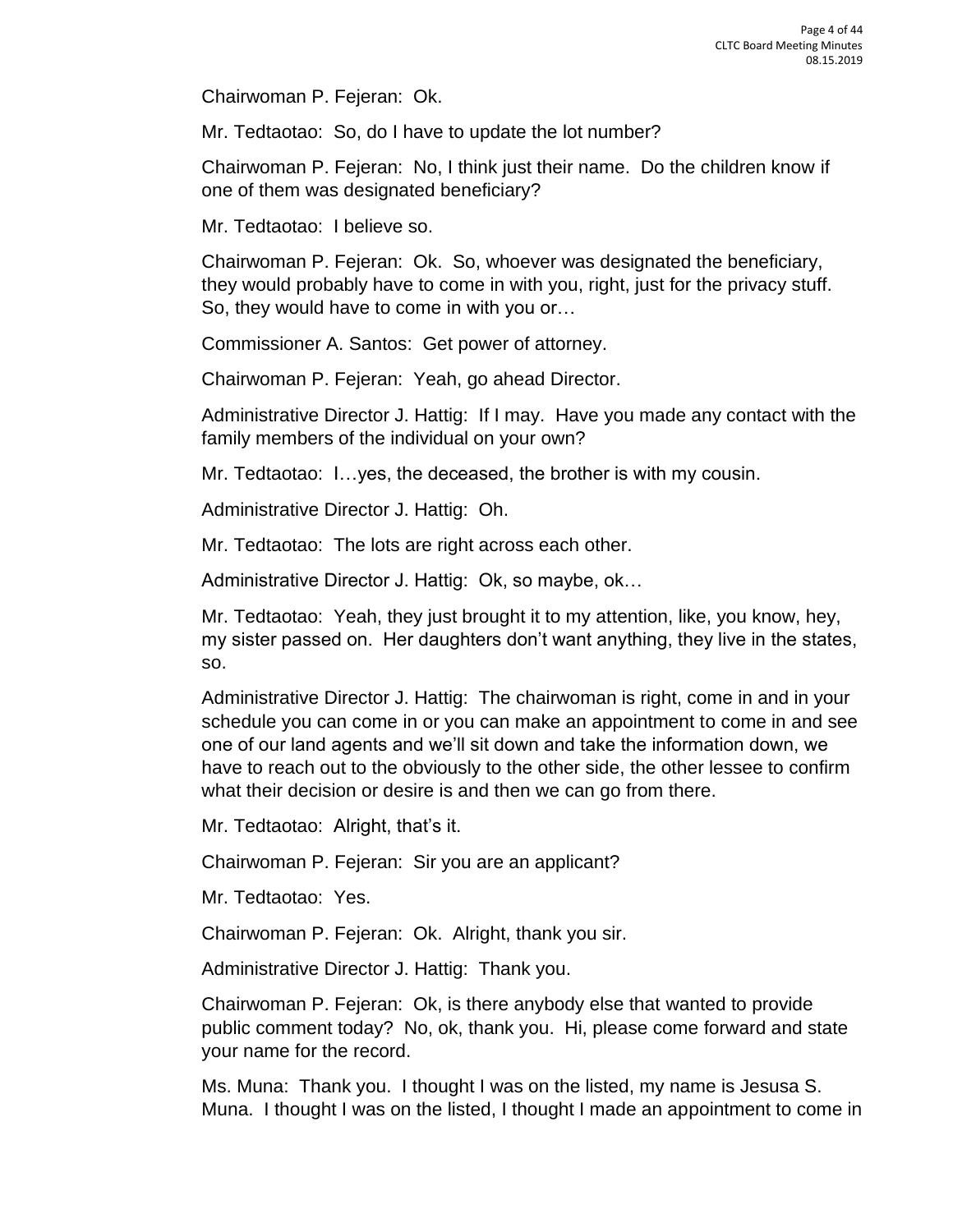today for building permit and for surveying, but I'm not on the list. I don't know why. It's about a month and half ago. Anyway, I am here because I was given authorization for power and water from CHamoru Land Trust I got, I was given CHamoru Land Trust for half an acre, back road, Pagat, Mangilao. I've been applying and I got the application for power, but water is giving me a hard time, I did not get my property surveyed. Lack of funds, of course, but I was told from the previous administration that I might be able to get it through them, but it's not happening. They told me also it might take a length of time for, but I need to, I need help. That's why I'm here, I need help.

Chairwoman P. Fejeran: Ok.

Ms. Muna: I'm not looking for a free hand out I get a property, but I just need a little boost for water, it's more important for me than anything. But I got the power application and they told me they were going to charge seven thousand for a power pole, and I need six. Where am I going to get that? Right. They said it's a process, I can pay as I go along. I'd be dead by then.

Commissioner A. Santos: Power pole.

Ms. Muna: \*\*responds in CHamoru\*\* Yes, and the water is six hundred and I will be putting in the meter. So, help please. Yes.

Commissioner A. Santos: Maybe the Legislature could.

Ms. Muna: And, everywhere I go people make comments, they go…why is CHamoru Land Trust giving you this when they should provide infrastructure. I have no idea. I don't know. I don't know that answer to that. Before, they did. I was told before they did. I don't know where they got that. Before they did. (speaks in Chamoru) Yes.

Commissioner A. Santos: Agriculture.

Ms. Muna: I did go to the Agriculture.

Commissioner A. Santos: Legislature.

Ms. Muna: Yes, and they told me if they help me with the water, I cannot use it for my own consumption. I have to use it for my plants. But I have to plant fifty coconut trees and twenty bitternut trees. You know what they gave me? Or what CHamoru Land Trust gave me. Tons of corals…rocks. I can't plant, I have planted and they all died. You know, so, I need help, I need help. It's half an acre, I can't get my water in, I can't, if it's a three acre and I'm going to farm, maybe, get better response, but, half an acre, an old lady.

Commissioner A. Santos: You think they can give her another lot? Where she could…

Ms. Muna: Oh my God, I have put so much, me and my kids a lot of sweat, sweat in my property. I have a temporary structure there right now. Sorry.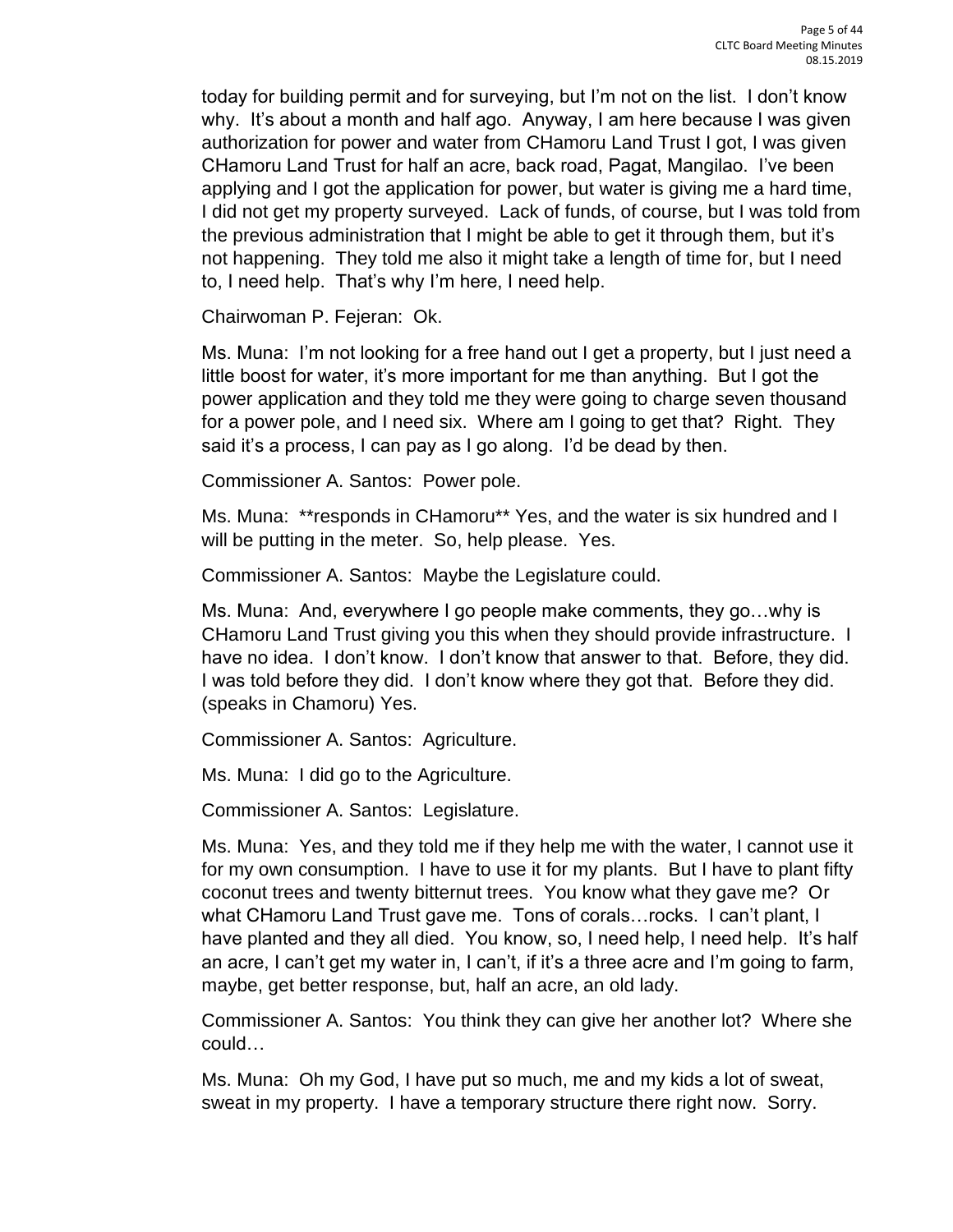Commissioner A. Santos: Do you have Agriculture or is it Residential?

Ms. Muna: Agriculture.

Chairwoman P. Fejeran: And when was your lease issued?

Ms. Muna: I got it right here. Well I applied ninety-five and I got Agriculture lease two thousand seventeen. (Chamoru) I was given a lease because they checked on those who died. I'm just saying, sorry.

Chairwoman P. Fejeran: No, I'm sorry that you're in this position.

Ms. Muna: Yes.

Chairwoman P. Fejeran: You know there's a lot of pressure, on the commission in the past to just issue out leases, without really regard to, or with the understanding there's no utilities in the area. It's probably in your lease where is says that, that you understand there is no utilities within a hundred of feet.

Ms. Muna: Yes ma'am, I understand but why do I have to spend an arm and a leg.

Chairwoman P. Fejeran: I understand.

Ms. Muna: The whole body to get it. Is that what it is to just give it. (Chamoru) it's on you now. You know you can't. We're asking for help.

Chairwoman P. Fejeran: I understand. You know the commission has asked the director and the staff to put together a, what is that, a, I guess a spending plan for our survey and infrastructure fund. We are going to have money that is sitting in there that is not used. So, I think if you could, sit down with a land agent to, I mean you definitely put in record here, so that our land agents can really pin point exactly where you're located, see who else is in that area where we could invest infrastructure.

Ms. Muna: A lot of people gave up, it was two people that they're still there but, there's quite a few of us, but a lot of them gave up because…(CHamoru) Ai Sue, ten thousand, seven thousand. Where are we going to get that? Where? We are not as fortunate as some people and we're just seeking a little, a little help. Not a bit, you know, give me water. I'll keep still, I'll get a generator and live there, you know. But I just need water. I'm hauling water there now; I'm hauling water back and forth from my daughter's place and it's not fun.

Chairwoman P. Fejeran: The agenda.

Ms. Muna: Yeah, Ms. Dayday said she was going to put me on today.

Commissioner A. Santos: The sign in? The Agenda?

Ms. Muna: I signed in with the public comment because Mr. Eay said go ahead. But thank you for the opportunity that you gave me.

Commissioner A. Santos: Find another place for her.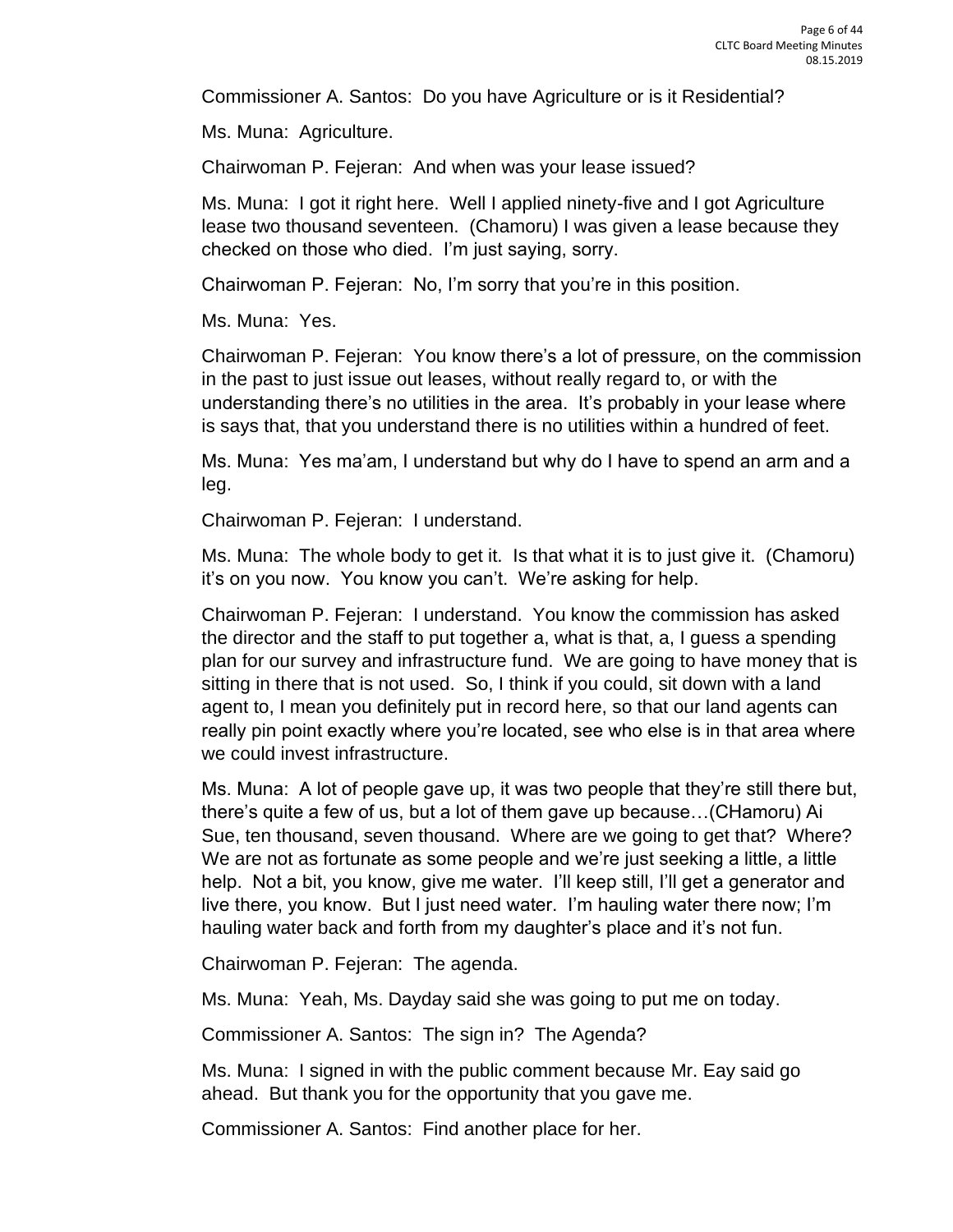Chairwoman P. Fejeran: Well it sounds like she's not interested in a move, she's actually invested a lot in there, she's asking for help.

Commissioner A. Santos: You don't want to move to another place where you could…

Ms. Muna: (CHamoru) What and start over again. It's a half acre but my family put a lot, but they gave me a place where the trees are as tall as a three-story high, you know. (Chamoru) it's hard, sister. Give me a house, I'd be happy with it, but see I wanted to plant a little bit. I still do in, but I can't plant on that. Yeah, I have a mango tree there, it's been there for ten years and I'm still wondering if it's going to fruit. (CHamoru) Nothing. I have sour sap that's baring fruit but now maybe the roots are hitting the rocks, because it's dying out, dead fruit, you know. So, I just, it's, I don't know, if you can put me in a place where it's, and I can you know, I don't want Dededo. They tried to give me a property up there, Nevermind Road, and a boy the name suits it. Nevermind. It was like five miles in and to get to the property they were going to give me. I was like…

Commissioner A. Santos: Nevermind.

Ms. Muna: I'm a lady. What are you doing pastoring me over there, because there were cows? Maybe that's why they put me out there, but ma'am I'm not here to be disrespectful and really here for just a little bit of help. If you can provide me another property that would be great. They are telling me six power poles, seven grand each. The power line, regardless they said. You need five thousand, I don't have to pay all of these at one time, but. By the time I get around to it, I'm not going to be around, what about my kids, you know.

Chairwoman P. Fejeran: Ok, well Ms. Muna thank you for your comments. It has been duly noted and if you would like to explore the, if there is any place you would like to transfer to that has the infrastructure in place, please come in and sit down with one of the land agents. But we also noted your case and as we are putting together the survey and infrastructure plan, we'll be sure to keep you and neighbors in mind.

Ms. Muna: Thank you, I appreciate that.

Chairwoman P. Fejeran: I'm sorry we couldn't do more today.

Ms. Muna: Well you know, it doesn't happen overnight. I appreciate that I'm being heard today, it's taking forever for everything. Everybody says no to me and I've been going everywhere. I even set up a meeting with…and he explained to me what's going on and you know, can't do everything at once. You know, procedures have to be followed. That's why I'm here. Help me with your procedure, please, thank you.

Administrative Director: Yes, we did discuss a relocation the last time we met. Maybe we can sit down and discuss this time.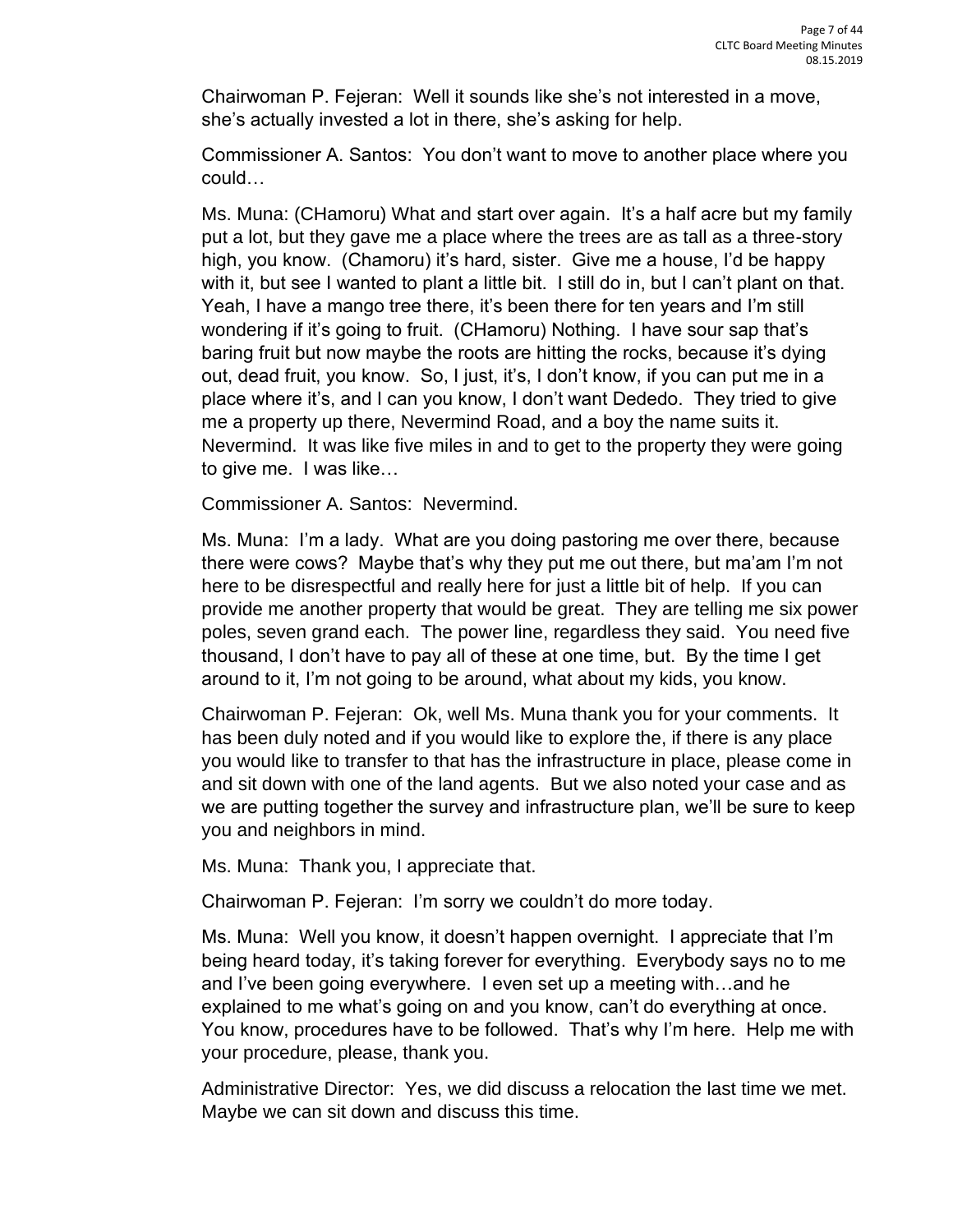Ms. Muna: Maybe and maybe next to a power pole. That would be great, yes. Seven grand is a lot of money for a person that pretty much has not much. Well next to a power pole I'd be pretty happy. Thank you.

Administrative Director: Thank you.

Chairwoman P. Fejeran: Is there anyone for public comment that we missed? Alright, thank you. Oh, I'm sorry, come on up. Hi, you could state your name for the record.

Mr. Atalig: Justin Atalig.

Chairwoman P. Fejeran: Hello. Justin Atalig?

Mr. Atalig: Yeah. Atalig.

Chairwoman P. Fejeran: Hi Mr. Atalig, how can we help you?

Mr. Atalig: Recently I just applied, for, through my grandma's land. In back road Pagat. I was told, you know, by one of you guys agents, speed it up or you know a little bit faster, to come to the board. Back then, I just want to get a land also for kids for also, them. The land is kind of like a memory. I don't want it to go to somebody else.

Chairwoman P. Fejeran: Oh, ok. Is one of our land agents familiar? John? So, your grandmother has a Land Trust property?

Land Agent J. Gumataotao: Well, no, she, grandmother had a, pre occupier. So, I just informed him he needed to get a verification from the Mayor. It's only because he just recently applied and…

Chairwoman P. Fejeran: Right, so we have to make sure we have all the documentation in place to really declare you as a…

Administrative Director: Pre qualifier.

Chairwoman P. Fejeran: Pre occupier status, yeah.

Land Agent J. Gumataotao: Well currently his application is going through the process.

Chairwoman P. Fejeran: Ok, for…

Land Agent J. Gumataotao: He just paid the…

Administrative Director: He is going to the qualification process, right.

Chairwoman P. Fejeran: Ok, ok. Alright, so, what John was saying was your application is being processed right now, just to determine your qualification under the program. But as soon as that is done, and your qualified, I guess the next thing from you would be the Mayor's verification that it's you and your family.

Land Agent J. Casem: That you stay there.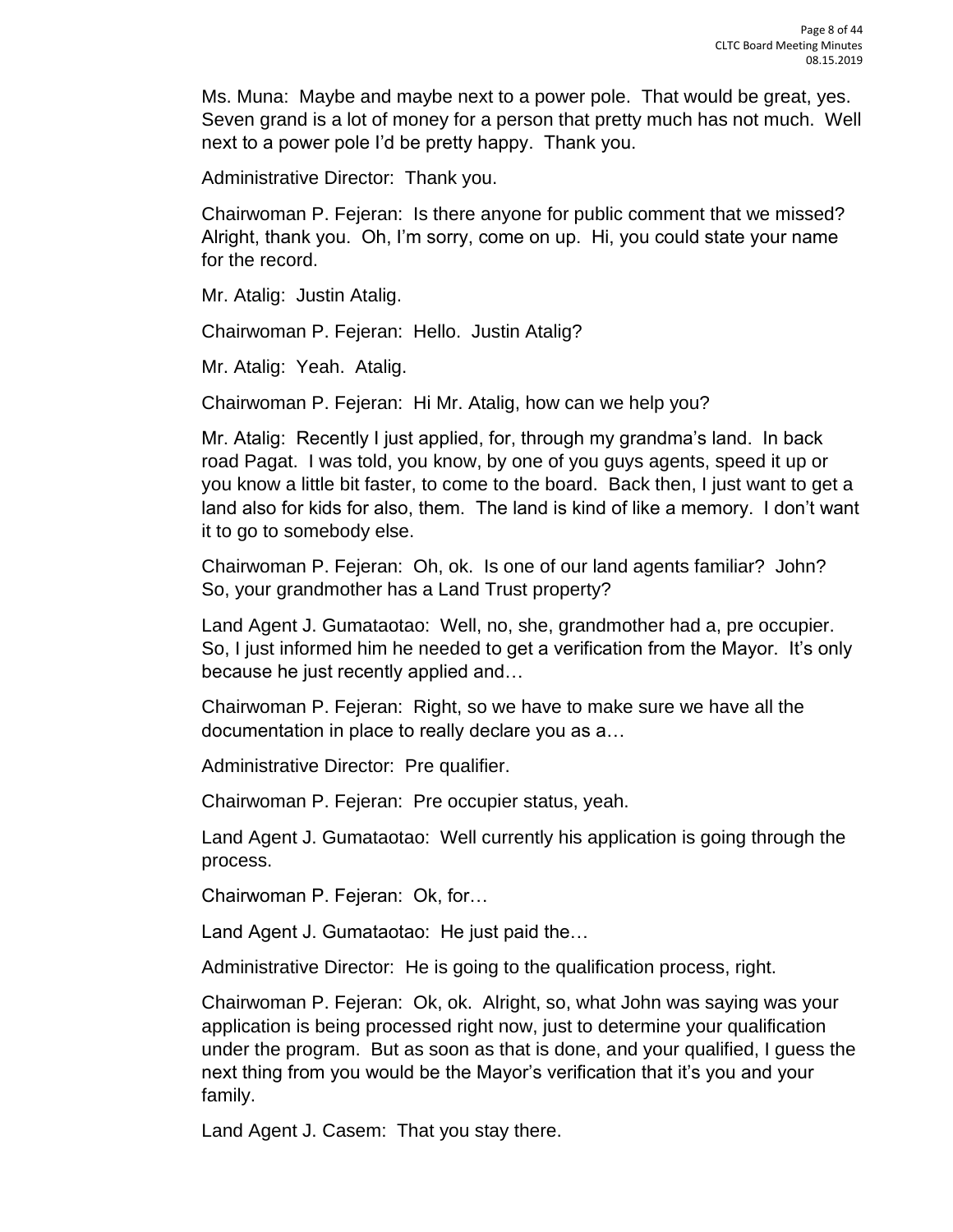Chairwoman P. Fejeran: That you stay there. Do you stay there now? Occupy there now? No. Ok, but your father or grandmother?

Mr. Atalig: Yeah.

Chairwoman P. Fejeran: Stayed there. Ok.

Mr. Atalig: Already I gave from the Mayor of Mangilao, the document that she was staying there.

Chairwoman P. Fejeran: Oh ok.

Land Agent J. Gumataotao: Once he gets processed for his application then, we'll take a look at the additional documents.

Administrative Director: I'm concerned, the, I'm just concerned if the, your grandmother wasn't a Land Trust lessee, or nobody from your family was a Land Trust lessee or applicant at least.

Mr. Atalig: Not that I'm aware.

Administrative Director: So, who's currently occupying the property?

Mr. Atalig: Nobody right now.

Administrative Director: Nobody? Ok. We will have to research ma'am on the property itself, just to make sure it's within, you know like what John said, the LUP or whatever the circumstance because, you know. Not sure right now, this is public comment so we'll research it then. Once your qualifications done, that's really what I wanted to do is qualify you first and then we can start talking about you know, the land and

Mr. Atalig: So, it's just on the process right now.

Commissioner A. Santos: She's occupying the land right now?

Administrative Director: Not right now, no.

Mr. Atalig: Not right now, no.

Administrative Director: His family did one time.

Mr. Atalig: So, my grandmother died long time ago then, my mother moved up to Dededo.

Administrative Director: So, your mom was the last occupier up there before she moved? No?

Mr. Atalig: It was actually my grandma and right before she died it was my mom.

Administrative Director: Oh.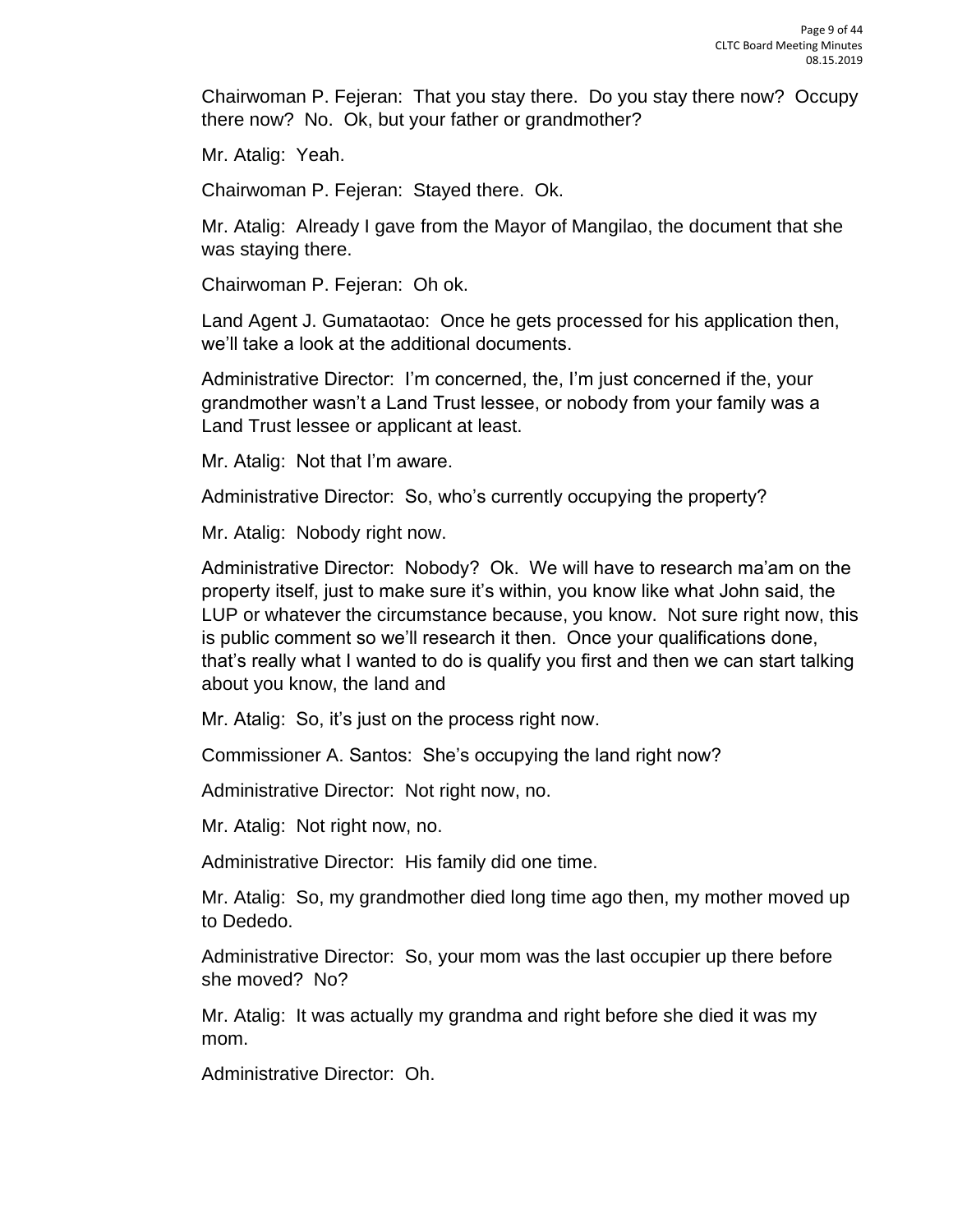Chairwoman P. Fejeran: Ok, it sounds like you're, like your just making sure you qualified and then, the director and the staff will work with you if we need any additional documentation, if we have to research the property, also to make sure, you know, it hasn't already been leased to somebody else and all that, that stuff.

Mr. Atalig: Will I be given another place or…?

Chairwoman P. Fejeran: We'll deal with that when we get there.

Administrative Director: Usually your date and time has to come up and when it comes up, we talk about it.

Chairwoman P. Fejeran: Ok, thank you.

Mr. Atalig: Thank you.

Chairwoman P. Fejeran: Thank you for coming. Ok, was there anybody else for public comment today? Public Comment? No?

Audience member: I didn't up for public comment, I was just told to come here.

Administrative Director: Please come up.

Commissioner A. Santos: Come and state your…

Chairwoman P. Fejeran: Sorry, can I have your…I think you're on our agenda. We'll get to your case.

Audience member: Ok, my name is Michael B. Salas.

Administrative Director: Yes, he's here.

Chairwoman P. Fejeran: Oh yes, we have you here, I'm sorry, Mr. Salas.

Mr. Celestial: Chairwoman, I'm here to see what the status is on my lease? Last time I was here it was said that they couldn't do because you have to send it to the Legislature. However, I have seen that they have approved switched leases. I was just wondering what the status is for my wife and I?

Chairwoman P. Fejeran: Well I thank you Mr. Celestial. You know unfortunately we have not been unable to resolve your case and many others like your case. The resolved, we were able to work within the bounds of the current law. But you are still on our list and we are doing a lot of research, outside of the commission meeting to see how we can work within the current law to address and keep you where you are, you know, since the beginning its been the commission's goal, mission to not kick you out.

Mr. Celestial: Well I appreciate that because, for the record last time I didn't make any statements I just listened to Mr. Nick here, give his opinion so, for the record I want to say that I've been for nine years, the Barrigada incident happened last year. Nothing, nobody, what you call that, nobody was sent to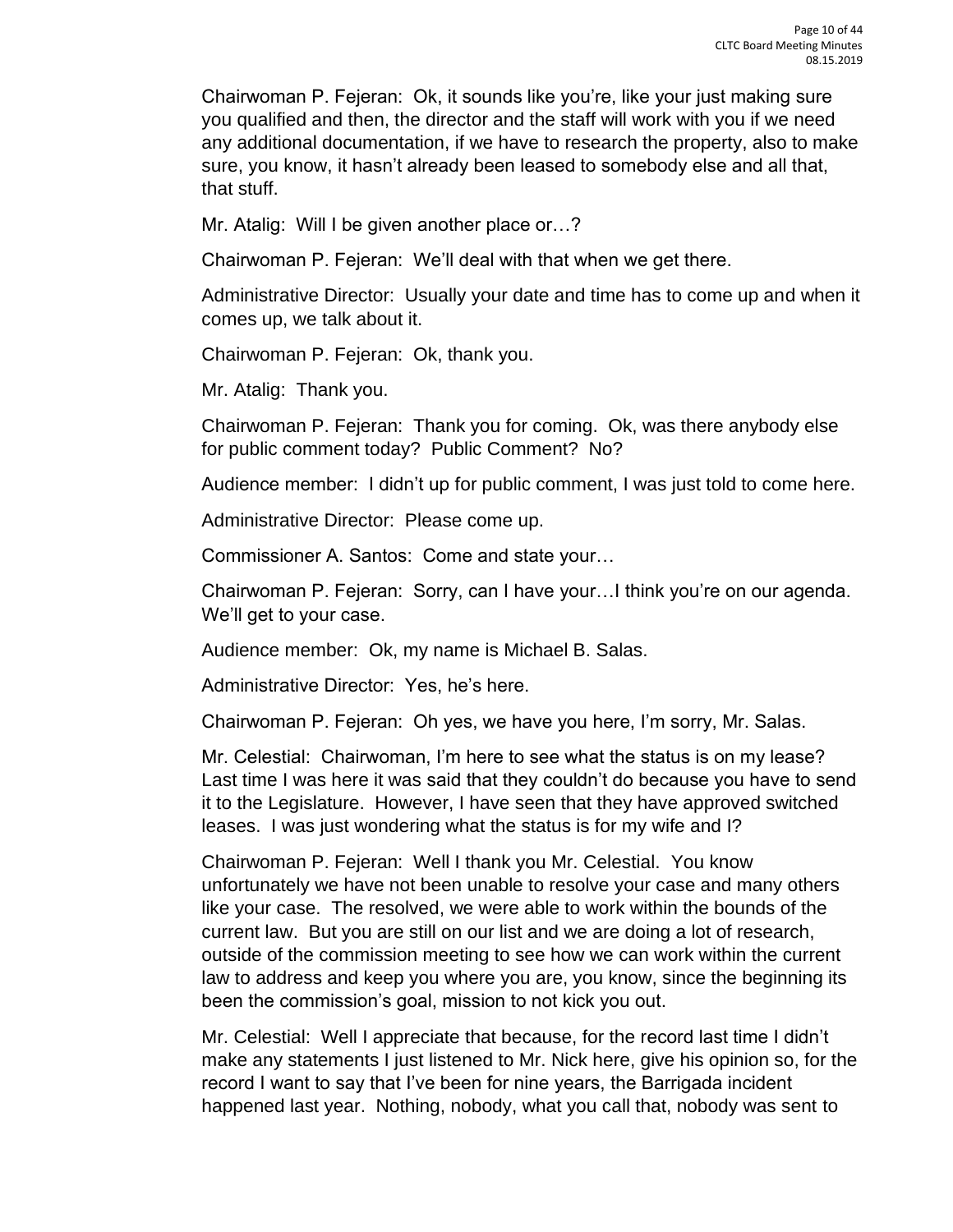jail. You know for that incident and, which is good but, my concern is that, what exactly can happen? What can happen to me today?

Chairwoman P. Fejeran: What was your question?

Mr. Celestial: What can happen in my case to…because the letter that I got, that I received, last time the attorney, Mr. Nick explains that it was my cousin that stood in line in nineteen ninety-five, she stood in line. We didn't cut, and then, all we did was through Joe Borja, he was the director at the time, he approved our switch from my two thousand one to her nineteen ninety-five. So, for the record she stood in line, all we did was switch dates and then according to the official rules and regulations, we can't do that. But, to my understanding is that my cousin beneficiary were her god, her grandchildren. In accordance to rules and regulations, it can't be done. So, what I'm asking for is to look into it, since there's no provisions, for that, the board has the authority to go ahead and approve my lease. In accordance to that since there's no beneficiary now and her original intent, was to give me her slot because at that time, she wasn't ready and I was. My wife and I were, and I hope you take that into consideration because there is an avenue to approve my lease. You have the authority to do that and I don't see a delay that should further in my case, that is why I am here today, I just hope and pray that, to approve this guy's lease and \*inaudible. I invite you all to my ranch, really do, come up to my ranch see what my wife and I, my kids have done for the past nine years. You know we really improved it, I've got a, we got ducks and chickens, it's just beautiful I really maintained the area. And, and sometimes when I'm out picking my lemons or something, I says man, it still back in my head it's like I hope they approve this thing because it still a factor, the stress factor is there, so I hope you find it in your hearts to try and alleviate this… I won't say pain, but stress my wife and I have. My wife and I are over sixty years old and still don't need this kind of pressure. I really, I know you guys are working hard trying to satisfy every lease and the people here on Guam, so I'd really appreciate it and just give us a piece of mind for my wife and I and my kids. Thank you.

Chairwoman P. Fejeran: Thank you.

Mr. Celestial: That is all…alright.

Chairwoman P. Fejeran: I appreciate you coming and going on the record to really talk about what you've been going through and how much you've invested in the land. I know that, I know that Director Hattig has been to the property, yeah, and really what you've done to the property is what we hoped all our lessees' can do. Make it a place, yeah.

Mr. Celestial: And just let you know, it wasn't easy. It was really difficult. You know I understand the pain these guys go through just to get water, power, it's very difficult. Me and my wife are both retired and we have to wait every month on a fixed income and buy material, then to find out, wow it's done then told, oh I am sorry your lease has been voided. It's more than heartbreaking. I know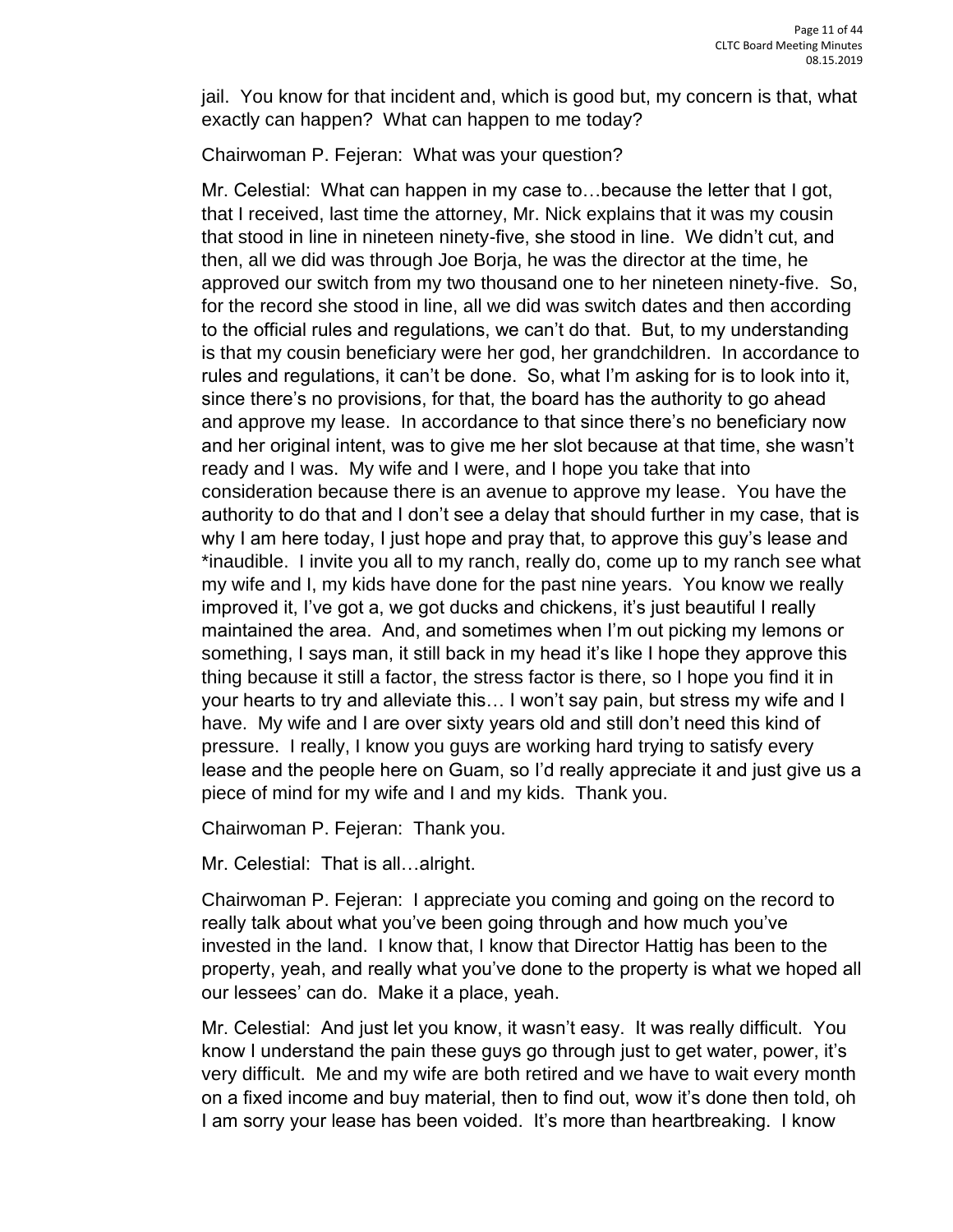you guys are doing the right thing and that's all I wanted to say here today and for the record, please we are still and we appreciate you guys and you're always invited to come out to the ranch, maybe I'll cook a couple of ducks or something.

Chairwoman P. Fejeran: Mr. Celestial I want to assure you that we have not forgotten about you and we're working outside of these meetings so that we can resolve it as quickly as we can. I'm sure you would know and appreciate whatever we are doing we have to make sure we follow everything…

Mr. Celestial: I'm thankful for that, chairwoman, because you would do the right thing and come five, ten years and say oh excuse me and…

Chairwoman P. Fejeran: Yes, I do too.

Mr. Celestial: Years later, and…

Chairwoman P. Fejeran: Right!

Mr. Celestial: Hopefully I'd still be alive. Ok, \*\*speaks in CHamoru\*\* Thank you for very much.

Chairwoman P. Fejeran: \*\*responds in CHamoru\*\* You too.

Commissioner A. Santos: \*\*responds in CHamoru\*\* You're welcome.

Chairwoman P. Fejeran: I know the switch and transfer was supposed to be on this month's agenda but because of the executive session we have to post pone it, so can you just make sure we are ready for September.

Administrative Director: Yes ma'am, we'll put it on.

## **V. NEW BUSINESS – COMMERICIAL LEASING, GLOBAL RECYCLING**

Chairwoman P. Fejeran: Ok, anybody else for Public Comment today, that I missed? No? Ok. Alright, moving on to new business, we have commercial leasing, first is Global Recycling. So, in the new business packets we have a staff report. So, the subject property is Lot number 10122-15 in the municipality of Dededo. It's almost Fifty-three thousand square meters. What is that, like ten acres?

Land Agent J. Casem: What is that?

Chairwoman P. Fejeran: Fifty-two, about fifty-three thousand square meters. Ok, director do you want to present this case.

Administrative Director: Yes. So, I did an inspection, and we did some research, Mr. Joey Cruz and I. We found in June 2006 an authorization to occupy and proceed with permitting development operation and maintenance of recycling facilities. This was just a memo that was issued by then director Tom Elliot. In 2011, another document authorizing Global Recycling. To continue to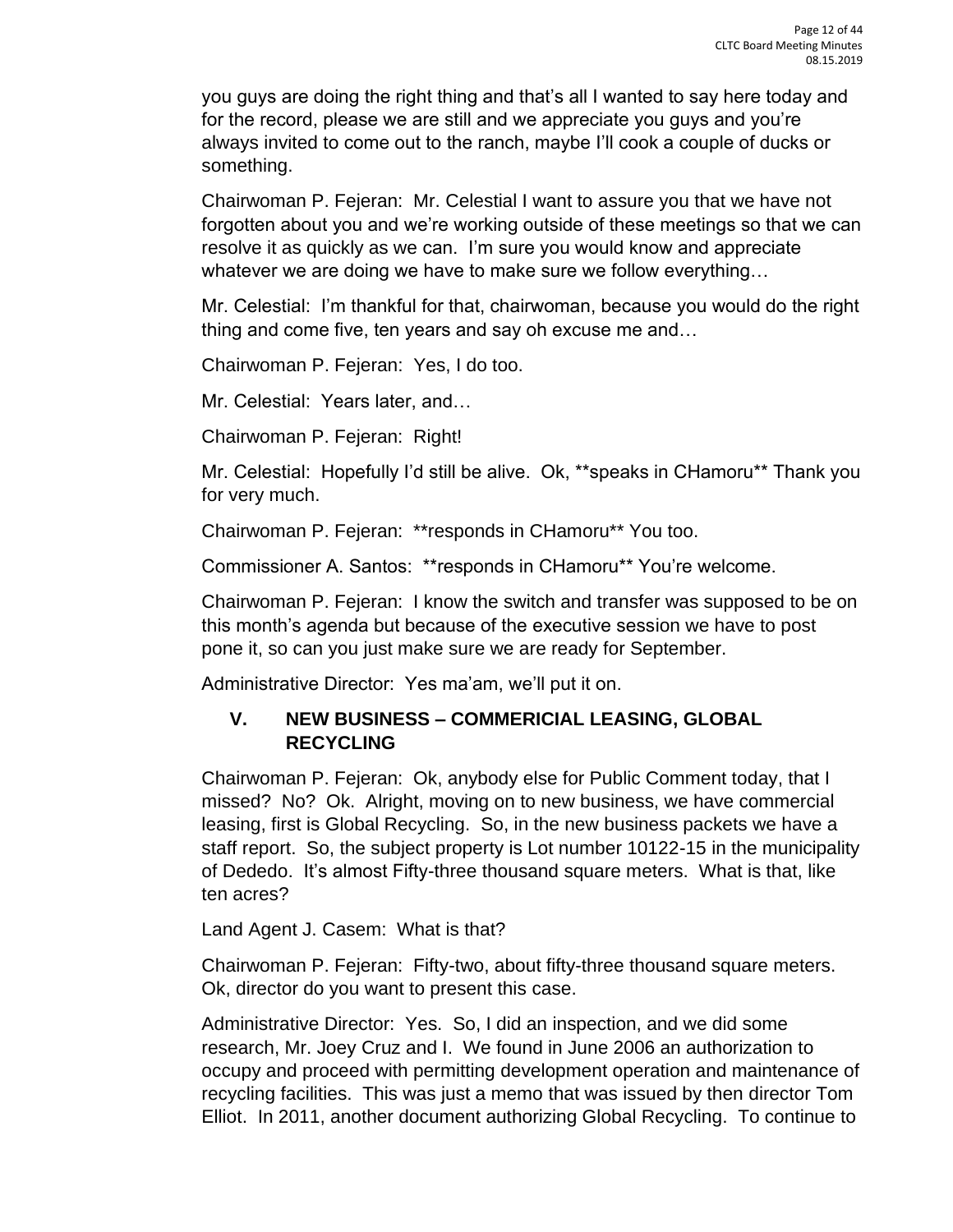use this lot was made by director Monte Mafnas at the time and then again on January 6 of 2015, an authorization to occupy memo was issued by then director Michael Borja. So, in our research there's no commercial lease and license that allows Global Recycling to continue its activities there. So, what we propose, our recommendation issue a sixty or ninety day cease and desist letter to Global Recycling and declare this lot and its associated activity for commercial leasing and licensing pursuant to public law 33-95, open it up to competitive process. So, that's our recommendation at this time. We're really not making any money from this property, and we really could be making a lot more than what was agreed upon on these past memos.

Chairwoman P. Fejeran: So, sorry. Are they currently occupying and in operation?

Administrative Director: As I, understand it, they are currently occupying, there's a business there and they are conducting operations.

Chairwoman P. Fejeran: So, dating back to 2006, they were authorized to occupy and operate with no formal agreement, no lease payments…

Administrative Director: No.

Chairwoman P. Fejeran: Nothing?

Commissioner A. Santos: Nothing.

Administrative Director: Nothing.

Chairwoman P. Fejeran: Have you been in contact with the…

Administrative Director: I did meet one time when I did a site inspection of the area. I did meet one time with the owner of Global Recycling.

Chairwoman P. Fejeran: Ok.

Administrative Director: I didn't issue anything yet pending the board's, you know, we wanted to bring it up the board's attention and get some direction on how the board wishes to proceed with this particular property. We did, there are photos, we did take photos, we can also forward those to the commission of the activities that are located there, and you have in the packet the memorandum that were issued by the previous director. Then you have the map of the area, Chalan Batulo, in Dededo. It's a right after, it's after the encompassing the entire, if I'm reading this correctly, right before the transfer station. The old transfer station, that area there.

Chairwoman P. Fejeran: And how, how was this discovered, did it come up on our…

Administrative Director: Well…

Chairwoman P. Fejeran: How did they…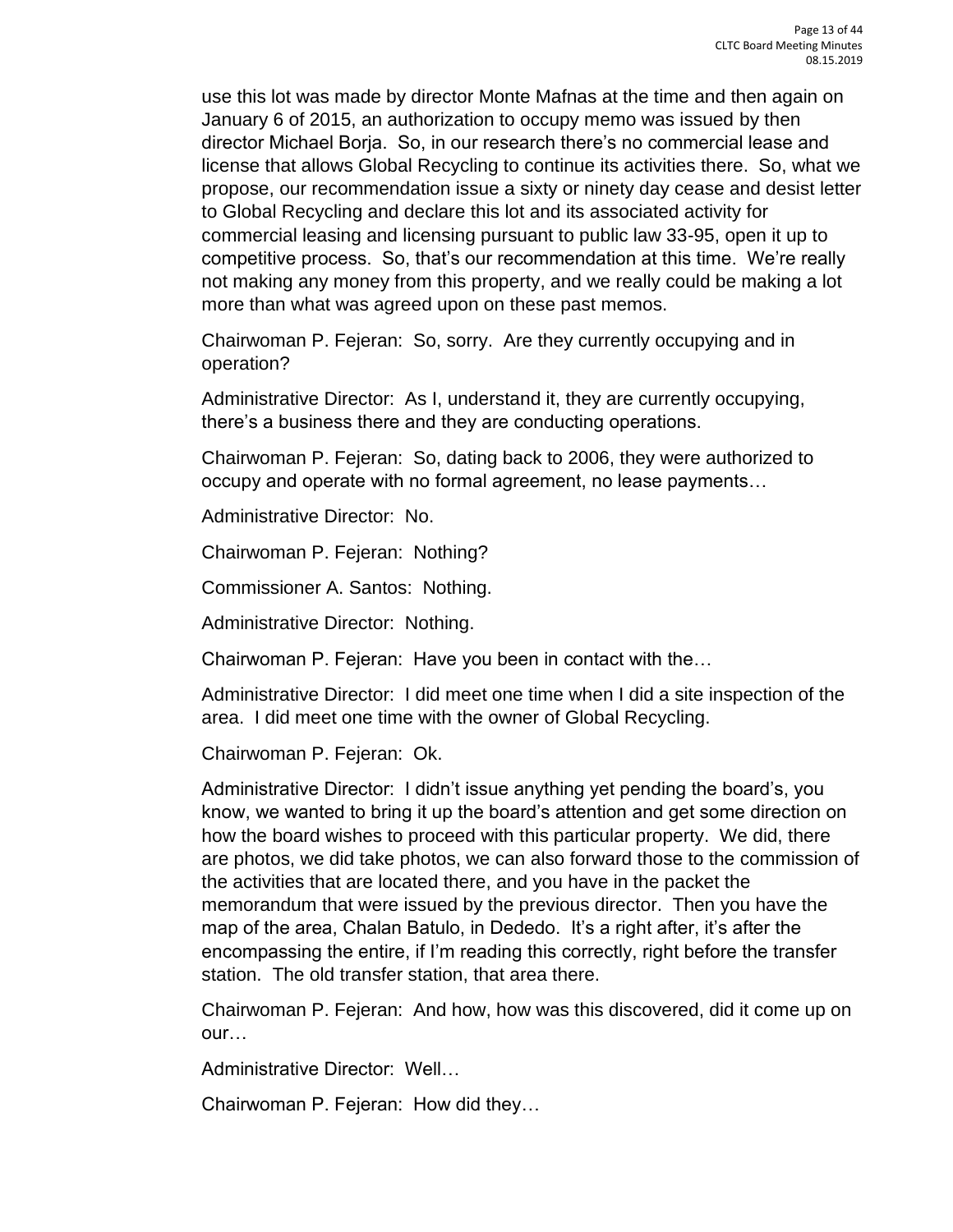Administrative Director: Joey, we first had it on our radar I think, I'll verify with Mr. Cruz with the historical data.

Program Coordinator: My name is Joey Cruz. The reason why the Global Recycling issue came about is because when we conducted the first initial audit for the Trust. We went back and audited all the commercial files, and finding Global Recycling was…

Chairwoman P. Fejeran: Found what?

Program Coordinator: Didn't have a lease when they were paying.

Chairwoman P. Fejeran: Ok, alright. I'm seeing the most recently letter to Mr. Chu from the Global Recycling Center Incorporated, January 6, 2018 from then director, Michael Borja. Says the authorization to occupy to proceed the operation of the facility and property shall be deem temporarily and will be superseded by commercial lease agreement upon completion of the commercial lease license rules and regulations. So, it sounds like the, back then we know they didn't have a commercial lease. But then when the rules were drafted, we were supposed to go forward and follow the rules and regs, right.

Program Coordinator: That's correct.

Chairwoman P. Fejeran: Ok. I don't see, I mean I'm looking at this Arial and the property has been really developed. Right? I don't even see anything in here that says, you know upon termination to occupy they have to return the land back to its original form.

Administrative Director: Right.

Chairwoman P. Fejeran: I'm concerned about that.

Legal Counsel N. Toft: \*\* in audible\*\*

Chairwoman P. Fejeran: Oh. So, then the initial rules and regs I see that the recommendation from the director to issue a cease and desist letter. I just wanted to get his \*inaudible\* from legal counsel. What is our, what are our options in light of Public Law 33-95?

Legal Counsel N. Toft: Well, I agree with the recommendation that we should possibly do the cease and desist to decide whether or not we want to have this enter the commercial portfolio of the CLTC land for leasing or licensing. \*\*in audible\*\*

Chairwoman P. Fejeran: Ok. Ok.

Legal Counsel N. Toft: The board may have to decide what it wants to do with this property. It could also be cleaned up eventually. It's in a nice area, it just needs a lot of…cleaning. By the overhead. I think by the fact it is a recycling center it makes things pretty messy right now.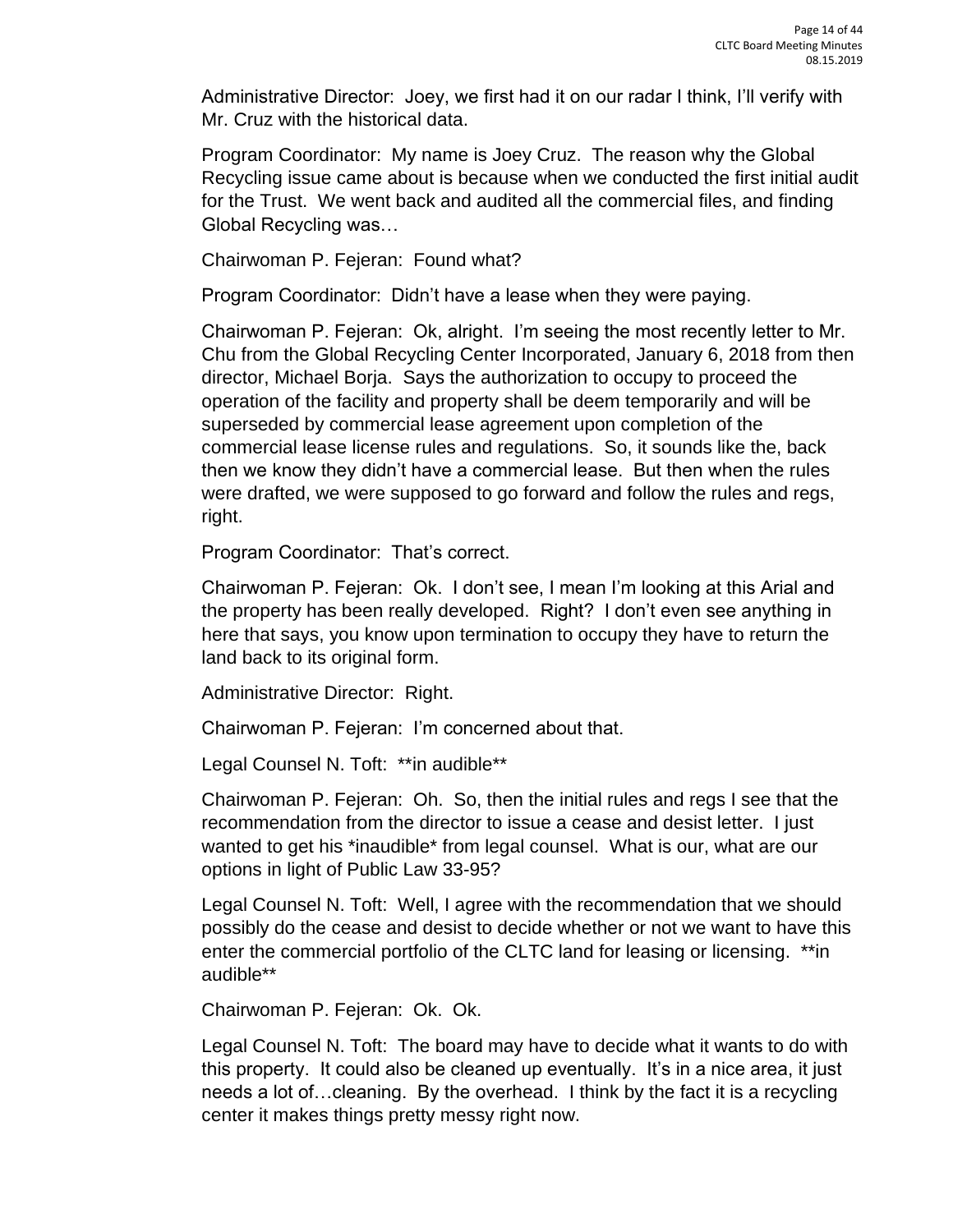Chairwoman P. Fejeran: Yeah. Ok, well, the commission want to issue the, yeah, cease and desist?

Commissioner A. Duenas: Do we know why they kept getting authorization? No lease.

Program Coordinator: I'm not sure why.

Commissioner A. Duenas: Ok. Kind of strange.

Chairwoman P. Fejeran: It is very…first it was the 2006, so, this was thirteen years using Land Trust property. For nothing.

Commissioner A. Santos: For nothing.

Chairwoman P. Fejeran: It's, I think it's time we put our foot down and say, no we got to do this the right way. Can't use our property.

Commissioner A. Santos: \*\*inaudible\*\*

Chairwoman P. Fejeran: Yeah.

Legal Counsel N. Toft: But it looks like they, from the 2006 letter that the recycling came to the Trust or came to the commission and asked for a commercial license and at the time said we will just hand you this authority to operate until we get the commercial program up and running, and then nothing ever happened in the next thirteen years.

Chairwoman P. Fejeran: mmm…

Legal Counsel N. Toft: Just slipped through the cracks. \*\*inaudible\*\*

Chairwoman P. Fejeran: Ok, again my concern is we offer them a cease and desist, and then the Trust gets stuck cleaning.

Legal Counsel N. Toft: I think either way, well there's one way you look at it is if you go through with it and have a provision in the bid that it is an as is condition and or we can put it in the bid.

Chairwoman P. Fejeran: It would require…

Legal Counsel N. Toft: It would require clean up. As part of the bid process.

Chairwoman P. Fejeran: Ok. Can we hold the Global Recycling responsible?

Legal Counsel N. Toft: I don't think so, but the fact that there's no feasible license actually \*\*inaudible\*\* contract here

Chairwoman P. Fejeran: Yeah…

Administrative Director: That's the reason why I didn't want to act, not sure whether it's a financial liability.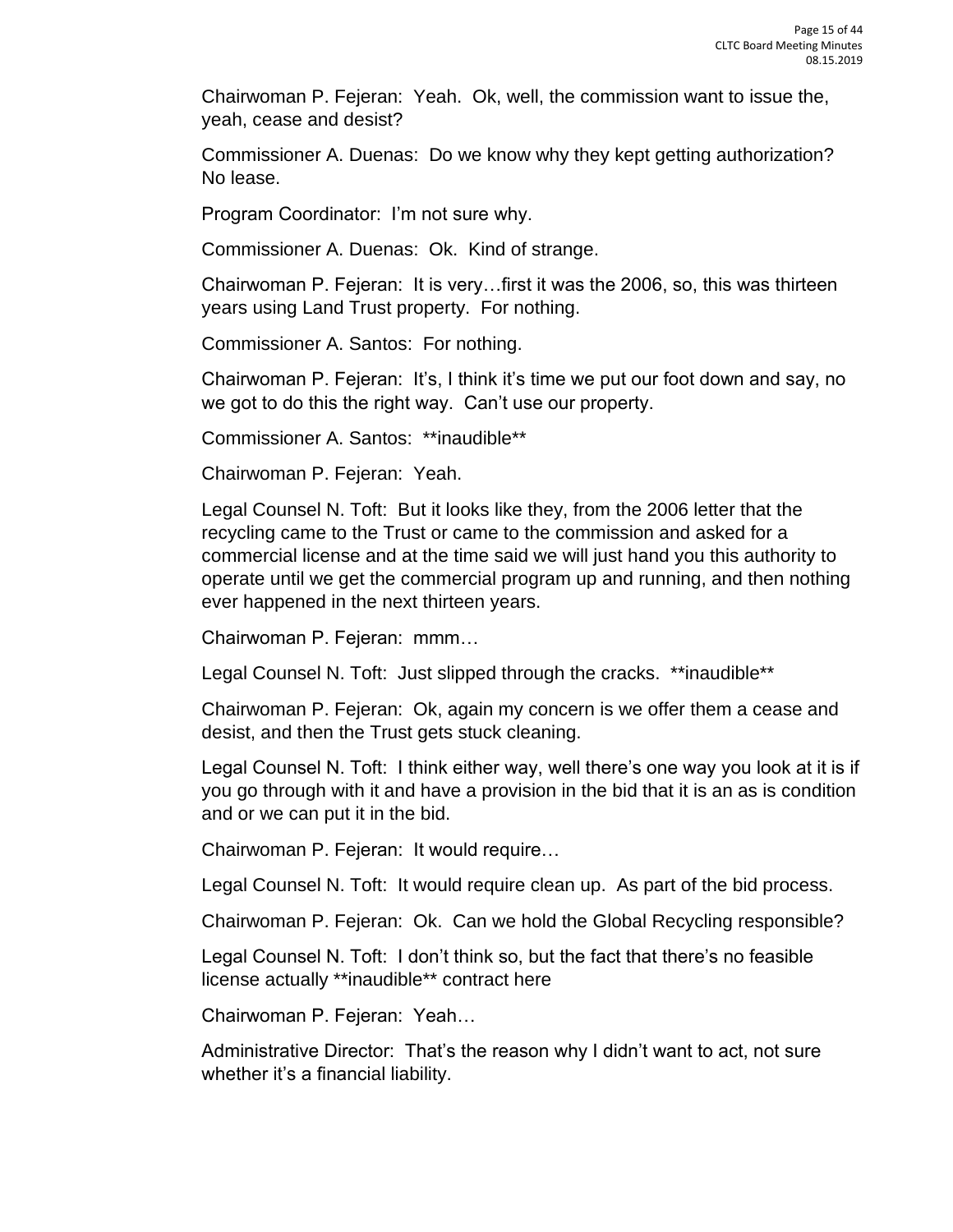Chairwoman P. Fejeran: You know it's again and again we have cases brought to the commission that are years and years ago when things were not done appropriately, and it just causes way more problems cause now we're sitting here with this property. Who is going to clean it up? Never, they paid to make use for the land, but hey.

Commission A. Santos: We have to…

Legal Counsel N. Toft: Almost Twelve…

Chairwoman P. Fejeran: Thirteen acres?

Administrative Director: Is there anything we can do to the interim, to you know speak to Global Recycling, explain our concern about, you know that process and their cooperation.

Commission A. Santos: We can put seven applicants.

Chairwoman P. Fejeran: At least twenty-six?

Legal Counsel N. Toft: I mean what does the board want to do with this property. That should be a decision.

Administrative Director: Do they want to continue recycling operations in that area? Is that something or if you want to cease that kind of operation.

Chairwoman P. Fejeran: Well I think the first would be to cease and desist for the current occupant. If the commission would make that motion, then, but then we would have to explore if it's commercial, how would it affect the commercial inventory limits. And then also to declare it commercial. What are we foregoing terms of residential because they've got utilities there.

Legal Counsel N. Toft: Access.

Chairwoman P. Fejeran: Access. So.

Administrative Director: Right next to the golf course.

Legal Counsel N. Toft: \*\*inaudible\*\*

Chairwoman P. Fejeran: Yeah. Looks mostly graded, already.

Legal Counsel N. Toft: Either way the step would be to issue a cease and desist letter.

Chairwoman P. Fejeran: Yes, agreed.

Legal Counsel N. Toft: Cause whether it's negotiations approval whether it's an eviction and proceed with Residential or stick to commercial or, \*\*inaudible\*\*

Administrative Director: We can provide you with an impact study or report.

Legal Counsel N. Toft: Right.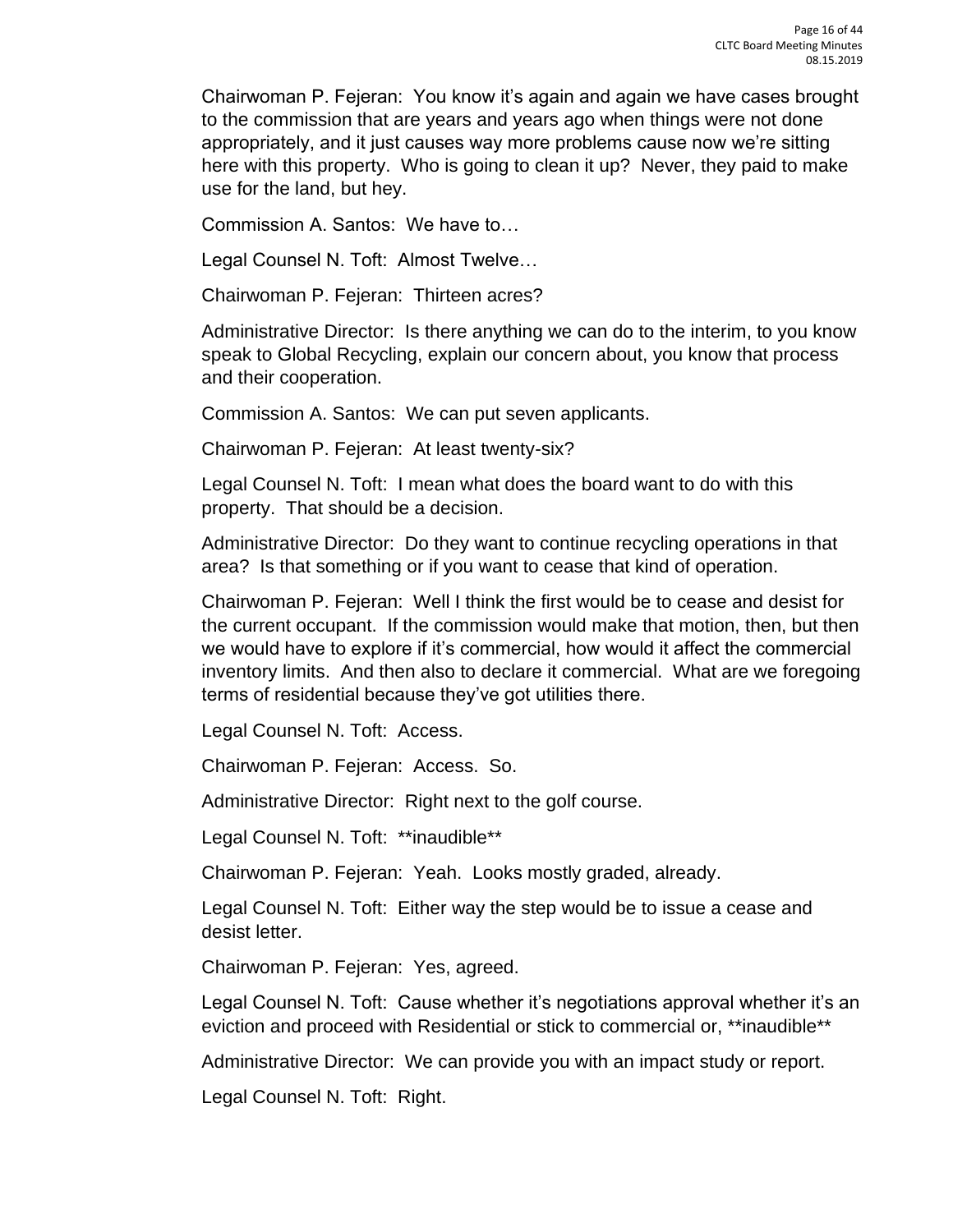Chairwoman P. Fejeran: Right.

Administrative Director: What exactly would be both sides of the isle, right? Continue or discontinue? This would give the board an opportunity to review that impact and then…

Chairwoman P. Fejeran: I'd appreciate that.

Administrative Director: Make a better decision.

Chairwoman P. Fejeran: Yeah, thank you. I'd appreciate that. Be on the hook or cleaning it up.

Administrative Director: Ok.

Commissioner A. Duenas: Motion to issue a cease and desist sixty or ninety day…

Chairwoman P. Fejeran: Maybe ninety.

Commissioner A. Duenas: Issue a ninety day cease and desist letter to Global Recycling for Lot number 10122-13 in the Municipality of Dededo.

Chairwoman P. Fejeran: Ok a motion has been made.

Commissioner A. Santos: I second it.

Chairwoman P. Fejeran: Seconded it by Tan Amanda. Further discussion?

Commissioners: None.

Chairwoman P. Fejeran: Ok, all those in favor?

Commissioners: Aye.

Chairwoman P. Fejeran: Ok the aye's have it. Ok, the commission will look forward to, I guess what the director calls like an impact study. Right? If we…

Administrative Director: Impact report.

Chairwoman P. Fejeran: Yeah and I look forward for the future use. I hope in your consider for residential you also give us how many residential lots we can create there.

Administrative Director: Sure.

Chairwoman P. Fejeran: Also, what, if this, if this facility is closed and never to reopen, what impact would that have on Guam's recycling efforts? Ok, alright, thank you. Next item on the agenda is Kwikspace Guam.

Administrative Director: I'll have Mr. Cruz present.

Chairwoman P. Fejeran: Thank you.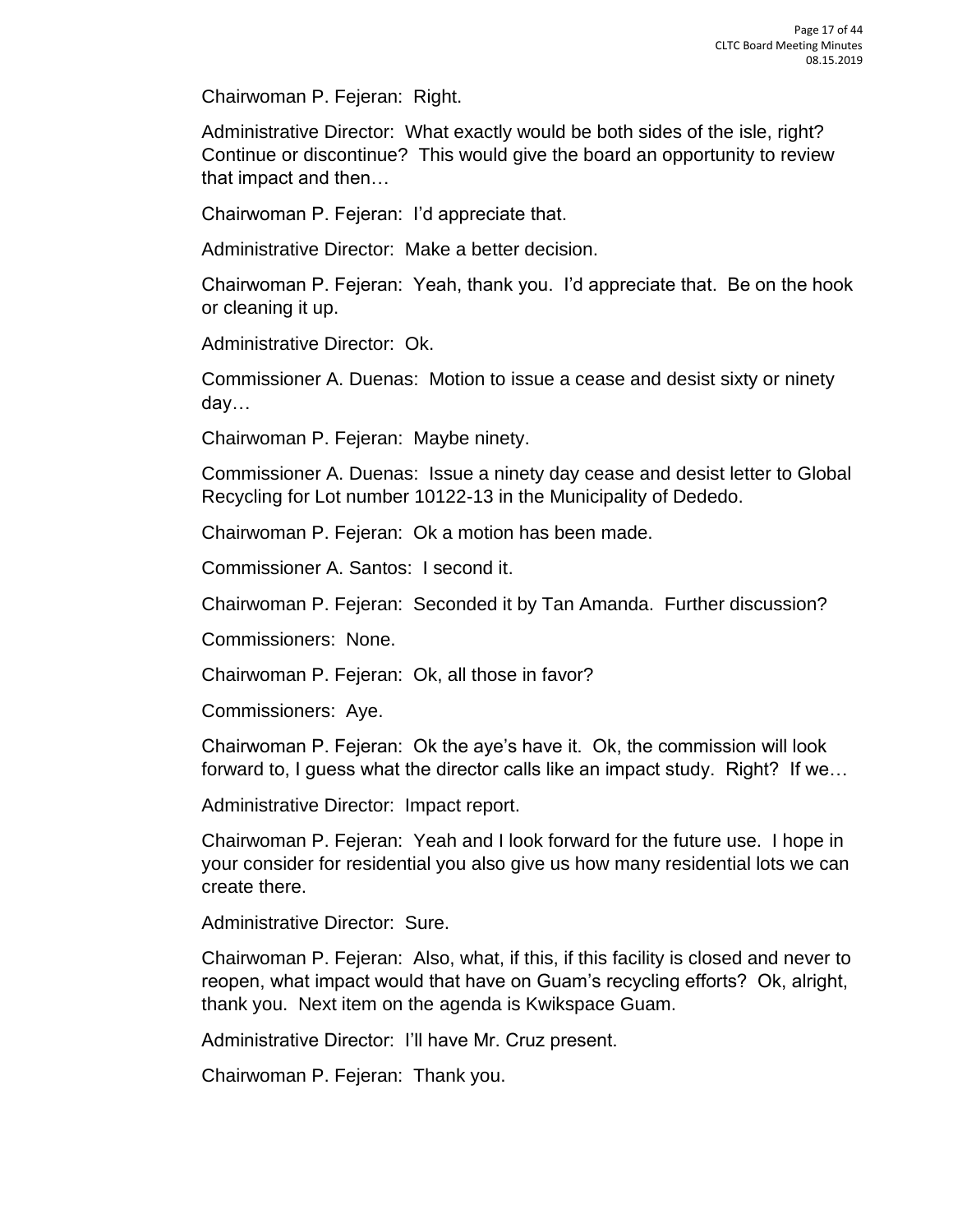Program Coordinator: Quick Space has been paying the Trust, two thousand, seven hundred annually for some time already. The issue that we're having with is that, because they're paying, they have no lease agreement or any type of document that we can use to substantiate their paying the Trust. So, it's been a, not an audit finding but \*\*inaudible\*\* so, in the packet the aerial photo of the area they're utilizing it's a…

Administrative Director: Can you pull up the lot? The Lot is 114A.

Program Coordinator: 114B.

Administrative Director: Oh B. 114B-2

Land Agent T. Tainatongo: Can you just speak up a little louder? They can't hear you.

Program Coordinator: On May 14, 2008, GEDA submitted a letter to CLTC requesting for approval from CLTC a grant of easement to Guam Ancestral Lands Commission. Kwikspace is a lessee of the Guam Ancestral Lands Commission. So, the little portion of property that they use, they use it to park their trucks. It's, the easement would be for a sixty-foot-wide by a one hundred sixty-five-foot-long piece of property at the \*\*inaudible\*\* which equals to one hundred eighty-three dollars and ninety-four cents monthly. Or two thousand seven hundred dollars and twenty-eight cents annually. Which they have been paying the two thousand seven hundred dollars and twenty-eight cents annually. On June 25, 2008, the board then approve the request from GEDA. A right of way easement was prepared but not finalized. \*\*inaudible\*\* was never signed.

Administrative Director: Do you need the lot number again?

Land Administrator M. Borja: 114-3

Administrative Director: 114-3 B-R

Legal Counsel N. Toft: Just south of that. South east corner.

Administrative Director: So, ok. Try your best to identify the area that we're talking about.

Chairwoman P. Fejeran: So, where is Kwikspace?

Program Coordinator: To the left of that…

Chairwoman P. Fejeran: That right there? Are they encroaching in our property? In the back?

Program Coordinator: No.

Chairwoman P. Fejeran: The top?

Administrative Director: Like that whole top there is encroaching. There's the line right there.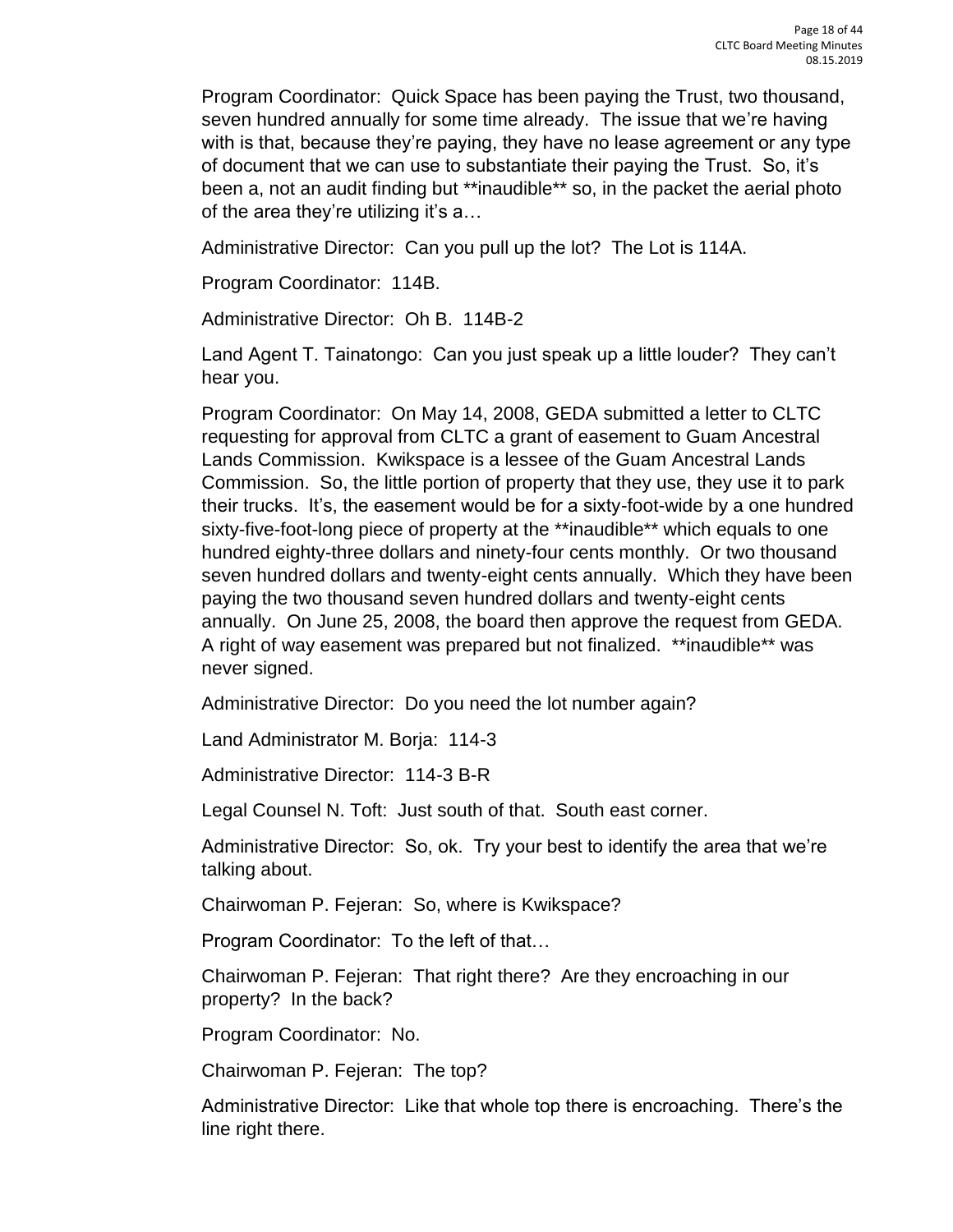Chairwoman P. Fejeran: And that whole thing is Land Trust property?

Program Coordinator: Yes ma'am.

Chairwoman P. Fejeran: Infrastructure? In a residential area? There's access, I'm sure those have power, right there. Oh, the basketball court is right there? Ok.

Commissioner A. Duenas: Where the river is, a portion of this.

Chairwoman P. Fejeran: It is encroaching. The right a way easement payment they're making.

Program Coordinator: Yes ma'am. Sixty-foot-wide by a hundred sixty-foot east of our property.

Chairwoman P. Fejeran: I don't see it; I mean it could be…

Program Coordinator: It could be more.

Chairwoman P. Fejeran: Yeah. But if it's, so for the easement that you have is here 999.7 square meters, you have twenty cents a meter. Which is about six cents a square foot, right? Three feet to a meter. Where on this island you ever get that kind of rates for property?

Legal Counsel N. Toft: Well it's not a rental it's a...

Chairwoman P. Fejeran: So, what's the difference? I don't see a difference.

Legal Counsel N. Toft: We still have control and rights; they just allow the access. It's different from a licensing lease.

Administrative Director: And this is still thirty-three, ninety-five, right?

Chairwoman P. Fejeran: But for all intent and purposes, basically a lease. Calling it a different thing, right?

Legal Counsel N. Toft: A lease implied, exclusively, so, if they had a lease to it, they can prevent from using it as well.

Chairwoman P. Fejeran: But since it's an easement…

Legal Counsel N. Toft: If it's an easement, CLTC maintains control of it. They just have to allow the Kwikspace to \*\*inaudible\*\*

Chairwoman P. Fejeran: And the portion that I'm seeing on this map in the packet looks like it's all, it still, it's not being used? I don't know it's a, please verify the encroachment. You know I see in the Administrative Director but it's a request from GEDA on behalf of Kwikspace. They mentioned that Guam Public School System has property right by. Can you check that out?

Legal Counsel N. Toft: Just from the south, I think. Rios Middle School. It's a…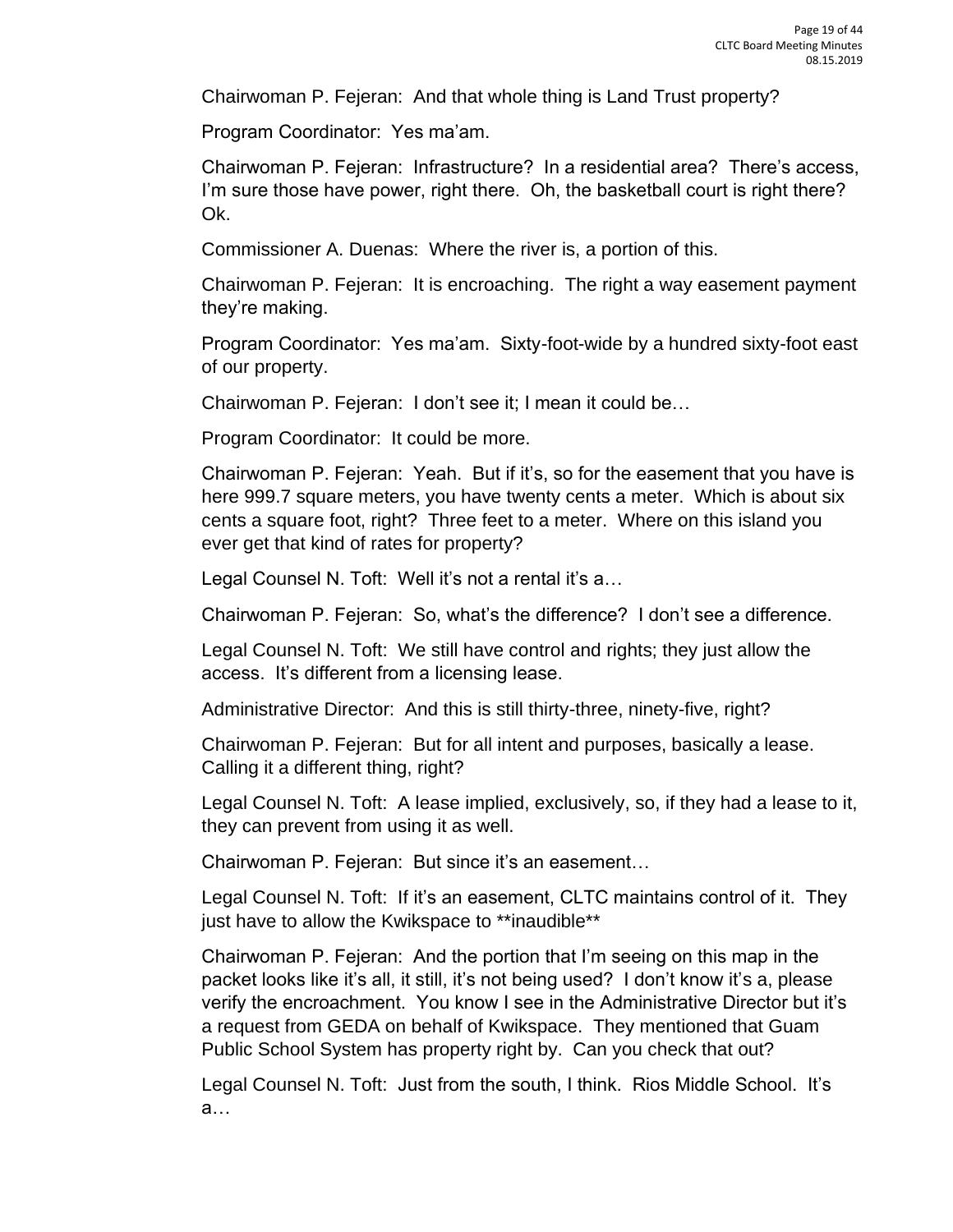Unknown: To the right used to be the old school.

Legal Counsel N. Toft: That's Jose Rios. It looks like based on 2008 a letter for the easement, stated that Kwikspace stated that they wanted access from Marine Corps Drive using their very, very large trucks because of the overhead power lines. So, the suggestion was, and I think the reason is there's a river there.

Chairwoman P. Fejeran: Oh, there's a bridge.

Legal Counsel N. Toft: It's a decent river, it's a small...

Land Agent J. Casem: It's like dried up.

Chairwoman P. Fejeran: Oh yeah, I see. Awesome.

Administrative Director: There's my home.

Chairwoman P. Fejeran: There's my home.

Administrative Director: My old stomping grounds that's why.

Land Administrator M. Borja: It's the houses.

Administrative Director: Is that GSA?

Land Administrator M. Borja: GSA is in the corner.

Legal Counsel N. Toft: GSA is in the lower left corner and that's the fire house right there.

Land Administrator M. Borja: Then the warehouses.

Program Coordinator: Send Ancestral a letter.

Administrative Director: Yeah.

Legal Counsel N. Toft: They would have to take a look at the property and see if any feasible for the purpose. Make a decision on it and also address the encroachment issue.

Chairwoman P. Fejeran: Yeah. I'd appreciate that and then I guess in your site visit you can report to the commission why they haven't issued leases there and maybe there are property that were issued leases. Kwikspace is current with their payments?

Program Coordinator: Yes ma'am.

Chairwoman P. Fejeran: So, we're taking their current payments to mean that they still want to use it?

Program Coordinator: Yes ma'am.

Chairwoman P. Fejeran: Alright.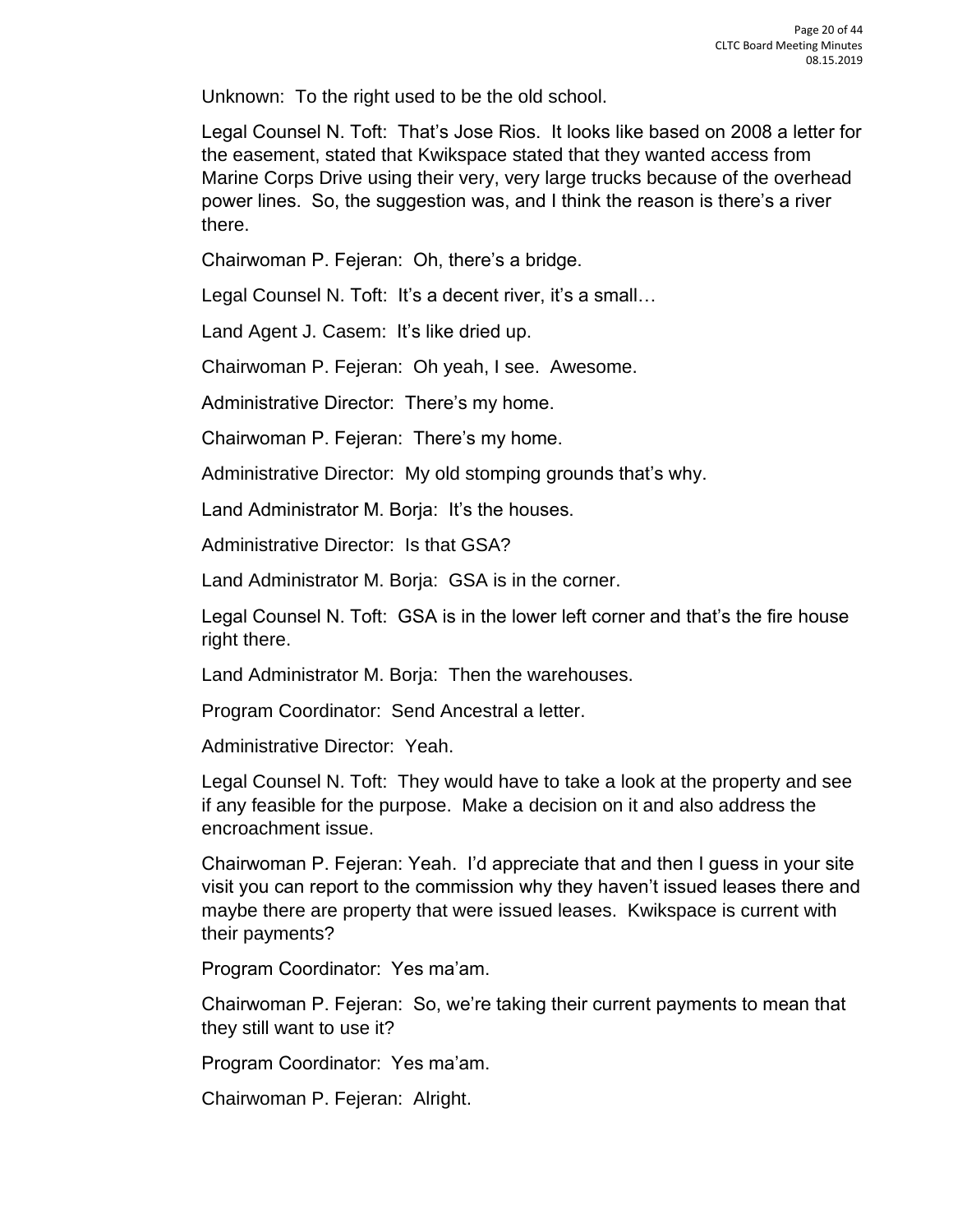Legal Counsel N. Toft: \*\*inaudible\*\*

Chairwoman P. Fejeran: Yeah, yeah.

Program Coordinator: We'll verify.

Chairwoman P. Fejeran: So, so, the commission has not made any decisions on it, we're just asking to, for you guys to do a site visit and report back.

Program Coordinator: Yes ma'am

Chairwoman P. Fejeran: You know I understand it's \$2,700 a year, which is about six cents a square meter, but it's a tiny little drop in our revenue stream. Again, I think this one of those cases where it came prior to this commission and I don't think that, I don't think the mission of the Trust is, I don't know. It's a little frustrating but thank you for bringing it up to us and I hope we can come to a resolution with more information. This has been signed in our audits. Ok, ok, thank you.

Legal Counsel N. Toft: It might not be feasible for anything else. \*\*inaudible\*\*

Chairwoman P. Fejeran: Yeah.

Administrative Director: I think that's the reason why we haven't issued property in that area because the river, the red line.

Chairwoman P. Fejeran: Oh, I see.

Administrative Director: The "Y", yeah.

Chairwoman P. Fejeran: I see.

Administrative Director: It's been a challenge the area is heavily populated, I mean dense, vegetation is really dense, the river.

Legal Counsel N. Toft: \*\*inaudible\*\*

Administrative Director: Yeah, the river.

Chairwoman P. Fejeran: Who keeps the property on top of Marine Drive so nice? The Mayor?

Land Agent T. Tainatongo: The Mayor.

Chairwoman P. Fejeran: The Mayor, like a…

Administrative Director: They're doing some construction on it now, tore up the entire place.

Chairwoman P. Fejeran: Next to the basketball court?

Administrative Director: Oh yeah, they pushed the basketball court, they took it out of the ground. So, I'm wondering why they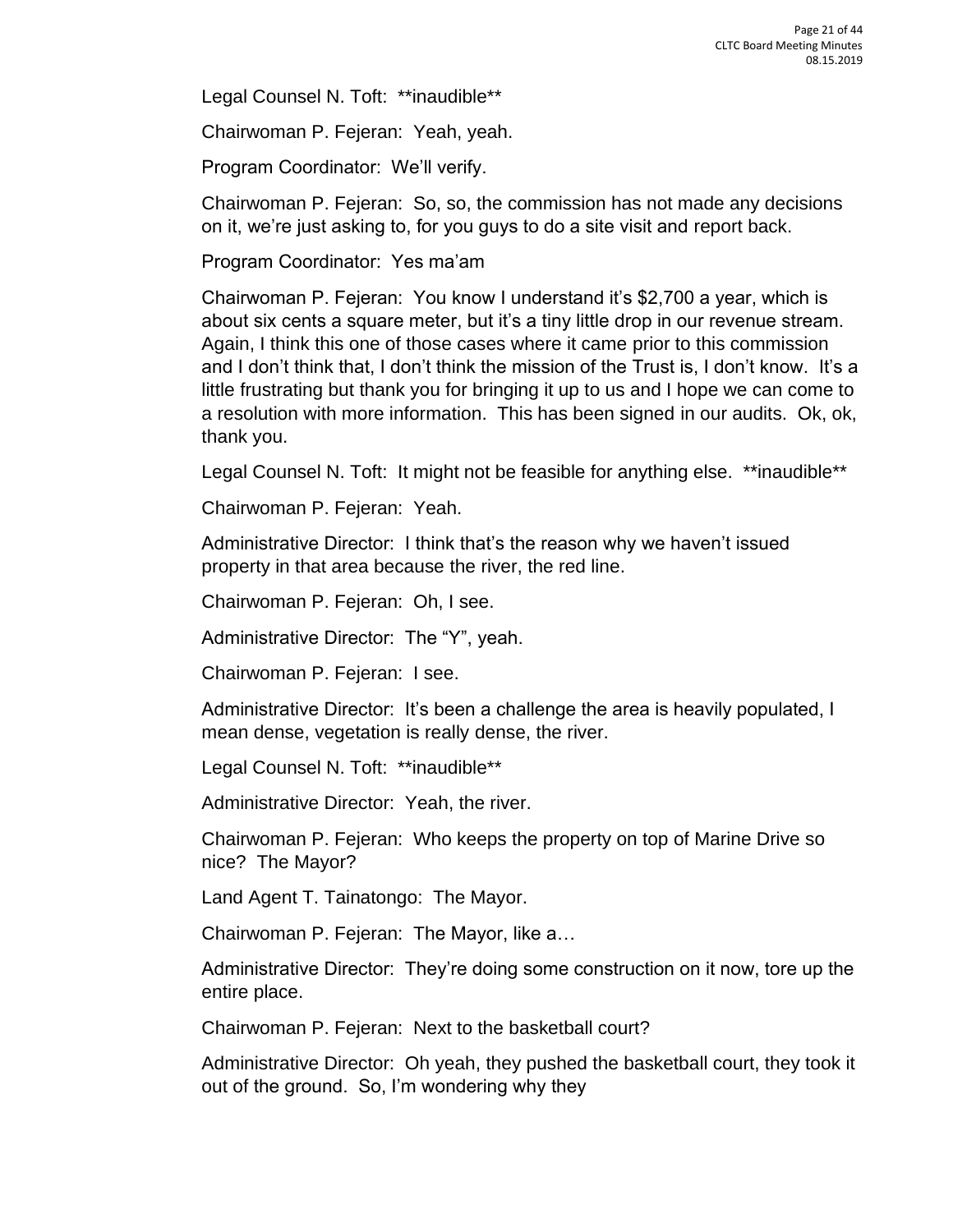Legal Counsel N. Toft: I can't remember if it's there or not, but I know it's \*\*inaudible\*\*

Administrative Director: Yeah.

Legal Counsel N. Toft: It's further up.

Administrative Director: I'll take a look when we do our site inspection.

Chairwoman P. Fejeran: Next to the basketball court.

Administrative Director: Ok. I know I can't see the church from the road.

#### **2. REMAX – REQUEST FOR EASEMENT**

Chairwoman P. Fejeran: Alright, thank you. Umm…let's see, next under new business is request for easement from Remax. So, in our packet there's a letter, Director will you be presenting this?

Administrative Director: Yes, so, we received a, I'm going to bring it on the google earth, well there…

Legal Counsel N. Toft: It looks a lot clearer on google earth.

Chairwoman P. Fejeran: Oh yeah. It does look clear

Legal Counsel N. Toft: Yeah.

Administrative Director: You guys go ahead and pull up the subject lot for the Remax request.

Chairwoman P. Fejeran: Block 4 Lot 3-3NEW Tract R2? I think the, Lot 7,2.

Administrative Director: So, the May letter request basically access through CHamoru Land Trust Property to get to a private piece of property that is currently leased. Remax is trying to negotiate sale. They met with Land Management and it would involve a lessee, Ms. Mc Donald, Remax did attempt to contact Ms. Mc Donald and she indicated that she was Land Trust lessee, and so, the request came forward to us if we can grant access to through them. It's a, I believe it's supposed to be granted as a easement so that they can continue to bring infrastructure in because they were going provide for this private property. Like a home development.

Chairwoman P. Fejeran: Ok.

Administrative Director: So.

Chairwoman P. Fejeran: Yeah, can you show us on the map where…

Administrative Director: Yeah, the…

Legal Counsel N. Toft: At the top, that lot just before \*\*inaudible\*\*

Administrative Director: The river is at.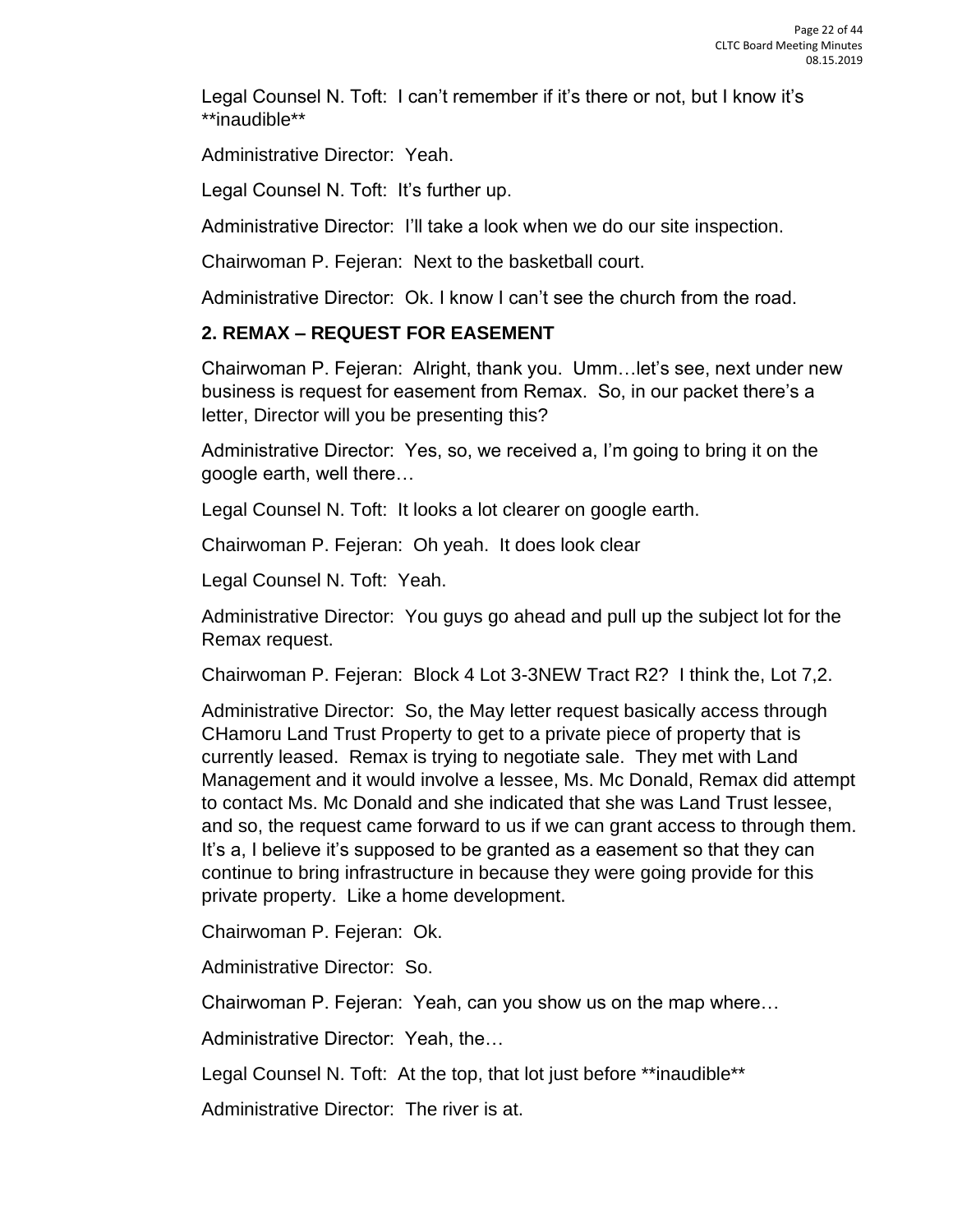Legal Counsel N. Toft: Just before it hits the…

Chairwoman P. Fejeran: So, sorry, which one is Land Trust?

Legal Counsel N. Toft: The one near the cursor. That one, right.

Chairwoman P. Fejeran: Ok, that's Land Trust property.

Administrative Director: And the little sliver, is identified to the north of it. That's supposed to be…right there. That, that's supposed to be, yeah. What they're asking for.

Chairwoman P. Fejeran: That is Juan Rivera Road, is the one that comes over? So, that's an existing easement, the one that's in red?

Legal Counsel N. Toft: No red's the river.

Chairwoman P. Fejeran: Oh, red's the

Legal Counsel N. Toft: No, the…

Administrative Director: Oh, the sliver? Yes.

Legal Counsel N. Toft: The top of the red line that goes across.

Administrative Director: No, John there's a green line that goes across. There, yeah, that's pretty much it.

Chairwoman P. Fejeran: And then the property that Remax needs access, that's asking access to Lot 452, that bigger one?

Administrative Director: Correct.

Legal Counsel N. Toft: That one right there.

Chairwoman P. Fejeran: That one. So, the, that, red…easement, that's an existing easement? Is there a road there already? It's not a road?

Legal Counsel N. Toft: No.

Chairwoman P. Fejeran: Ok, so, there would be, they're asking…Is there a road on the bottom?

Land Administrator M. Borja: Yup, that's why we were wondering why they can't just go through existing easement, that's already there. John, highlight it.

Administrative Director: Well it's dedicated as an easement. But there's no, it would, you see why, they would have to build, they would have to connect further, they would have to make it all the way from that point, come in from the road rather than have access that is at bottom.

Chairwoman P. Fejeran: Can you show us?

Administrative Director: That's the reason why they are asking, right.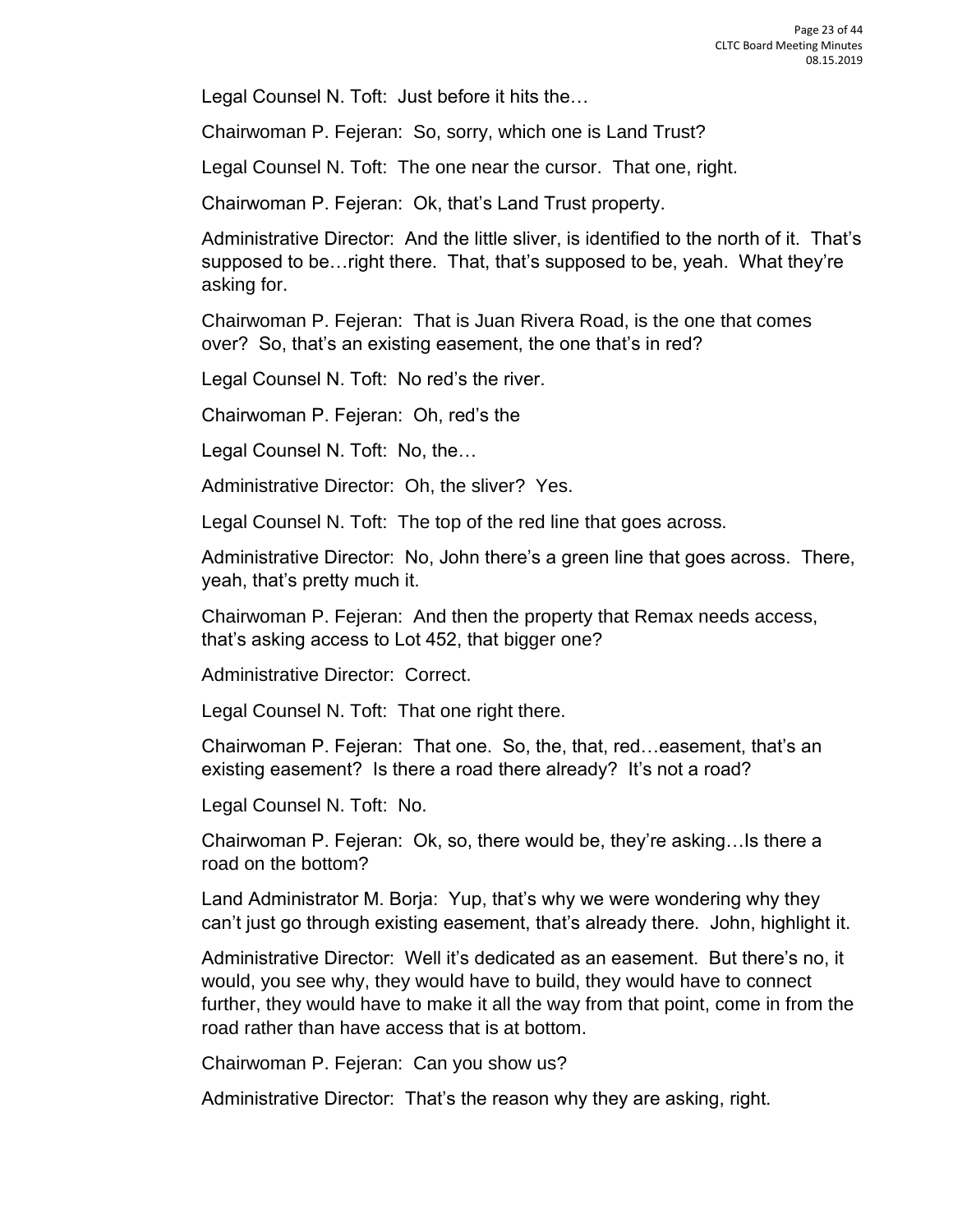Chairwoman P. Fejeran: What's that?

Administrative Director: Instead of coming in down here, they would have to, you know, they would have…

Chairwoman P. Fejeran: Yeah, that one. That's not developed either. Ok.

Administrative Director: So, they're coming in around…Where's Juan Rivera? Can you show Juan Rivera? Cause they're coming in, they said that they tried to come in there, but it wasn't feasible.

Land Agent J. Casem: It might be a private, the greens are all private.

Administrative Director: Yeah.

Land Agent J. Casem: Except they're coming in there coming in private, sorry.

Legal Counsel N. Toft: I think Juan Rivera's the one that comes in through the, near the south end of the top east. Right there.

Administrative Director: So, they're coming in there. That's where, and they were saying that the bottom there's a GHURA, or I believe there's a GHURA housing project it cut off, they cut off and they get through there.

Legal Counsel N. Toft: That's a little further away.

Chairwoman P. Fejeran: So, who, Ms. Mc Donald.

Administrative Director: Maria Yatar Mc Donald

Chairwoman P. Fejeran: Maria Yatar Mc Donald? Where's her lease? Ok, so she's not the one whole thing? Oh, it is the whole thing? Ok.

Land Administrator M. Borja: So, basically the same situation we did up in Inarajan, remember. We went through Mercy's property to give the private land owner access because his original access what's not \*\*inaudible\*\*

Chairwoman P. Fejeran: Yeah and in they're letter… Do we have any representative from Remax here?

Administrative Director: Unfortunately, no.

Chairwoman P. Fejeran: Is the property that Ms. Mc Donald on is registered?

Legal Counsel N. Toft: No, it's not.

Administrative Director: No, it's unregistered.

Legal Counsel N. Toft: So, the issue with registration. One it shouldn't have been leased out, but as far as easements go, it's not necessarily a problem. Again, easements are not a \*\*inaudible\*\* for reasons explained earlier. The thing is doing anything with an unregistered government property is always hesitant to give, because it's always certain and final, like registered property is. The property owner comes in at some point and I found this whole feed that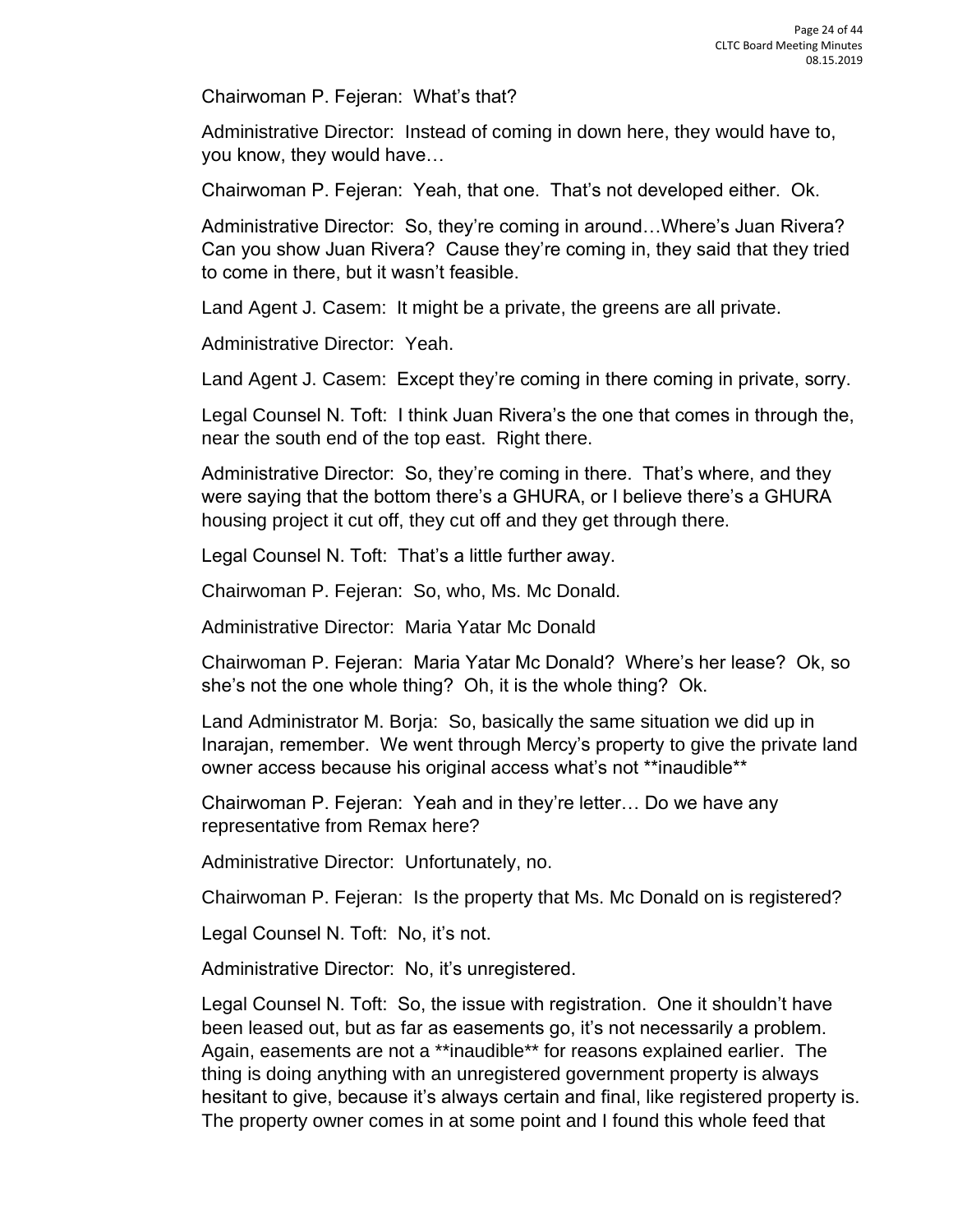"grandfather owns this land and I'm doing a case to put it under my family's name. If we try and fight it and we lose then maybe forced to \*\*inaudible\*\* on the lot during that time. Or at least, then the landowner is the one that has to renegotiate the easement.

Chairwoman P. Fejeran: So, if the Trust wanted to…

Legal Counsel N. Toft: It could, the Trust

Chairwoman P. Fejeran: Create a lease there.

Legal Counsel N. Toft: The person should know that it's unregistered and that there may be potential consequences in result to that.

Administrative Director: So, they were saying the easement that it was cut off and they built already. There you see where the…yeah. That's what cut off his legal access to his property. So, that's why they're seeking to come in at Juan Rivera. Off of Juan Rivera. It's the hundred foot by forty-foot-wide public easement.

Chairwoman P. Fejeran: In their letter they just put that they reviewed all the available easements and they explored all available easements and it was decided that the most feasible would be…

Administrative Director: Right.

Chairwoman P. Fejeran: Through our property. I want to ask them why not the other one down there.

Administrative Director: The person would have to build, it would be a further distance in order to access his property rather than this one, that's why they are going for the one that's…

Legal Counsel N. Toft: I remember they said something about the number of bridge, each bridge that they have to build. Being about a hundred fifty thousand dollars in cost. There's a better easement compared to the other one, there's a lot of…it's kind of a big drop down, topography.

Chairwoman P. Fejeran: Ok.

Legal Counsel N. Toft: On that part. On the north end it's not, it's kind of flat.

Chairwoman P. Fejeran: Ok.

Administrative Director: I believe we had a discussion as to whether we could or could not issue a granted, yeah.

Legal Counsel N. Toft: I think we have the legal ability to do so, but it's the buyer that has the more serious decision to make as to whether it's comfortable it's the governments of this claim to the land.

Chairwoman P. Fejeran: So, the, the, their request is that we give them that small portion connecting the existing, over into his property.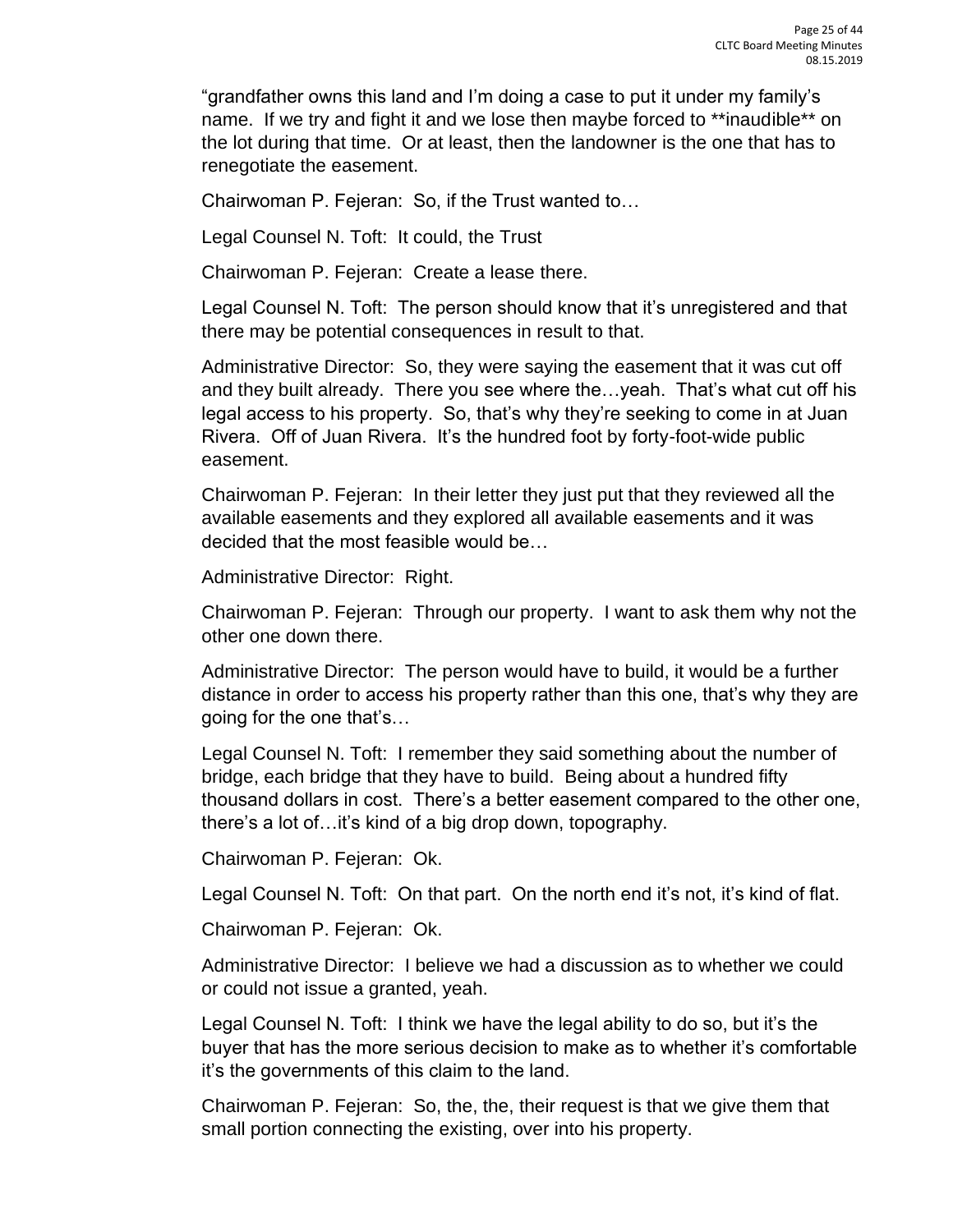Legal Counsel N. Toft: Not to give it to him, no. Allow them to cross.

Administrative Director: One hundred feet by forty.

Chairwoman P. Fejeran: And in their letter they said…

Legal Counsel N. Toft: It to be deemed public access or utility easement.

Chairwoman P. Fejeran: And he's going to pave and bring in utilities, all the way in there?

Administrative Director: Yes.

Chairwoman P. Fejeran: Is that private property? I heard you mention. So, is there Land Trust property, that one.

Legal Counsel N. Toft: Yes. The big lot to the right. That is the private lot, if you can see…

Chairwoman P. Fejeran: And to the left, is private also?

Land Administrator M. Borja: Possibly.

Administrative Director: What is it three, one? What's the nearest after it? Four, seven, two? Is CHamoru Land Trust property.

Administrative Director: Three, one, nine?

Land Administrator M. Borja: 319 is Pagachao but…

Administrative Director: Ok, I see it…

Legal Counsel N. Toft: To the right is vertical. Big river valleys.

Chairwoman P. Fejeran: I mean, isn't this similar to the Quik Space? Right of way easement.

Legal Counsel N. Toft: Right. It would be almost, yeah.

Chairwoman P. Fejeran: And are they willing to pay for it?

Legal Counsel N. Toft: Presumably, I mean they are seeking to open the top side. Seeing whether it's feasible or not.

Administrative Director: Would you like us to come up with…

Chairwoman P. Fejeran: Well I think we need to know, what are we looking at here, and also, they say that Ms. Mc Donald is ok with it, but I think we need to reach out to her as well to how that would impact her. And then, sorry, see that connecting to the bottom of that one, where does that go?

Legal Counsel N. Toft: There's a road just left of that, comes off of route two, I think that's the one right about there, yeah and that right a way in between.

Chairwoman P. Fejeran: So, the yellow down there, is that Land Trust?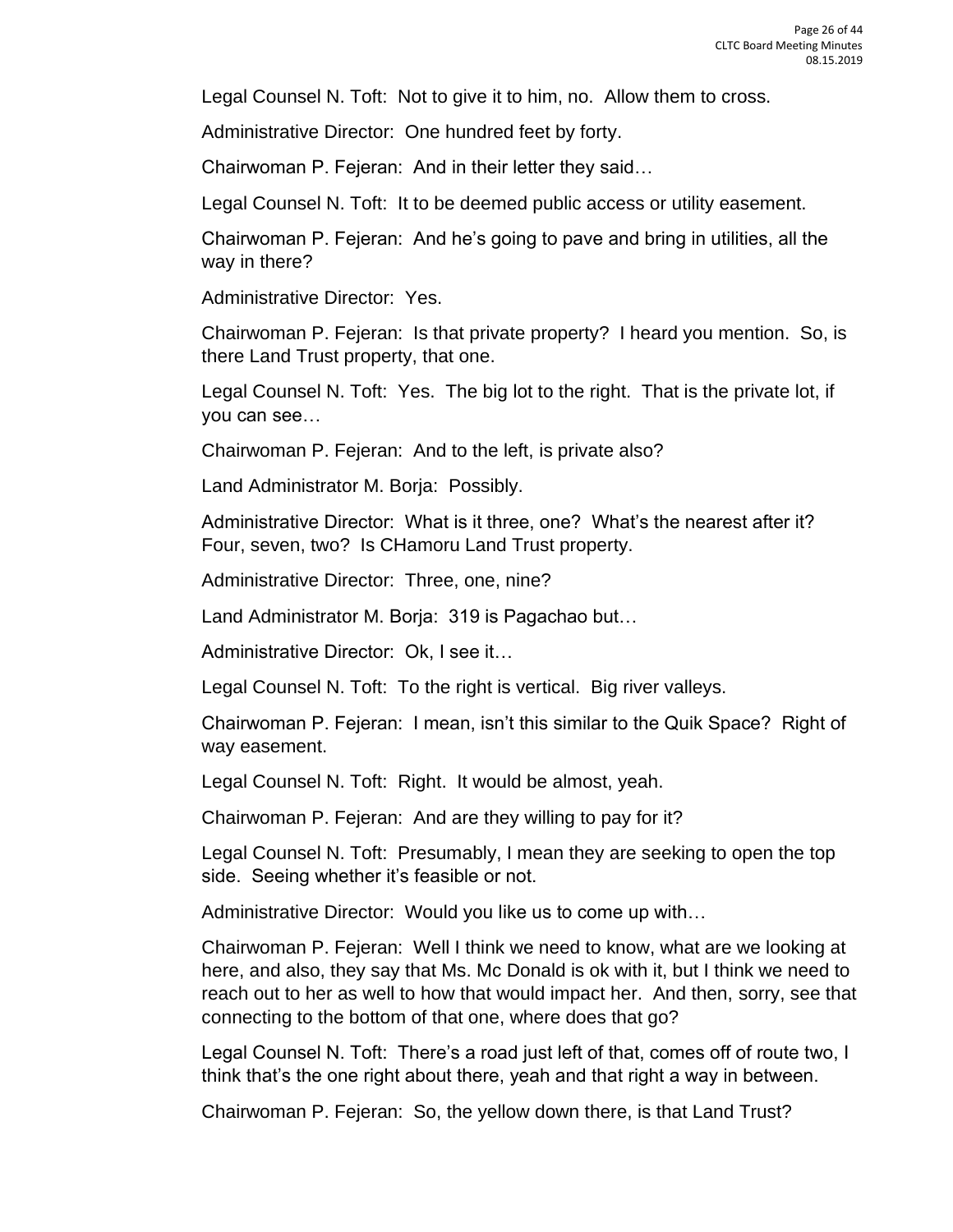Land Administrator M. Borja: Yeah.

Administrative Director: Everything in yellow is ours?

Chairwoman P. Fejeran: Everything in yellow.

Administrative Director: There!

Chairwoman P. Fejeran: Hey, looks, but I guess cost effective wise they said the northern easement is better. But the southern easement, if they got paving and utilities in there, they would actually help benefit our lessees.

Administrative Director: Yeah.

Legal Counsel N. Toft: I think there's coming to, pass the Jahovan Witness Church and then there, curls along there for a little way, so, they may have already had it. I'm not a hundred percent sure, that's something to take a look at.

Administrative Director: I'll schedule a site inspection in the area.

Legal Counsel N. Toft: Yeah, see it's paved up to that.

Chairwoman P. Fejeran: I see. Can you follow that up? Yeah, thanks.

Legal Counsel N. Toft: So, it does go into Ms. Mc Donald.

Chairwoman P. Fejeran: Ok, so that…what look like Ms. Mc Donald.

Administrative Director: Ok. Yes ma'am.

Chairwoman P. Fejeran: Also, since she's leasing unregistered property, I think we need to address that as well.

Administrative Director: I believe 472 wasn't in our list, right?

Legal Counsel N. Toft: I'm not too sure, we have a lot of unregistered properties

Administrative Director: Currently 472 wasn't…

Chairwoman P. Fejeran: One of the priorties. Yeah, because it's just the ones…

Administrative Director: Maybe in 2020.

Legal Counsel N. Toft: \*\*inaudible\*\*

Chairwoman P. Fejeran: Impactable. Ok.

Administrative Director: Ok, so, we'll have information for the next meeting.

## **3. CONSTITUENT MATTERS**

Chairwoman P. Fejeran: Thank you. Alright, moving on our agenda, constituent matters. The first in our packet is for Christine Diane Roberto. Do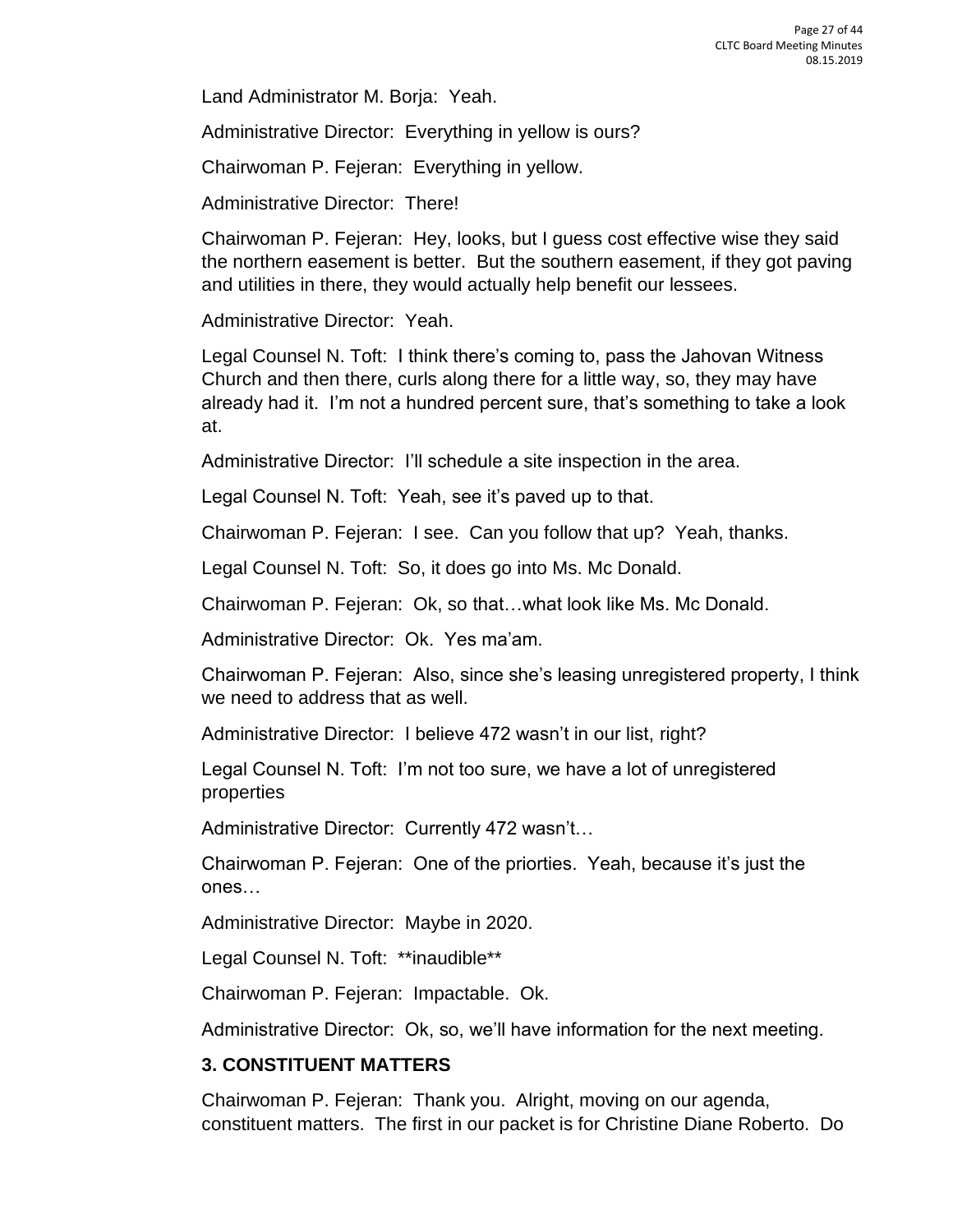we have a Land Agent? Do we have a list of who is here so we can jump to them?

Land Agent J. Casem: Mr. Salas \*\*inaudible\*\*

Chairwoman P. Fejeran: Ok. Mr. Michael Beven Salas please. Ok, in our packets we have staff report. So, Mr. Salas location is at Tract 9210, Block 24, Lot 4 in Yigo. It is a residential lease, surveyed, ok, so…hi, hafa adai sir.

Mr. Salas: Hafa adai.

Chairwoman P. Fejeran: Hi, if you can state your name for the record.

Mr. Salas: Michael B. Salas.

Chairwoman P. Fejeran: Michael B. Salas, ok. Jhoana if you could just present.

Land Agent J. Casem: Yes. We have Mr. Michael Beven Salas before you today, coming before the board Mr. Salas did go into a lease agreement in 2003. However, he was unable to sign the lease, he did survey the property, and that is done under the Duenas and Associates with 196FY2003. So, he is here today requesting for a reprint of the residential lease so that Mr. Salas can go ahead and move forward and sign on his part.

Chairwoman P. Fejeran: Oh.

Land Agent J. Casem: Yeah, he was unable to sign it back then for whatever reason.

Mr. Salas: \*\*Inaudible\*\* while I was on extended leave, my family had to move me out of the way. So, I had the original lease, it got lost when they packed me up. When I came back, Mr. Quan gave me the lease I just didn't have time to…

Chairwoman P. Fejeran: To come in and execute it. So, so, it's an unexecuted lease?

Land Agent J. Casem: He hadn't signed it. The property has been surveyed at his expense.

Chairwoman P. Fejeran: Ok, are you currently occupying? Or are you…

Mr. Salas: I don't have access to it.

Chairwoman P. Fejeran: Oh.

Mr. Salas: I know exactly where it's at, I was there with the surveyor.

Chairwoman P. Fejeran: Survey, ok. Ok, so, I guess…we wouldn't back date it, right? It wouldn't be a reprint; it would be issuing the new lease.

Land Agent J. Casem: Yes.

Chairwoman P. Fejeran: For today's date. Ok.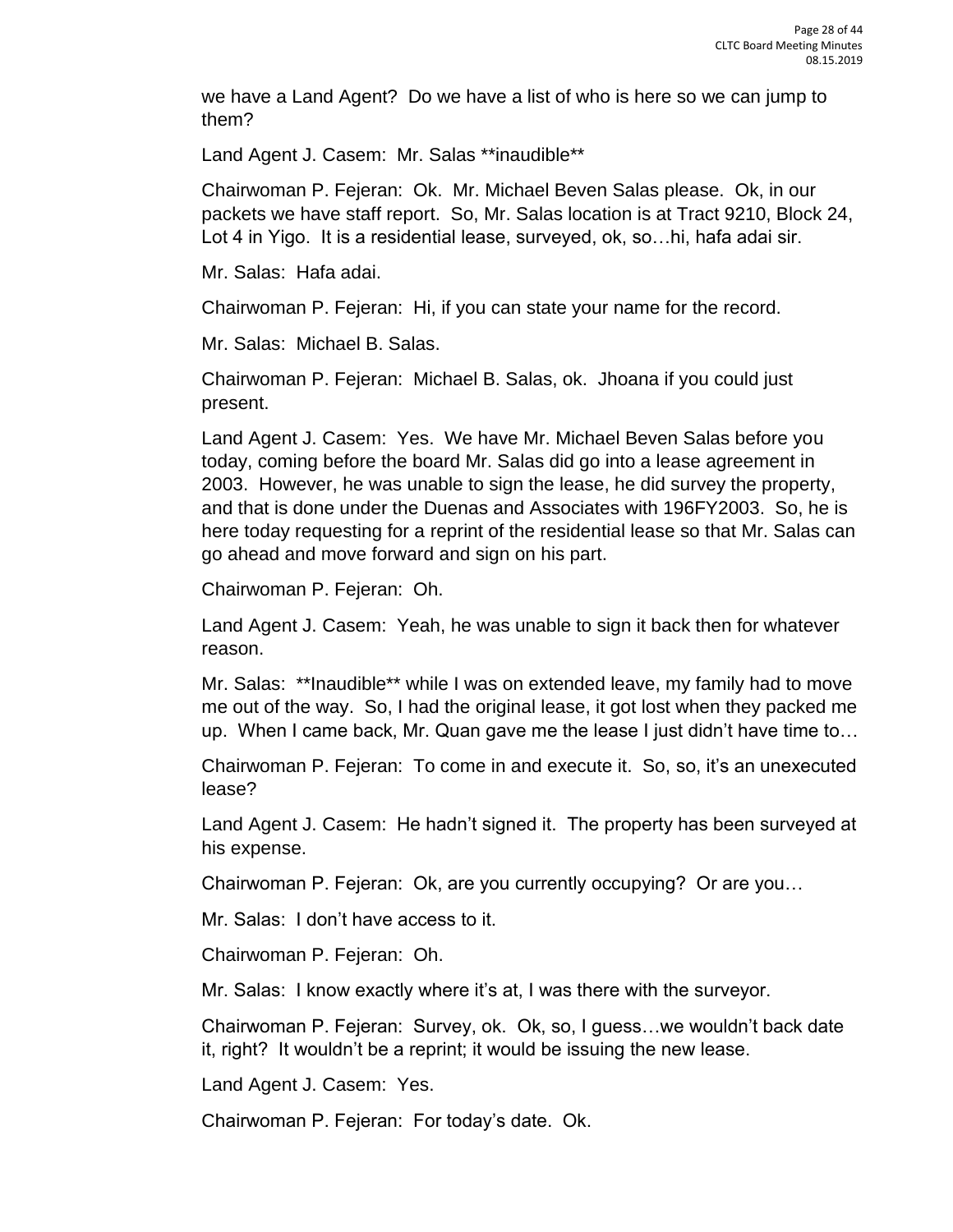Mr. Salas: I also have a question.

Chairwoman P. Fejeran: Sure

Mr. Salas: What I was told, see where the corner, there's supposed to be access there? Through there \*\*inaudible\*\*

Administrative Director: What we're doing sir, we are working on a case by case basis with DPW to try and get these easements, there are environmental requirements for opening of a new easement. That they have to…

Mr. Salas: Creating.

Administrative Director: We have to follow. We are really trying but we have taken into consideration everything when we do issue a lease and start making the contacts now DPW so they can start surveying the area, we're looking at in at least to see what they can do. To see if they can try to open it, so, and you have my commitment to working with DPW to this respect.

Mr. Salas: There's power and water there, it's just…

Administrative Director: Right

Mr. Salas: There's no access.

Administrative Director: Right.

Chairwoman P. Fejeran: There's power and water?

Mr. Salas: Yes.

Chairwoman P. Fejeran: Wow, that's wonderful.

Commissioner A. Santos: Very fortunate.

Chairwoman P. Fejeran: Very fortunate.

Mr. Salas: Well on that road, that one road with that block on it, there's power and water,

Chairwoman P. Fejeran: Yeah ok.

Mr. Salas: Just no access.

Chairwoman P. Fejeran: And the property that's in the front, that's already leased out?

Mr. Salas: Yes.

Chairwoman P. Fejeran: Ok.

Mr. Salas: The property fronting going to my property, there, that was originally that was mine. My other half's property but she switched properties. So…I wasn't in time to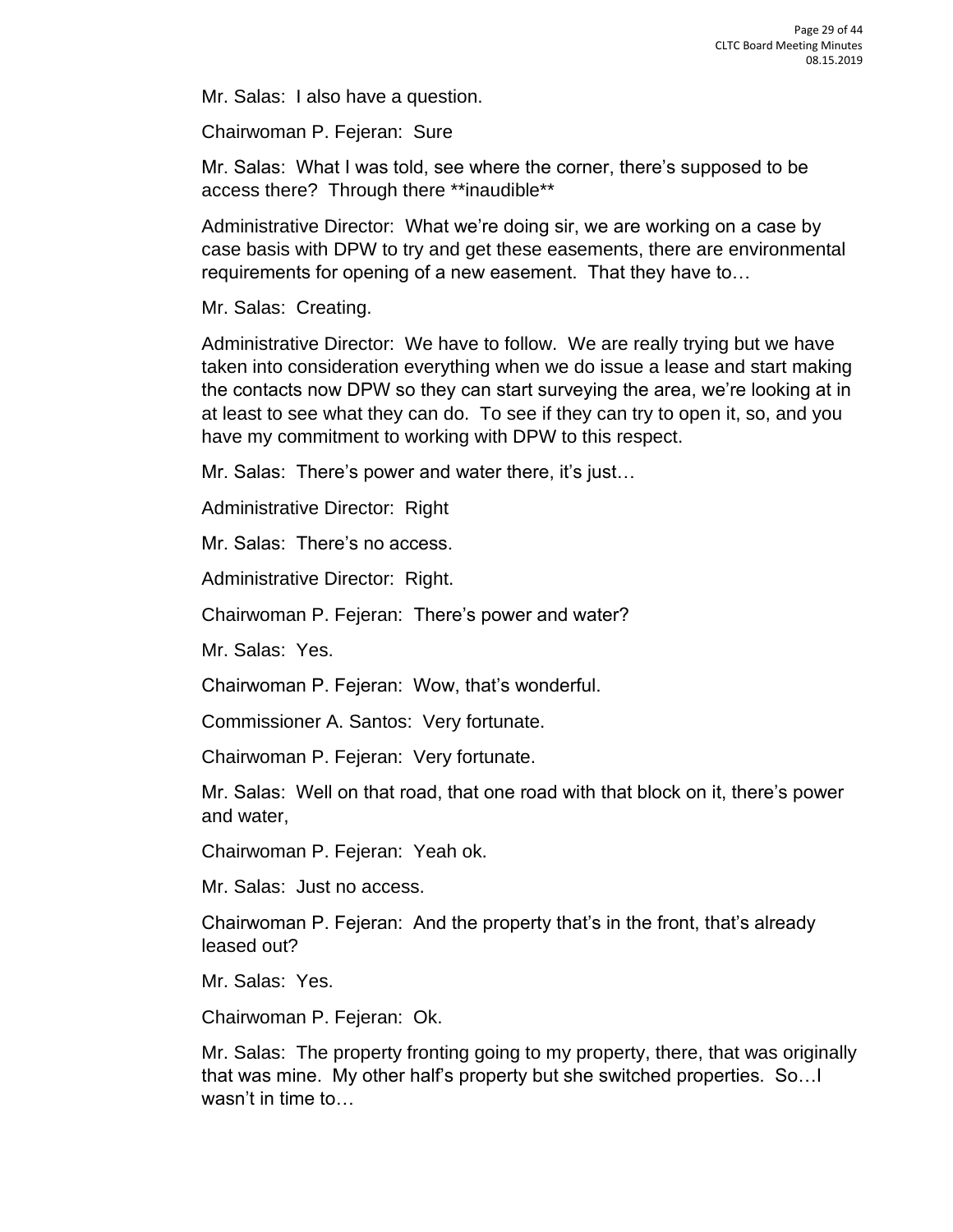Chairwoman P. Fejeran: To get that one.

Mr. Salas: Yeah.

Chairwoman P. Fejeran: So, that one has already been leased to somebody else?

Mr. Salas: Yes

Chairwoman P. Fejeran: Ok, do we have Mr. Salas's folder? Thank you. That was Quan? Quan our employee?

Mr. Salas: Yes, Alan Quan.

Chairwoman P. Fejeran: And you're a nineteen ninety-five applicant?

Mr. Salas: I was 233

Chairwoman P. Fejeran: 296 actually.

Commissioner A. Santos: How come he didn't sign the lease?

Chairwoman P. Fejeran: Cause he had to go off-island. Was…I just want to see the lease first. Ok, so the director did sign at the time. Just wasn't executed on your part. But you did, invested in a survey.

Mr. Salas: I had both those properties.

Chairwoman P. Fejeran: Oh, I see. And does that property still have Mr. Salas's name on it? It was basically reserved for him.

Land Agent J. Casem: Yes.

Commissioner A. Santos: Is he ready to build?

Chairwoman P. Fejeran: Are you ready to build?

Mr. Salas: I will put something on it.

Chairwoman P. Fejeran: Ok. Any questions or…

Commissioner A. Duenas: He already invested in it.

Chairwoman P. Fejeran: Ok.

Commissioner A. Duenas: Do we know if anyone else has interest in this property?

Administrative Director: The subject property?

Chairwoman P. Fejeran: No, I think it sounds like ever since 2003 he had…

Administrative Director: Because it was already reserved for him.

Chairwoman P. Fejeran: Yeah.

Administrative Director: We didn't make any other commitments, yeah on it.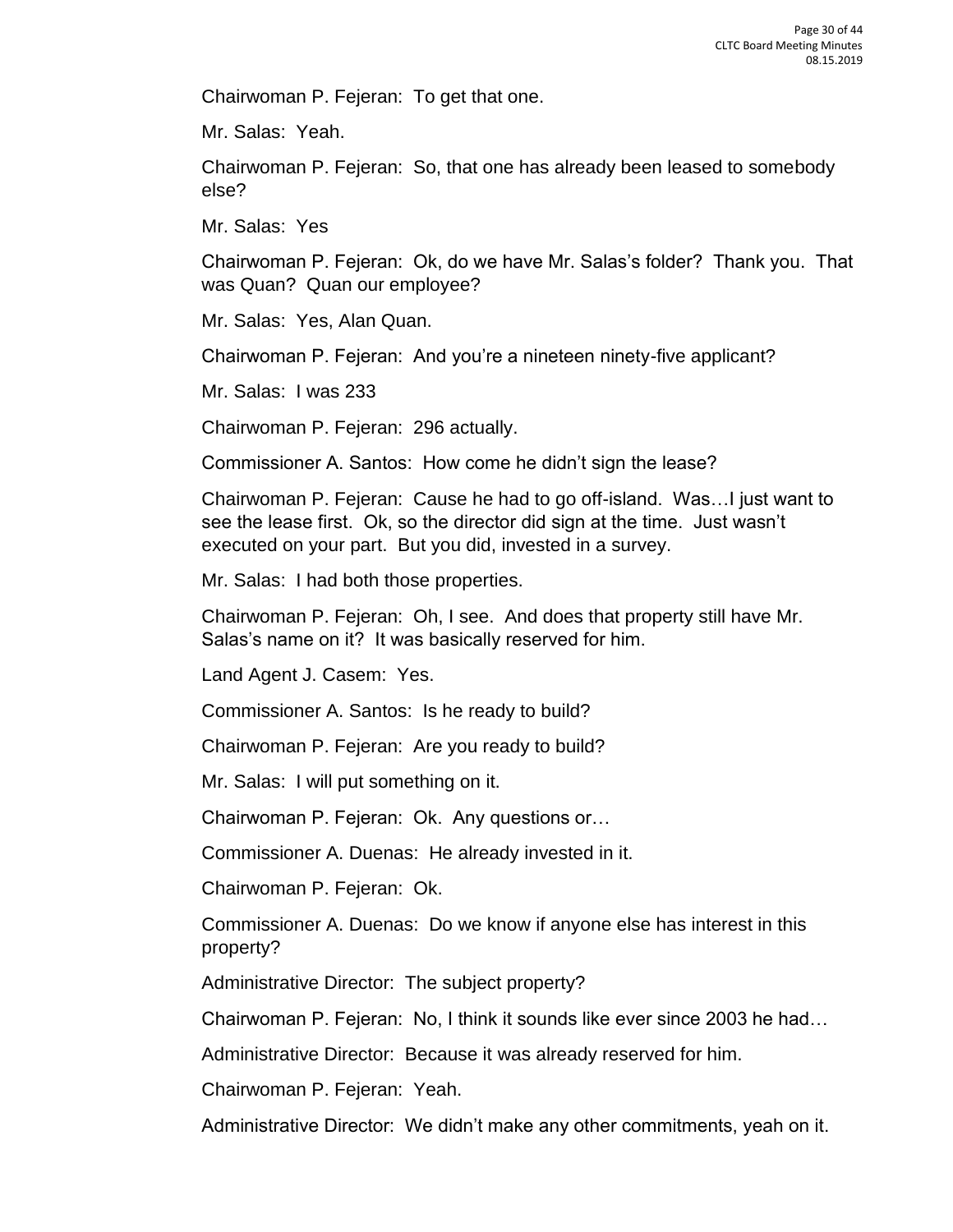Commissioner A. Duenas: Ok.

Commissioner A. Santos: Six years, right.

Commissioner A. Duenas: So, we would be issuing a new lease?

Legal counsel N. Toft: Yeah.

Commissioner A. Duenas: Ok. A motion to issue a lease to Mr. Michael Bevin Salas for Tract 9210, block 24, lot 4, in Yigo for Residential property.

Commissioner A. Santos: I second it.

Chairwoman P. Fejeran: A motion made and seconded it. Just for clarification this is for a half acre or less. Property, right?

Commissioner A. Santos: Hurry so he can start building.

Chairwoman P. Fejeran: Ok, further discussion?

Commissioners: None.

Chairwoman P. Fejeran: All those in favor?

Commissioners: Aye.

Chairwoman P. Fejeran: Ok, the aye's have it. Motion passes, so…

Administrative Director: Thank you Mr. Salas

Mr. Salas: Thank you.

Chairwoman P. Fejeran: Yes, thank you for coming…

Mr. Salas: Thank you very much everybody.

Chairwoman P. Fejeran: Thank you, you too.

Administrative Director: Madam Chair, I just want to make some comments at this time. If we are going to adjudicate the other two that are here, then, take a small break, before the next portion.

Chairwoman P. Fejeran: Ok, this is for a residential lease. Lot 10141-1-1-2, Dededo. John Taimanglo Palomo, December 7, 1995 applicant.

Land Agent J. Casem: So, madam chair, before you we have Ms. Maria Cruz Palomo, she is coming in requesting to add her son to the current lease. Due to there is currently a Guam Housing loan on the property. They do have a house there and they have inquired with Guam Housing, refinance of her home. Also, before proceeding to refinance with Guam Housing, Guam Housing is requiring that the son be added to the residential lease. There is a letter in here from the son, and Ms. Maria's current situation, you know, that he be added so they will go ahead and refinance their current Guam Housing loan.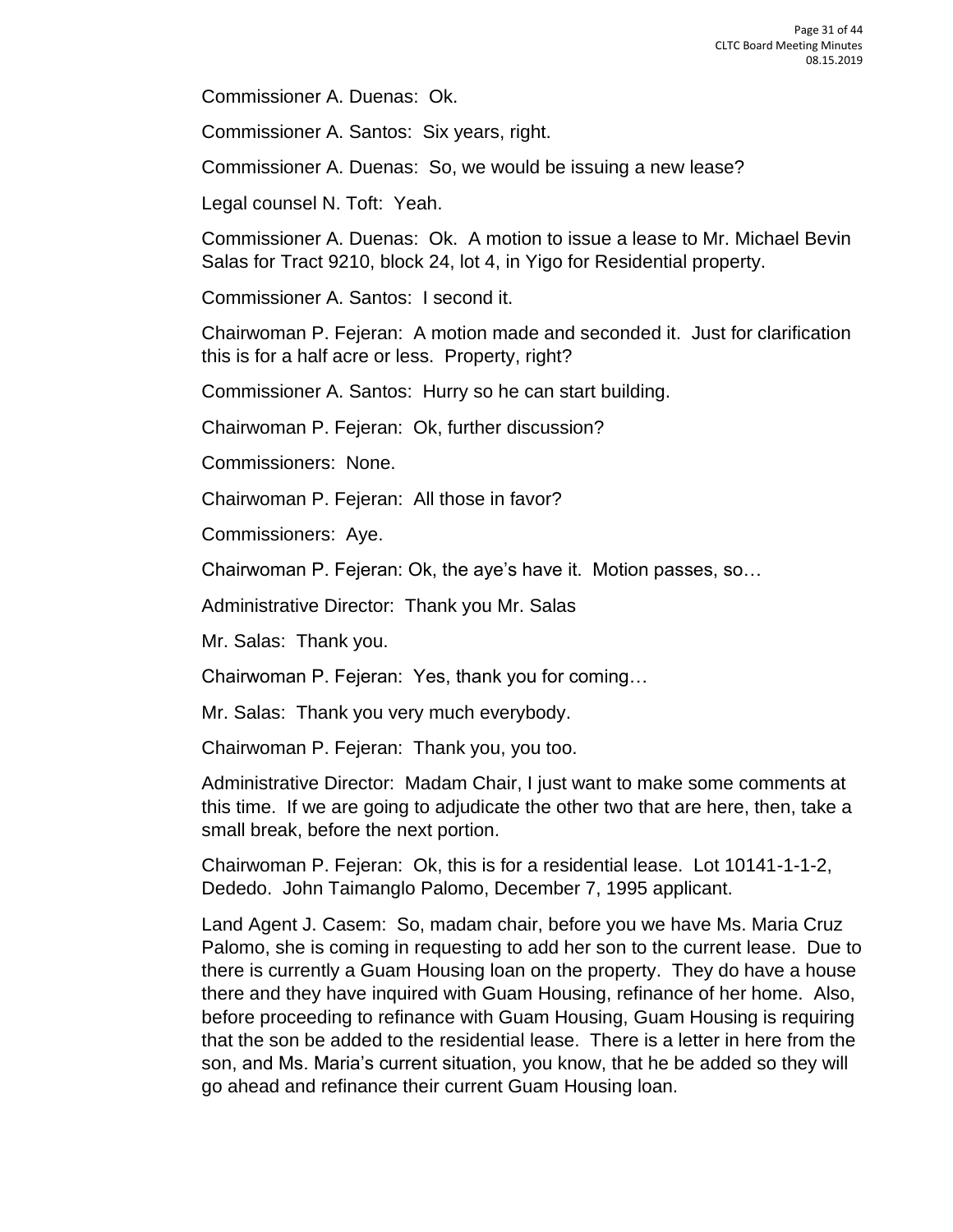Chairwoman P. Fejeran: Ok, Hafa adai Ms. Palomo can you state your name for the record.

Ms. Palomo: Maria Cruz Palomo.

Chairwoman P. Fejeran: Thank you for today, ok, I do see the affidavit from yourself and your son. I know in past years the commission was putting multiple names on leases, I know like spouses, married couples' names on one lease, but it's been common practice to only have one name on the lease, in recent, at least in my tenure here. Legal Counsel, can you talk us through this?

Legal Counsel N. Toft: Well the primary reason we were limiting it to one person is the beneficiary take over issue. To have two people on a lease can be unclear. If one dies or both, there are all sorts of potential complications. So, maybe if…

Land Agent J. Casem: Currently the Beneficiary is the son…

Legal Counsel N. Toft: Is Ronald?

Land Agent J. Casem: Yeah.

Chairwoman P. Fejeran: Oh, it's the same son?

Legal Counsel N. Toft: Roland, I mean.

Chairwoman P. Fejeran: Roland, ok.

Legal Counsel N. Toft: So, it may be best to, if we are going to add him to the lease then to have him also fill out a beneficiary form as well. So, that we clear up any potential problems in case there are circumstances.

Chairwoman P. Fejeran: So, since she already designated him as the beneficiary, and then he's added to the lease, he would designate his own beneficiary?

Legal Counsel N. Toft: Right, because it, you know.

Chairwoman P. Fejeran: Oh, I see. If he passes away, she's still on lease, but…

Legal Counsel N. Toft: Prior to, yeah.

Chairwoman P. Fejeran: He's beneficiary will now be on the lease? Is that what you mean?

Legal Counsel N. Toft: that would be something we want to clarify with her at the time of his passing if he dies before she does. They would want to contact her immediately and ask her if she would want to designate a beneficiary or, you know this is…the problem is the matter as far as the descendant's rights, so, it would be dependent on CLTC to recognize when that happens and act immediately to you know eliminate the loophole. That would occur in that instance.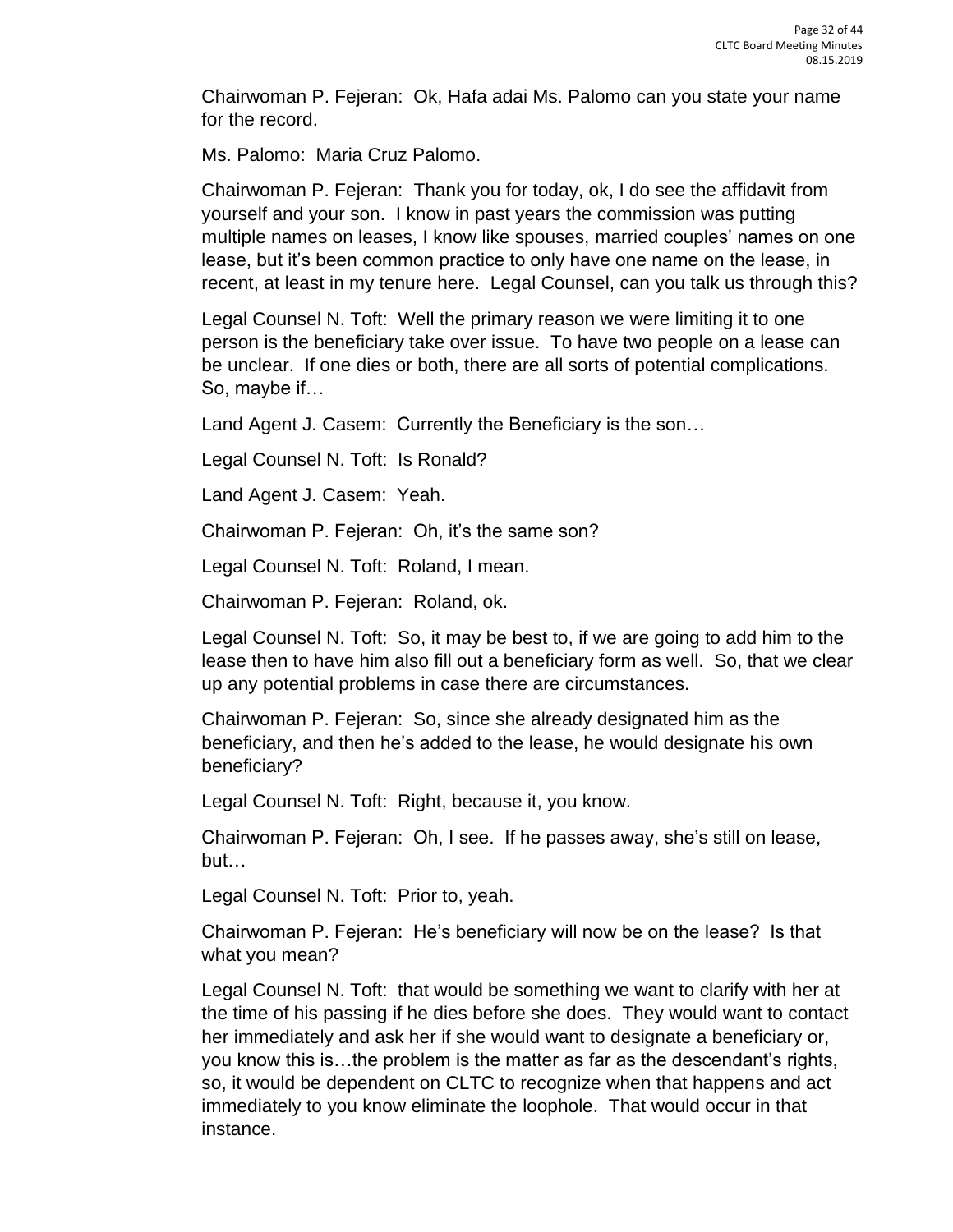Administrative Director: We can provide a, the agency could provide a what steps to take in this situation when another lease is added to the SOP, to further mitigate what you're saying, so. But the agency can, because other than her coming forward how would we know of any death, right? So, we can give them instructions ahead of time, you know, if it should happen, we have it on record, that, you know, they should be contact.

Legal Counsel N. Toft: That would be fine.

Chairwoman P. Fejeran: That would be fine? Ok, I know this would set precedence for future lessees, want to add people.

Legal Counsel N. Toft: I think it would be a case by case basis.

Administrative Director: Yeah. I believe with the legal counsel that we should do it on a case by case basis.

Chairwoman P. Fejeran: I agree.

Legal Counsel N. Toft: There are reasons like they can't get along, you know some sort of \*inaudible\* circumstances out there.

Chairwoman P. Fejeran: Ok…Ok, so, as it sounds her son is the beneficiary to the lease and she wants to add him to the lease so they can refinance her loan, home loan.

Administrative Director: They still have the follow-on action, they still have to bring the financing to us for a guarantee that portion, so that's something apart of the follow-on action.

Chairwoman P. Fejeran: Ok.

Land Agent J. Casem: They're aware, they're were here at the last board meeting just to get a feel of how things go, but they're aware. Also go through Guam Housing get the proper, you know, information, and they do know if they get approved then he would have to come do his paper works and so forth.

Chairwoman P. Fejeran: Ok.

Commissioner A. Duenas: Motion to add Ronald A. Cruz to…

Legal Counsel N. Toft: Roland.

Commissioner A. Duenas: I'm sorry Roland, Roland A. Cruz to the residential addendum lease of Maria C. Palomo for Lot 10141-1-2.

Commissioner A. Santos: I second it.

Chairwoman P. Fejeran: Ok, motion made and seconded I, discussion I just want to put further that this is for the special circumstances for the purpose of Ms. Maria Cruz Palomo to refinance. Ok, any further discussion?

Commissioners: No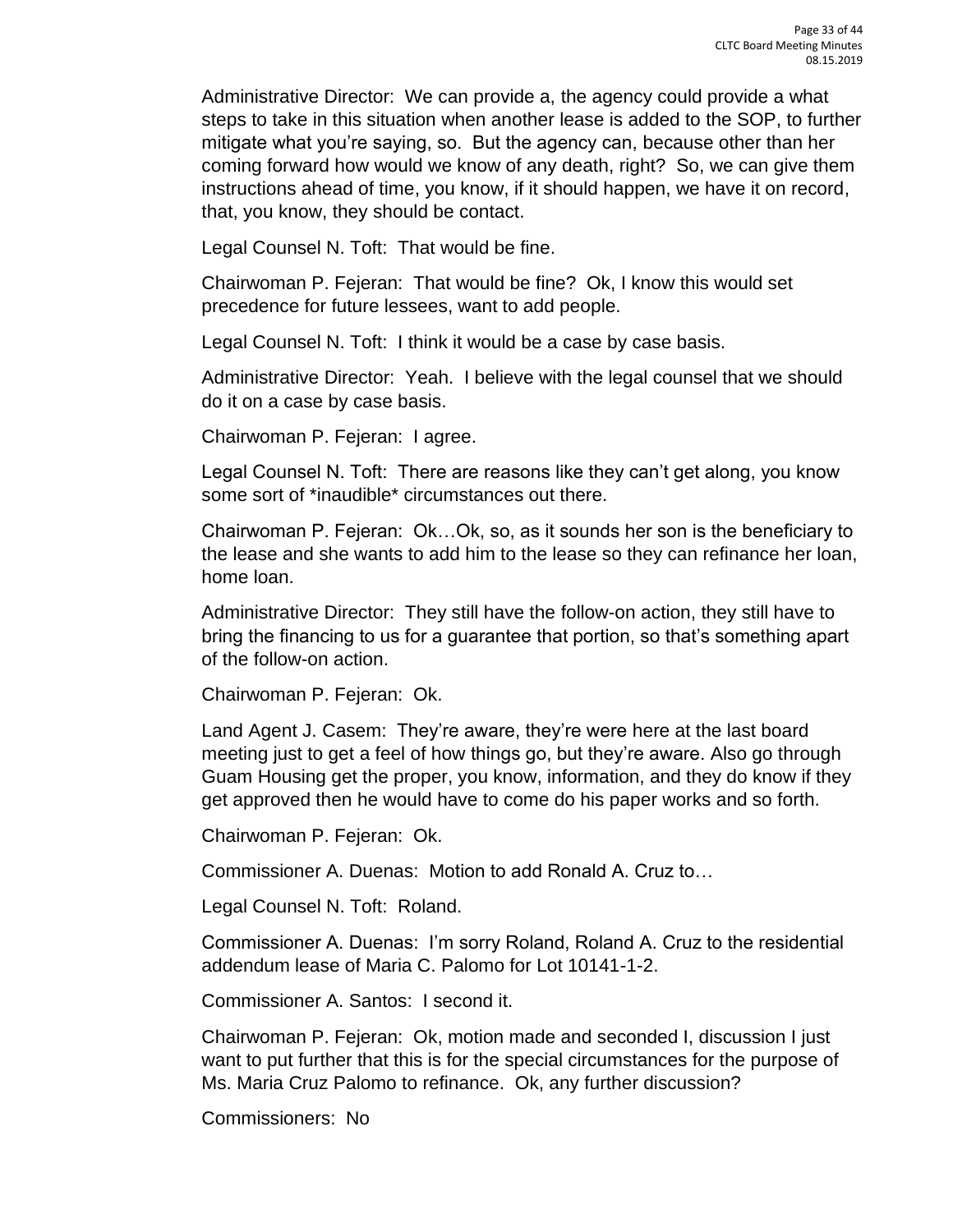Chairwoman P. Fejeran: None? Ok, all those in favor?

Commissioners: Aye.

Chairwoman P. Fejeran: Aye's have it, so, motion passes.

Ms. Palomo: Thank you.

Chairwoman P. Fejeran: Thank you Jhoana will work with to get him added to the lease and then you can move forward with Guam Housing.

Ms. Palomo: Ok.

Chairwoman P. Fejeran: Ok. Thank you for coming.

Ms. Palomo: Thank you.

Administrative Director: Madam Chair, we have one final request. A person that 's on the lease but is unable to make but they have a \*\*inaudible\*\* he would appreciate it if you can hear his case.

Chairwoman P. Fejeran: Ok.

Administrative Director: It's the matter of Donny J. Tainatongo

Land Agent J. Casem: So, the case of Mr. Donny J. Tainatongo, he was actually, or his wife was pre moratorium, but he just wants a reversion back to him.

Chairwoman P. Fejeran: Pre moratorium or switch?

Land Agent J. Casem: Well it was a pre moratorium but because of the action itself we did advise him that it had to be reverting because it was not an applicable you know; it was a switch. So, before there was no issuance of lease

Chairwoman P. Fejeran: Oh, so…

Land Agent J. Casem: Yeah. So, he's now, he's the actually original applicant.

Chairwoman P. Fejeran: Ok

Land Agent J. Casem: So, number one he is requesting he's an original residential applicant; however, he does own property, his request is to change from residential to agriculture and an issuance of an agricultural lease. His property was surveyed, and he did a retracement. In the back you will see the map that was done by Mr. Raymond A. Cruz for Lot 505 Merizo under 192FY2012 and has been recorded with Land Management under 843671. So, requesting for a change of application type and agricultural lease, given that it does get approved.

Chairwoman P. Fejeran: So, was he issued a survey authorization?

Land Agent J. Casem: Yes.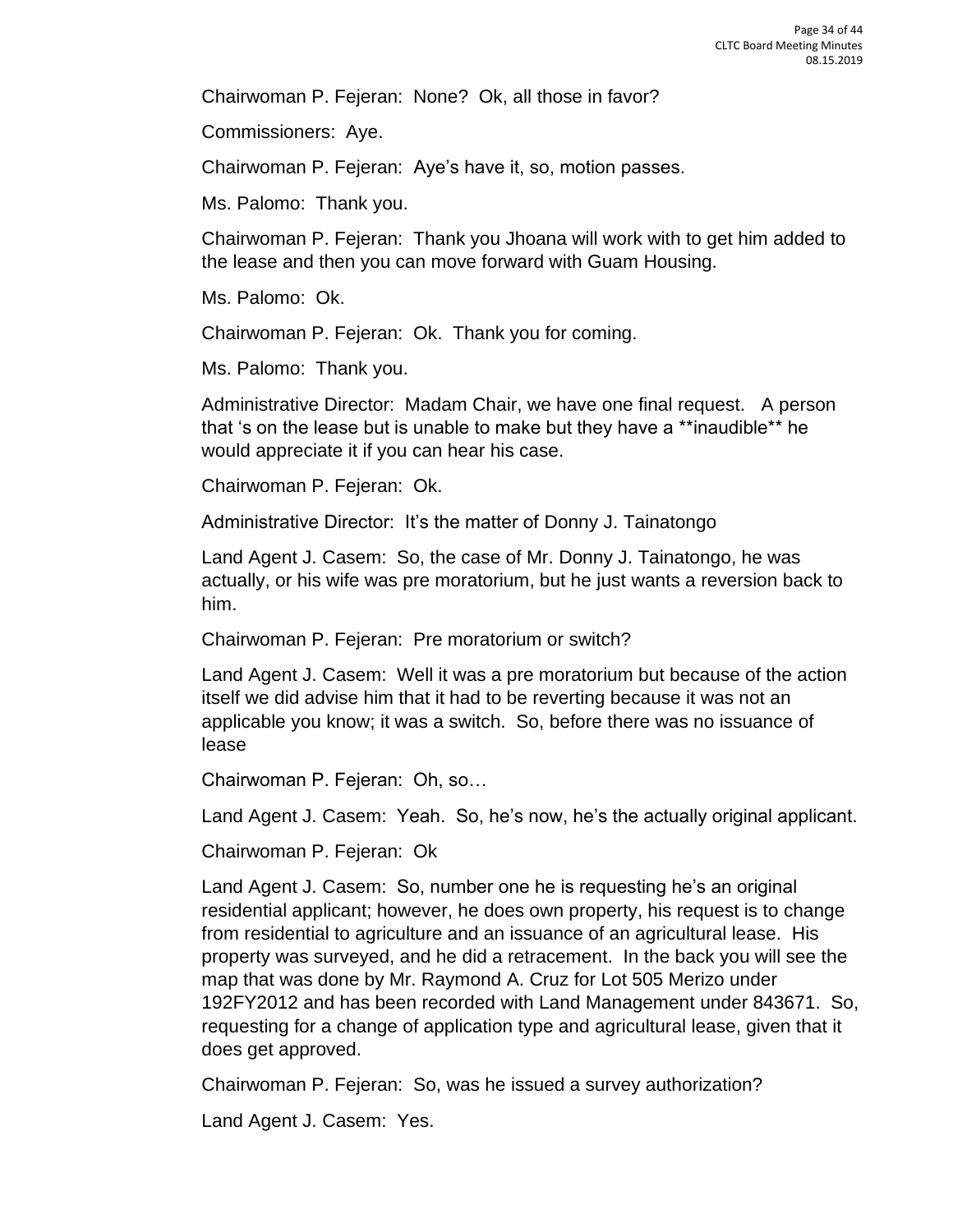Chairwoman P. Fejeran: So…

Land Agent J. Casem: Prior to…

Chairwoman P. Fejeran: Ok, so then he invested in the survey, got it done but that was when it was under his wife, I guess.

Land Agent J. Casem: Yes, because he owned residential, you know the, you know, the transfer to the wife because he owns property. But because that action is actually not applicable to the law, we advised him to switch back to become the original applicant so, it has been reverted it was at the last meeting, the board approved the reversion to go back.

Chairwoman P. Fejeran: Ok. But when we first identified this property it was for residential.

Land Agent J. Casem: There's residential to an agricultural in the area.

Chairwoman P. Fejeran: Can we see?

Legal counsel N. Toft: \*\* Inaudilbe\*\*

Land Agent J. Casem: It's right there in the back, that one big lot, one single house, all the way up north. To the left, left. Left, left. Right there! One big…next door.

Chairwoman P. Fejeran: That one. Oh no, it's at the corner. Yes. Ok, is Mr. Tainatongo a farmer? Cause this is going to be an agriculture.

Land Agent J. Casem: No

Chairwoman P. Fejeran: Does he have a farm plan?

Land Agent J. Casem: No not at time.

Commissioner A. Santos: He just switched.

Land Agent J. Casem: If he is able to retain a residential, because he is originally a residential applicant, he did ask if that could be possible. So, I advised him that we will request from the board, but given that he does own a home, that's the reason of being he is requesting to switch over to agriculture.

Chairwoman P. Fejeran: Yeah, for residential, he is priority two so, but it has been a work around those whose date and time is up, they are priority two residential they can make a request to switch to agriculture. When was this property…

Commissioner A. Santos: Recently.

Chairwoman P. Fejeran: I guess not surveyed but, was there a notice of intent to award? That said, hey we got a property for you.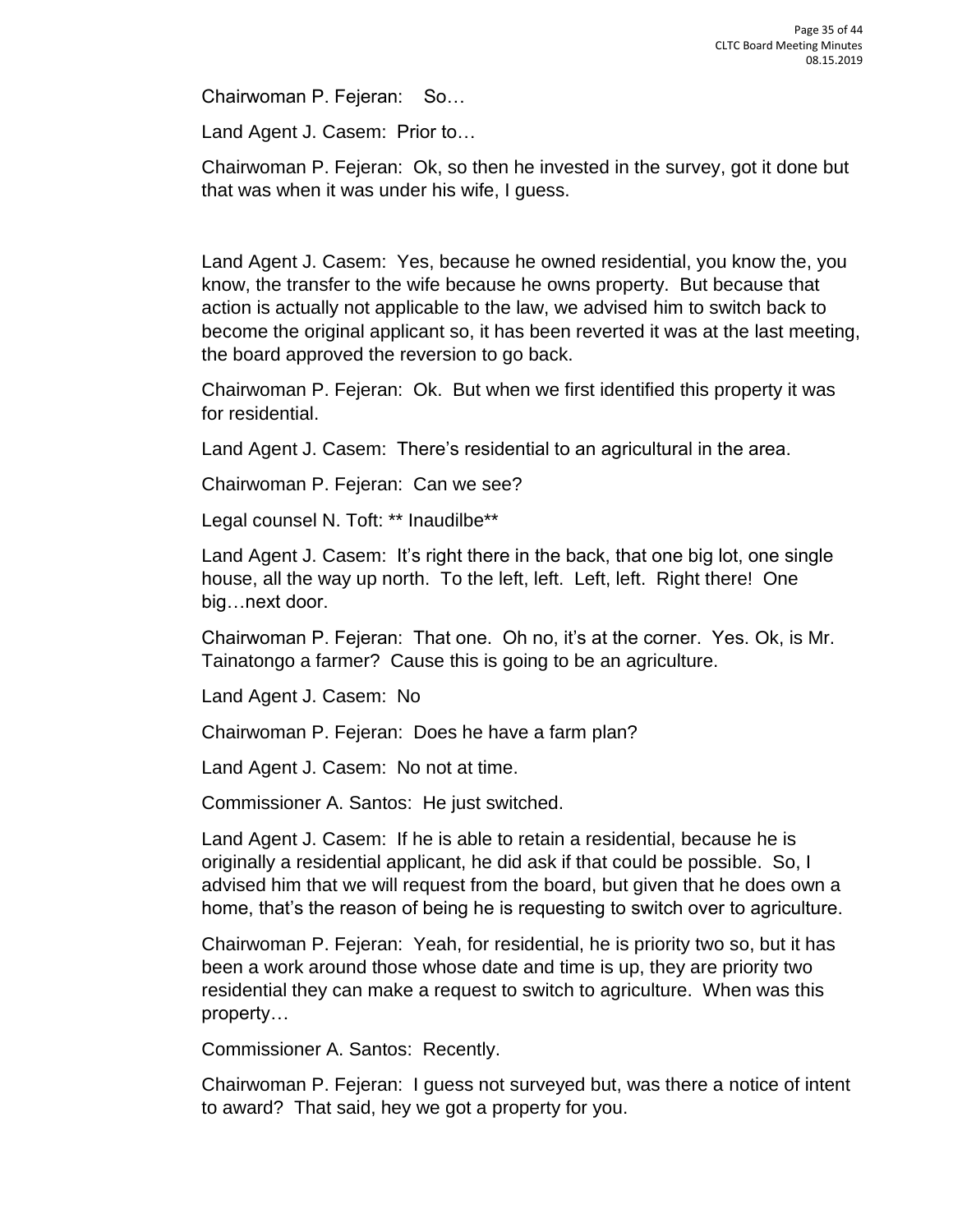Land Agent J. Casem: No, he was one of the December applicants that came in and we were working with him for quite some time.

Chairwoman P. Fejeran: To Identify a property?

Land Agent J. Casem: Yeah. So, there were other properties that were presented to him, but I believe because he had a preference for the south, he is from the south, so this is one of the properties that did find within our inventory.

Chairwoman P. Fejeran: Ok. I see it's a several years in the making. I mean we don't, we don't have, it's been a common practice to allow changes in application types, right? It's not disallowed by the law, right there's…

Administrative Director: I don't see anything.

Chairwoman P. Fejeran: Allow it.

Administrative Director: Allows it.

Chairwoman P. Fejeran: Well, what does the commission want to do? I mean he has invested in the property, you my, he's a December 4<sup>th</sup>, 1995 applicant,

Commissioner A. Duenas: So, roughly we are just changing the applicant type?

Chairwoman P. Fejeran: Do we approve the switch? We have to approve the switch by a motion.

Legal Counsel N. Toft: I don't think you have to approve the switch by motion if you just approve the agricultural lease issuance.

Commissioner A. Santos: Go ahead and approve it.

Chairwoman P. Fejeran: Do you want to make the motion, Tan Amanda?

Commissioner A. Santos: No, he mastered.

Chairwoman P. Fejeran: Ok.

Commissioner A. Duenas: Motion to approve agriculture, agricultural lease for Mr. Donny J. Tainatongo, for lot 505…

Land Agent J. Casem: Merizo.

Commissioner A. Santos: I second it.

Chairwoman P. Fejeran: Motion made and seconded it to approve the agricultural lease. Further discussion?

Commissioners: None.

Chairwoman P. Fejeran: None.

Commissioner A. Duenas: \*\*inaudible\*\*

Chairwoman P. Fejeran: Yeah.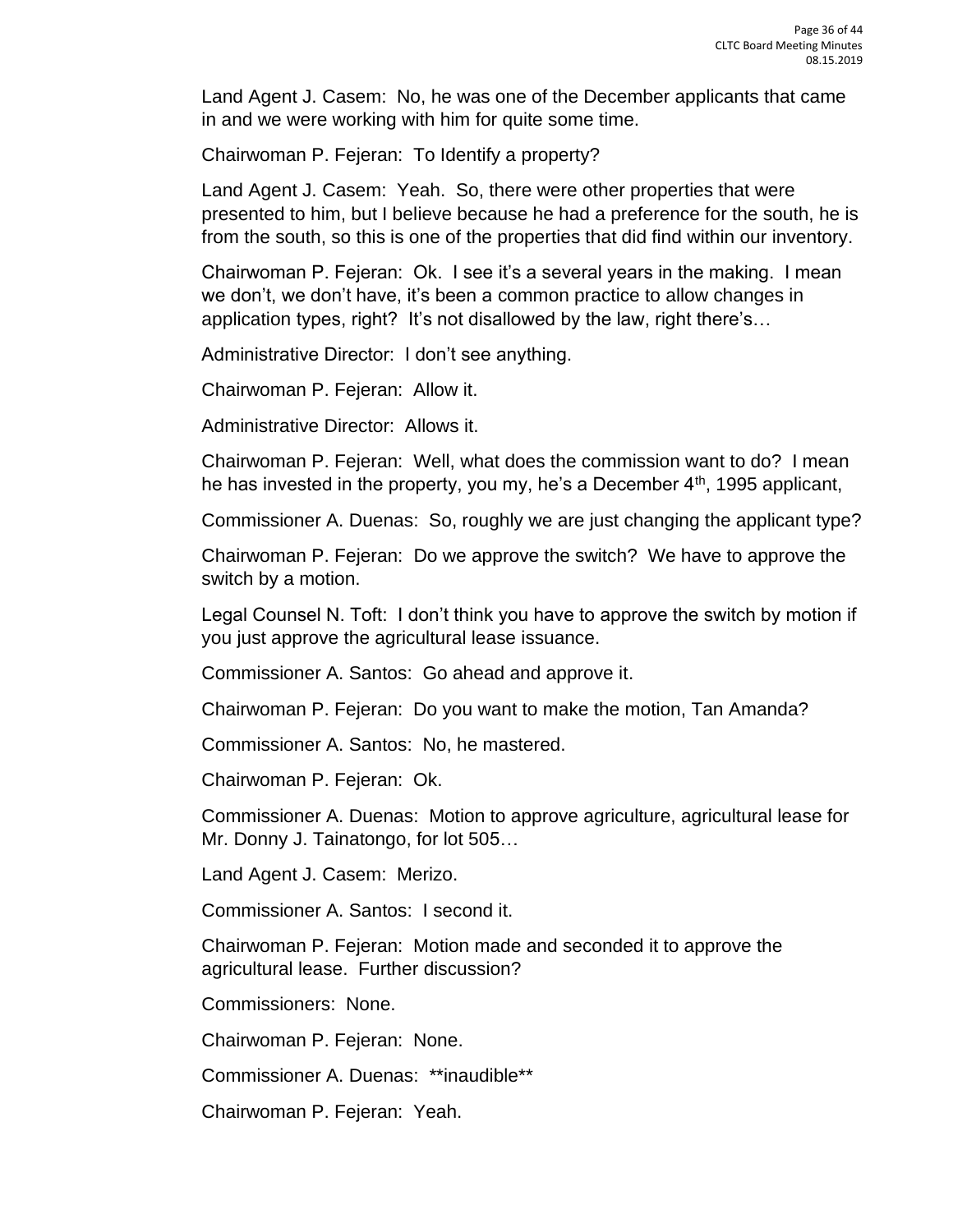Administrative Director: \*\*inaudible\*\*

Commissioner A. Duenas: Ok.

Chairwoman P. Fejeran: And are the utilities within a hundred feet?

Land Agent J. Casem: Yes, the house right next, yeah is one of the subdivision areas that I believe was one of the land for the landless area but some of the properties were returned back then. Not part of this current one.

Chairwoman P. Fejeran: Ok, so, the discussion is that we need to some real follow up in compliance. Just a moment, so.

Land Agent J. Casem: We will go ahead and request for a farm plan prior to us issuing the lease so that at least it is in the file. Farm plan, I'll explain it to him.

Chairwoman P. Fejeran: Ok, and also, we can put it on our radar that in a year, we go out and do a site visit to make sure that he's following terms of the lease.

Administrative Director: Ma'am I do realize we are up, the time right now.

Chairwoman P. Fejeran: Yes.

Administrative Director: We do have one additional person that did show up, so.

Chairwoman P. Fejeran: Ok, yes please. I'd like to…

Land Agent J. Casem: Mr. August Guerrero.

Land Agent T. Tainatongo: I'm sorry, a motion hasn't passed yet. You didn't say all in…

Chairwoman P. Fejeran: I think we…

Administrative Director: Yes, yes, I wrote it down.

Chairwoman P. Fejeran: The aye's have it.

Administrative Director: The aye's have it.

Land Agent T. Tainatongo: Did you?

Chairwoman P. Fejeran: Ok, I got it.

Land Agent T. Tainatongo: I only got the discussion.

Chairwoman P. Fejeran: Ok, August Christopher Guerrero. Hafa adai, so…Ok we the case, Mr. August Christopher Guerrero. This is tract 15213 Block 5 Lot 5-2-07 in Mangilao. Ok, hafa adai hi Mr. Guerrero, I remember you did visit us this year?

Mr. Guerrero: Yeah.

Chairwoman P. Fejeran: For one of the, John, can you?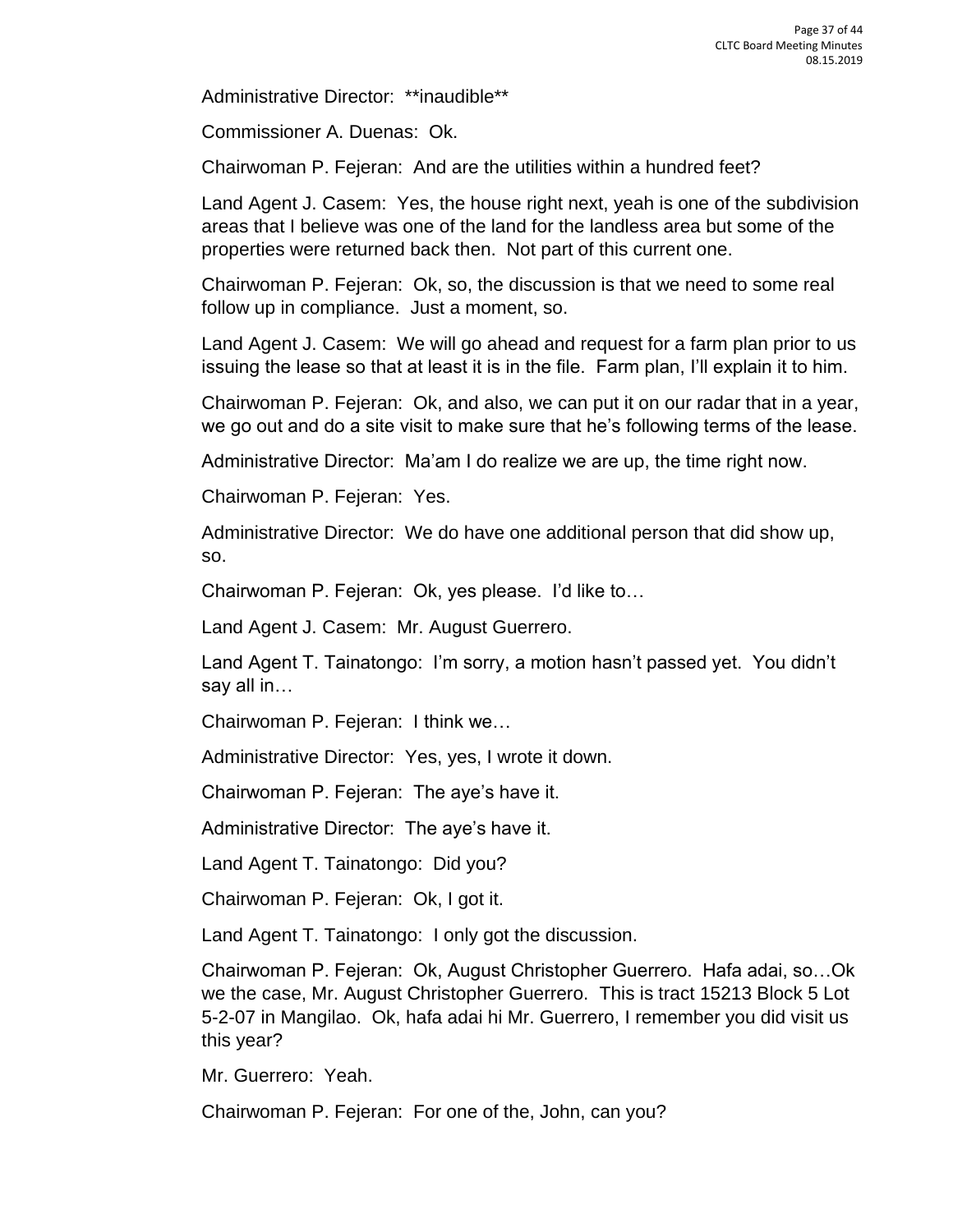Land Agent J. Gumataotao: So, I think he personally took place of previous occupant or occupant, but they were granted Lot number 5-2 and 5-1 was granted to another part of the Feha family, mainly Valerie and a Michael.

Chairwoman P. Fejeran: Ok.

Land Agent J. Gumataotao: Valerie was relocated from 5-1, and Mr. Guerrero is going to assume or try and get a lease for 5-2, under the pre-occupancy status. And you take a look at the staff report I included photos, GPS of Mr. Guerrero's claim that he was preoccupying.

Chairwoman P. Fejeran: So, 5-2 is currently not leased out?

Land Agent J. Gumataotao: No.

Chairwoman P. Fejeran: And that's the property that he is requesting?

Land Agent J. Casem: Previously when the family came in they were requesting for Valerie to be on, so it would be Valerie on 5-1, and then there was a Michael Arriola on 5-2, and through the findings after, we found that Mr. Guerrero was actually on 5-2. So, we would put Valerie out, and put him on the 18, because that lot became available, and move Mr. Arriola up to 5-1.

Chairwoman P. Fejeran: Ok.

Land Agent J. Casem: So, we didn't see Mr. August there, so he was no where at the time and after the fact that we went out we found that he was on 5-2. So, everyone kind of like moves out where they were.

Chairwoman P. Fejeran: And so those were the moving of Valerie and Michael already approve to get a lease at the board level?

Land Agent J. Casem: Just Valerie. Here we're going to present the 5-2 under Mr. Guerrero and Mr. Arriola on 5-1.

Chairwoman P. Fejeran:

Land Agent J. Casem: Yes. The Michael Arriola \*\*inaudible\*\*

Chairwoman P. Fejeran: Oh, so we are looking at this at a one case.

Land Agent J. Casem: Yes

Chairwoman P. Fejeran: Two parties involved, ok, and is Mr. Arriola here?

Land Agent J. Casem: We did call yesterday, but I don't see him here.

Chairwoman P. Fejeran: Mr. Arriola agreed to be moved to the Lot 5-1?

Land Agent J. Casem: Yes. He understands as well.

Chairwoman P. Fejeran: Ok, and you don't currently own property? Do you own any property?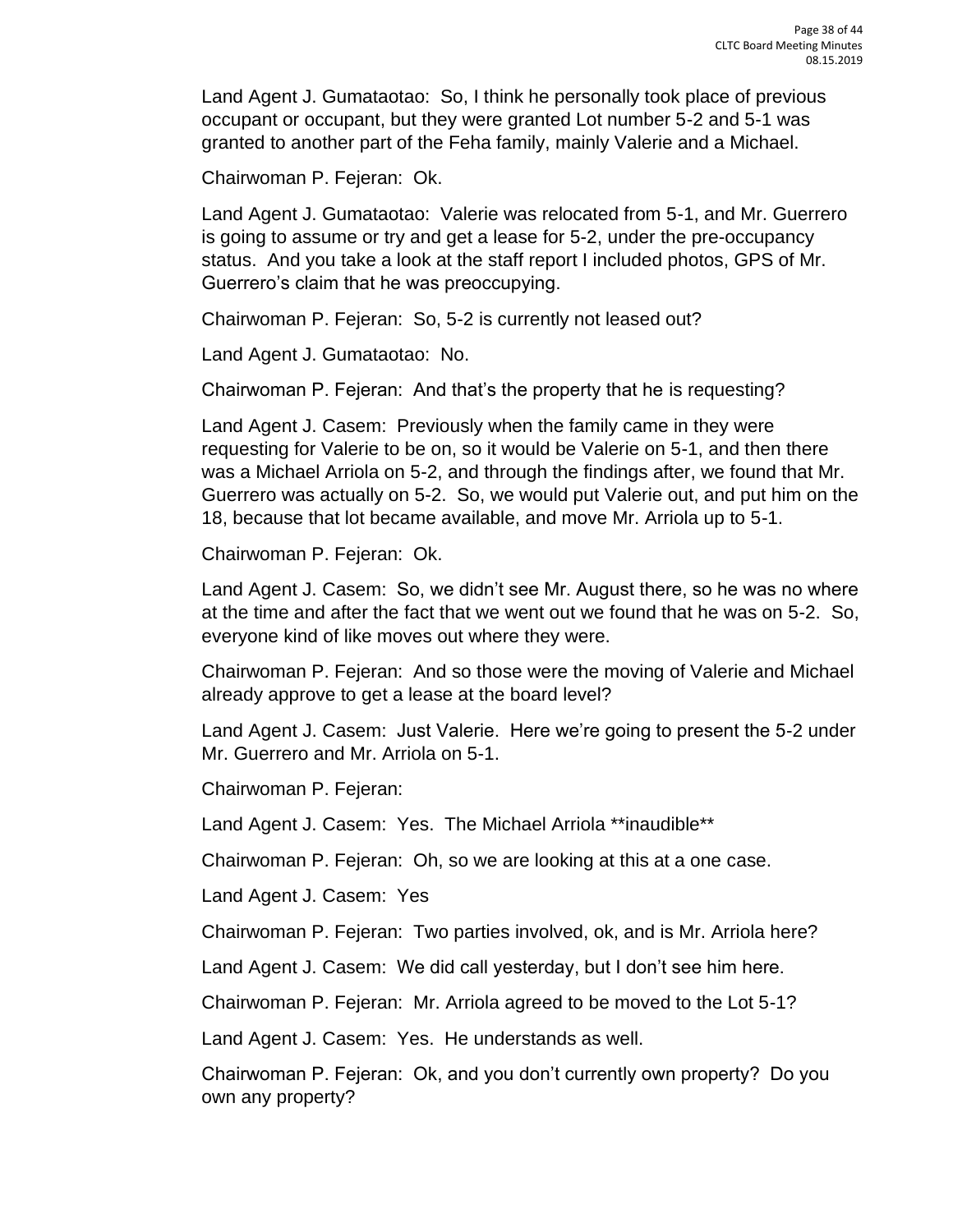Mr. Guerrero: Yes.

Chairwoman P. Fejeran: Do you own property?

Mr. Guerrero: Yes, up in Yigo. I didn't own.

Chairwoman P. Fejeran: You're living there right now.

Mr. Guerrero: Yes.

Chairwoman P. Fejeran: Ok, so, Legal Counsel, I remember the Feha family, big family. Big part of the…big property. And we found that the Feha's were pre occupier status. So, his application date and time is basically irreverent?

Legal Counsel N. Toft: Yeah.

Chairwoman P. Fejeran: Also, his priority status as a landowner?

Legal Counsel N. Toft: Yes, because the pre occupier part of the rules and regs doesn't take priority into account.

Chairwoman P. Fejeran: Ok. So, if his status as a pre occupier, has the place been surveyed yet? And are you prepared to survey?

Mr. Guerrero: Once you say go.

Chairwoman P. Fejeran: Ok.

Commissioner A.Santos: Is that under residential?

Chairwoman P. Fejeran: Yes, and then Michael Arriola, he is married to a Feha descendant.

Commissioner A. Duenas: Motion to relocate Mr. Michael Arriola from Lot 5-2 Block 9, tract 5213 Mangilao to lot 5-4, Block 9, Tract 5213 Mangilao.

Chairwoman P. Fejeran: Motion has been made…

Commissioner A. Santos: I second it.

Chairwoman P. Fejeran: and seconded it.

Land Agent J. Casem: And an issuance of a lease.

Chairwoman P. Fejeran: Oh, for the relocation that would be an issuance of a new lease. Sorry.

Commissioner A. Duenas: Is that for Mr. Arriola?

Land Agent J. Casem: So, it's actually an issuance request. An issuance of a lease.

Commissioner A. Duenas: Ok.

Chairwoman P. Fejeran: So, Mr. Arriola was never issued a lease for 5-2?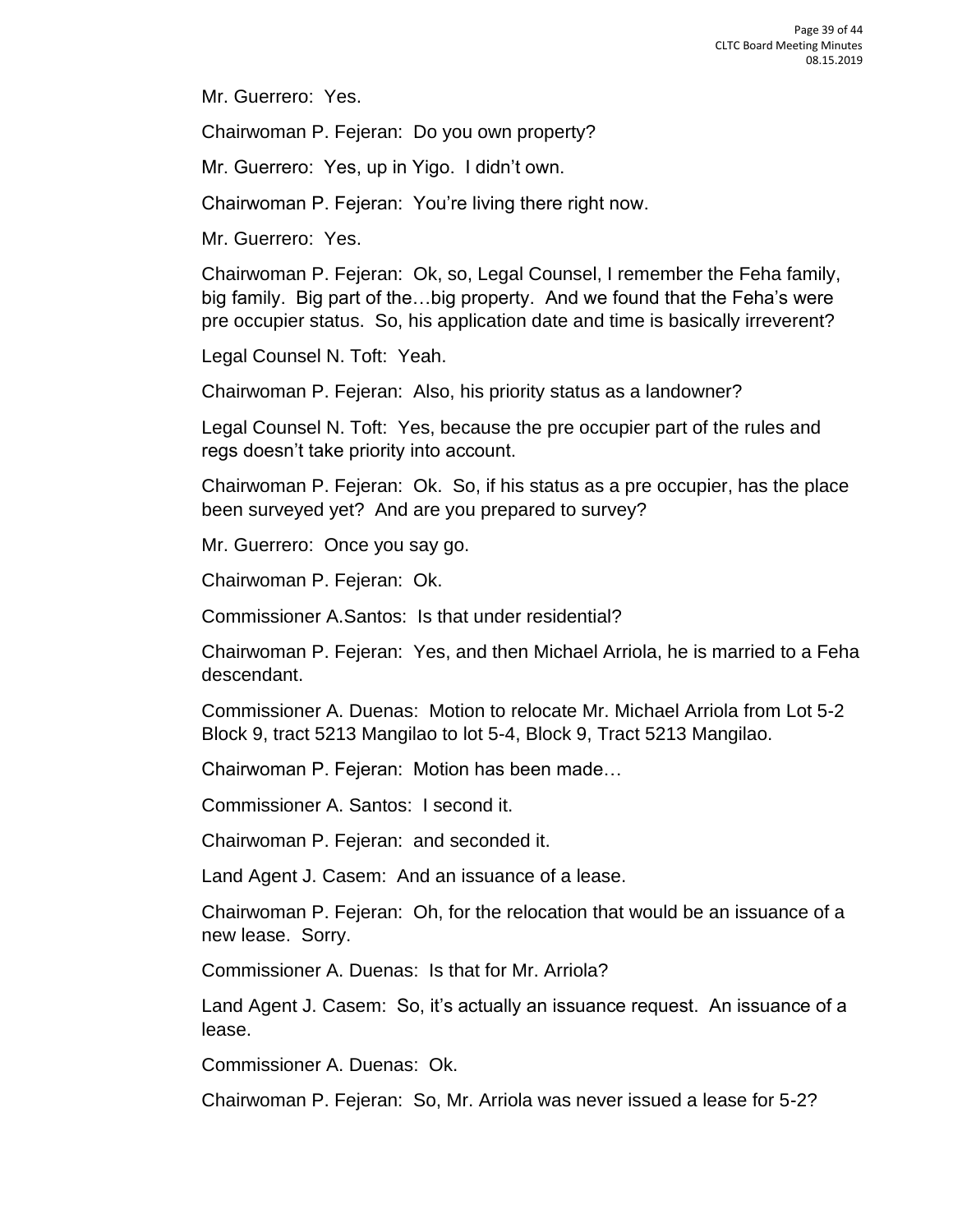Land Agent J. Casem: No.

Chairwoman P. Fejeran: Oh ok, I see so it wouldn't…

Land Agent J. Casem: \*\*inaudible\*\*

Commissioner A. Duenas: So, are we just relocating?

Land Agent J. Casem: Well, we are issuing the lease.

Commissioner A. Duenas: Ok.

Chairwoman P. Fejeran: You like to…

Commissioner A. Duenas: Ok. Amend my motion?

Chairwoman P. Fejeran: Withdraw. Just withdraw.

Commissioner A. Duenas: Yeah, I will withdraw my motion. So, motion to issue lease to Mr. Michael Arriola for Lot 5-1 Block 9 Tract 5213 Mangilao.

Commissioner A. Santos: I second it.

Chairwoman P. Fejeran: Ok, motion made and seconded it. Further discussion?

Commissioners: None

Chairwoman P. Fejeran: I just want to reiterate that we received verbal confirmation that Mr. Arriola is ok with this new location.

Land Agent J. Casem: He has actually come in \*\*inaudible\*\* then he would be on the Agenda.

Chairwoman P. Fejeran: Alright, further discussion?

Commissioners: None.

Chairwoman P. Fejeran: All those in favor?

Commissioners: Aye.

Chairwoman P. Fejeran: Ok, motion passes.

Commissioner A. Duenas: And then motion to approve a lease to August C. Guerrero for, sorry, Lot 5-2, Block 9, Tract 51213 Mangilao.

Commissioner A. Santos: I second

Chairwoman P. Fejeran: Motion made and seconded it. Further discussion?

Commissioners: None.

Chairwoman P. Fejeran: Ok, all those in favor?

Commissioners: Aye.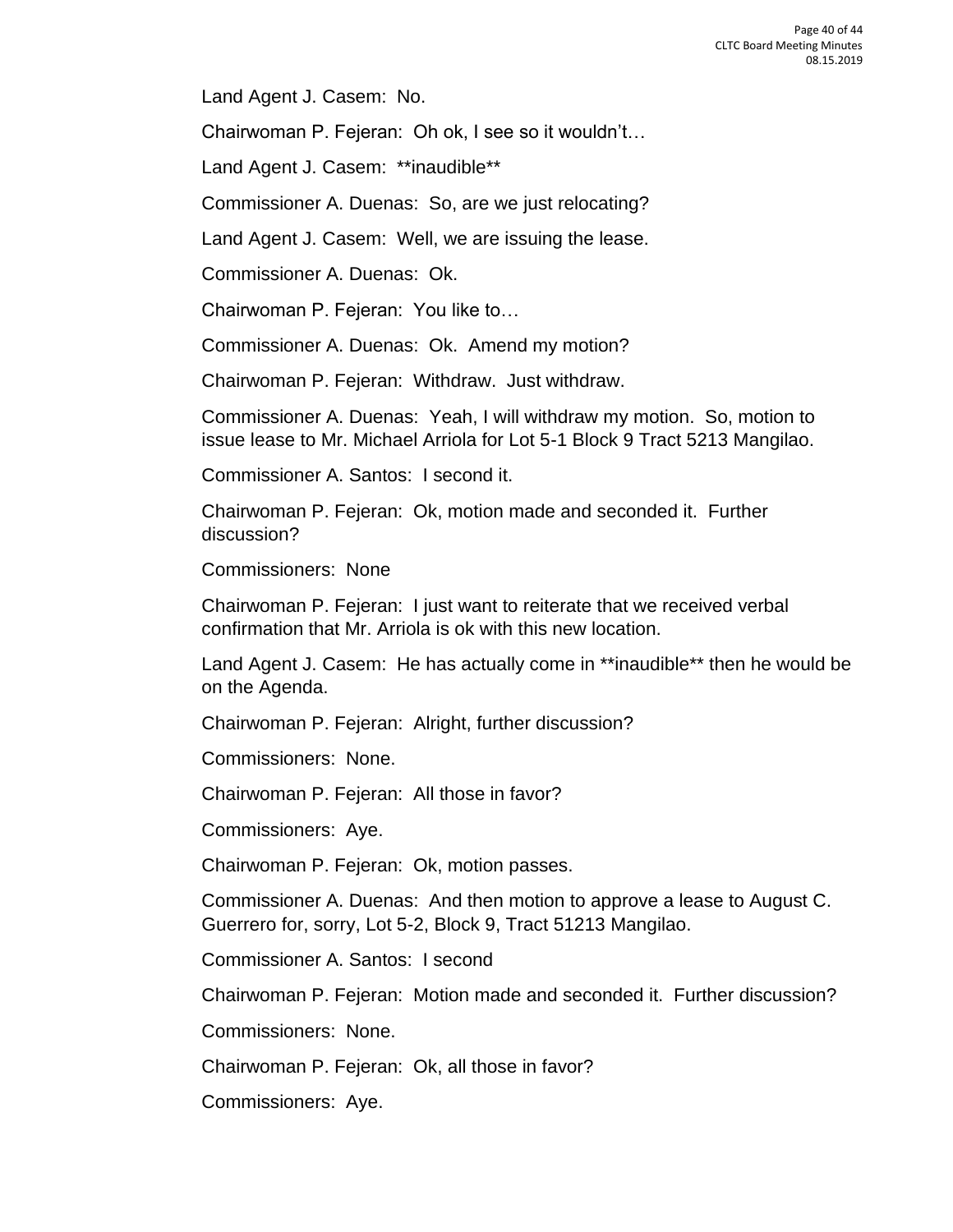Chairwoman P. Fejeran: Motion passes. Ok, so, I hope this is the last of all the beautiful intriguing Feha cases that we deal with.

Mr. Guerrero: \*\*inaudible\*\*

Chairwoman P. Fejeran: Ok.

Mr. Guerrero: \*\*inaudible\*\* Thank you very much.

Chairwoman P. Fejeran: Ok.

Land Agent J. Gumataotao: I have a question regarding the do you recall the brother Ken Guerrero was listed here on public comment and he ask that he be put on the agenda and it is for his son. Unfortunately, Ken wasn't able to make it to today's meeting but he was aware and we were trying to the place the son Gabriel under lot number 5-3. Which…

Land Agent J. Casem: 5-R2.

Land Agent J. Gumataotao: I'm sorry R2, which on the Arial is actually a residence. There are actually two homes and attached by roof and the claim would be for the left side of August.

Chairwoman P. Fejeran: Ok, we'll bring it to the commission when it's ready. Ok, thank you. I'm sorry we are a bit over I think I would like to table. And Tan Amanda just went to the restroom. Yeah, can we take a five-minute recess?

#### Recess

Chairwoman P. Fejeran: Ok, I would like to call this Land Trust commission? Commission meeting back to order. Before we move on to the next item on the Agenda, I'd like to reopen our public comment section for an individual that has made it here and I would like to afford him the opportunity to address the commission. Is that ok with my commission?

Commissioners: Yes.

Chairwoman P. Fejeran: Thank you. Hi sir, please come forward. Hafa adai sir. Welcome, please state your name for the record.

Mr. Borja: My name is Macarthy J. Borja.

Chairwoman P. Fejeran: Macarthy J. Borja. Hafa adai and how can we help you, Mr. Borja.

Mr. Borja: I don't know how your procedure goes but I was texted by my sister off-island, she has my phone. I have been living here since 93, but my application is 03. I guess they, I'm in the wrong lot.

Chairwoman P. Fejeran: Oh no.

Mr. Borja: Yeah, so, the field agents came and showed me where I'm at, so what I'm trying for is like two acres I'm gonna \*\*inaudible\*\* residential will be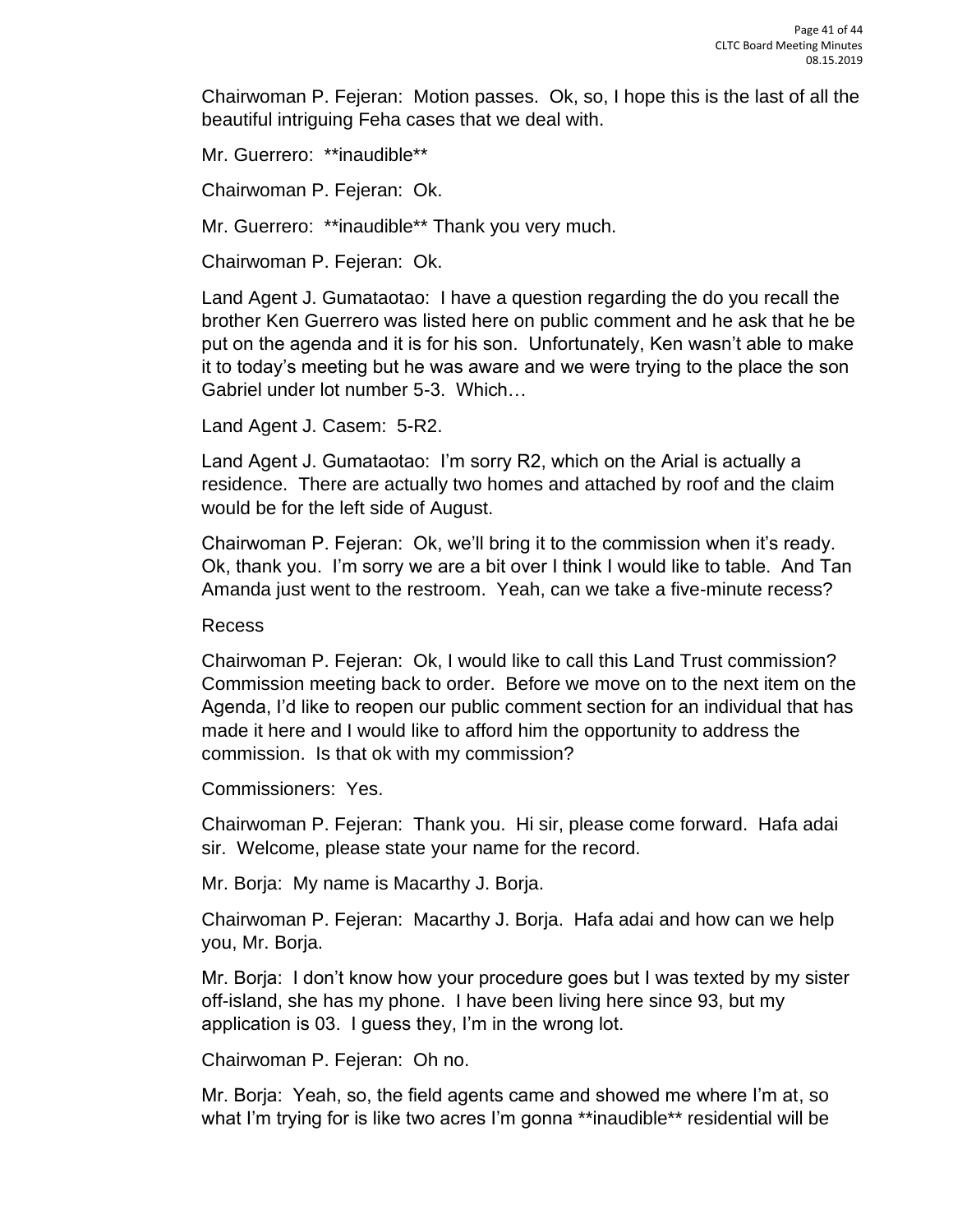fine. So, that's what I'm applying for. What held me back was \*\*inaudible\*\* which I have proof.

Chairwoman P. Fejeran: Ok.

Mr. Borja: \*\*inaudible\*\*

Chairwoman P. Fejeran: Ok, and you been working with Mr. Glenn Eay?

Mr. Borja: Yes, just recently.

Chairwoman P. Fejeran: Ok. Glenn's not here. Oh, there you are. Hi, can you just fill us in on Mr. Borja's case.

Land Agent G. Eay: Well, basically, I went out there because there was somebody squatting, within his, supposedly his property. So, that's when I met him a couple of weeks ago. The first time, I was just there.

Mr. Borja: I called him

Chairwoman P. Fejeran: Oh, you called him.

Land Agent G. Eay: Yeah, he called me and so, when I initially went there I saw his wooden structures, newly built, he put a lot of money in it and all the frame work and sides the roofing and sidings, and stuff like that. So, I waited for the individual to come in to see if I could talk to them, so, I stayed about thirty minutes, then I left. An hour later the sister calls from back there, so, I went and I asked them, I says, I identified myself and everything, and after they says, the mother had a LUP, but they vacated in the early nineties, and, so, today she still claims that's the rightful place and her mom wrote a letter that is, she is giving her authority to occupy the lot place where they were land use permit. But…

Chairwoman P. Fejeran: Ok, this is a third party.

Land Agent G. Eay: So, I did my field work and my GPS and everything, now what Mr. Borja's claim is that he had two acres but that was back then and now it's subdivided. So, everybody's properties have half acre property. So, that's why he's probably here today to ask two acres before he may have had it but before there was issues regarding his.

Mr. Borja: No, I'm not asking two acres.

Land Agent G. Eay: Not even agriculture

Mr. Borja: Just residential.

Land Agent G. Eay: Right.

Mr. Borja: \*\*inaudible\*\*

Chairwoman P. Fejeran: So, you don't…Does he have a lease, currently?

Land Agent G. Eay: No, he doesn't.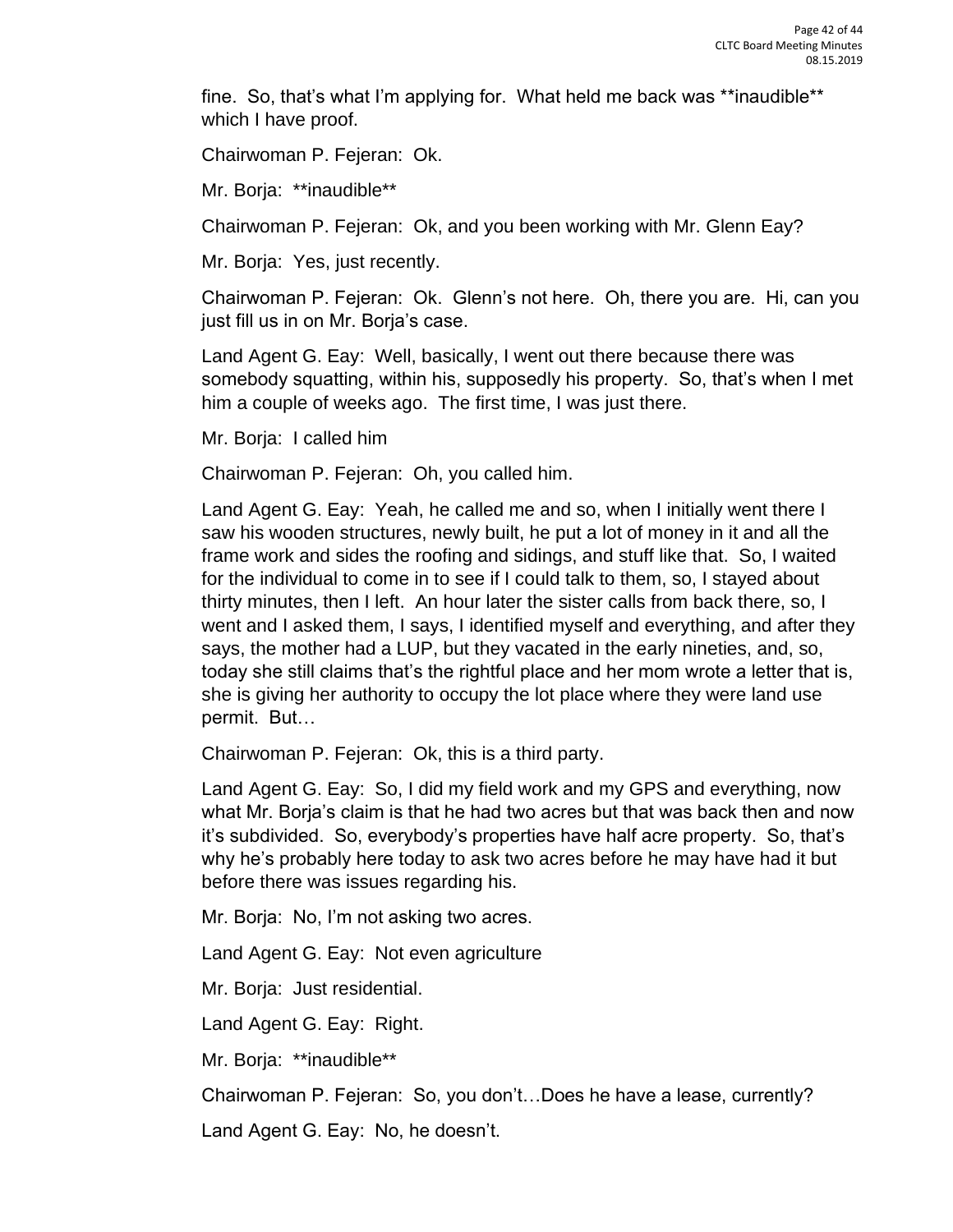Chairwoman P. Fejeran: Ok, but you are occupying.

Mr. Borja: Right.

Commissioner A. Santos: He's a pre occupier.

Land Agent G. Eay: So, he's here today, he told me he had proof that he qualified for the property, so I says great, come down to our office and visit us and we can take a look at your documents.

Chairwoman P. Fejeran: Ok.

Land Agent G. Eay: Let's qualify you.

Mr. Borja: I'm trying but it's pretty hard to move \*\*inaudible\*\*

Chairwoman P. Fejeran: Ok.

Land Agent G. Eay: So, this is why he's here today, I gues.

Chairwoman P. Fejeran: Ok.

Commissioner A. Santos: He's applying for a lease?

Land Agent G. Eay: Yeah. That's why I asked him to come down and see but I guess he skipped all that to go before the board. I said it's fine, you know. Let's do that.

Mr. Borja: I'm sorry for \*\*inaudible\*\*

Land Agent G. Eay: No, no.

Chairwoman P. Fejeran: Not at all, we, I'm glad you're here. I imagined it took a long effort to get here and we want to afford you the opportunity to be heard. And I recommend that you continue working with Glenn, you go through the process, so, we can resolve it and get you a lease if it works out. If you're unable to attend, yourself, there's a way can, I guess give power of attorney to a relative that you trust, that you come and pick up documents for you, or…

Mr. Borja: Yeah, I will that to my sister.

Chairwoman P. Fejeran: Oh, ok. Oh ok, \*inaudible\*\* is your sister?

Mr. Borja: Yeah.

Chairwoman P. Fejeran: Yeah, so…

Land Agent G. Eay: She called me about ten o'clock this morning, off-island, so, she just left last week.

Mr. Borja: Yes.

Land Agent G. Eay: And she says my brother might be coming in, I says ok, one o'clock. When she called me up, I said I'm not sure but…he's here, I'm glad.